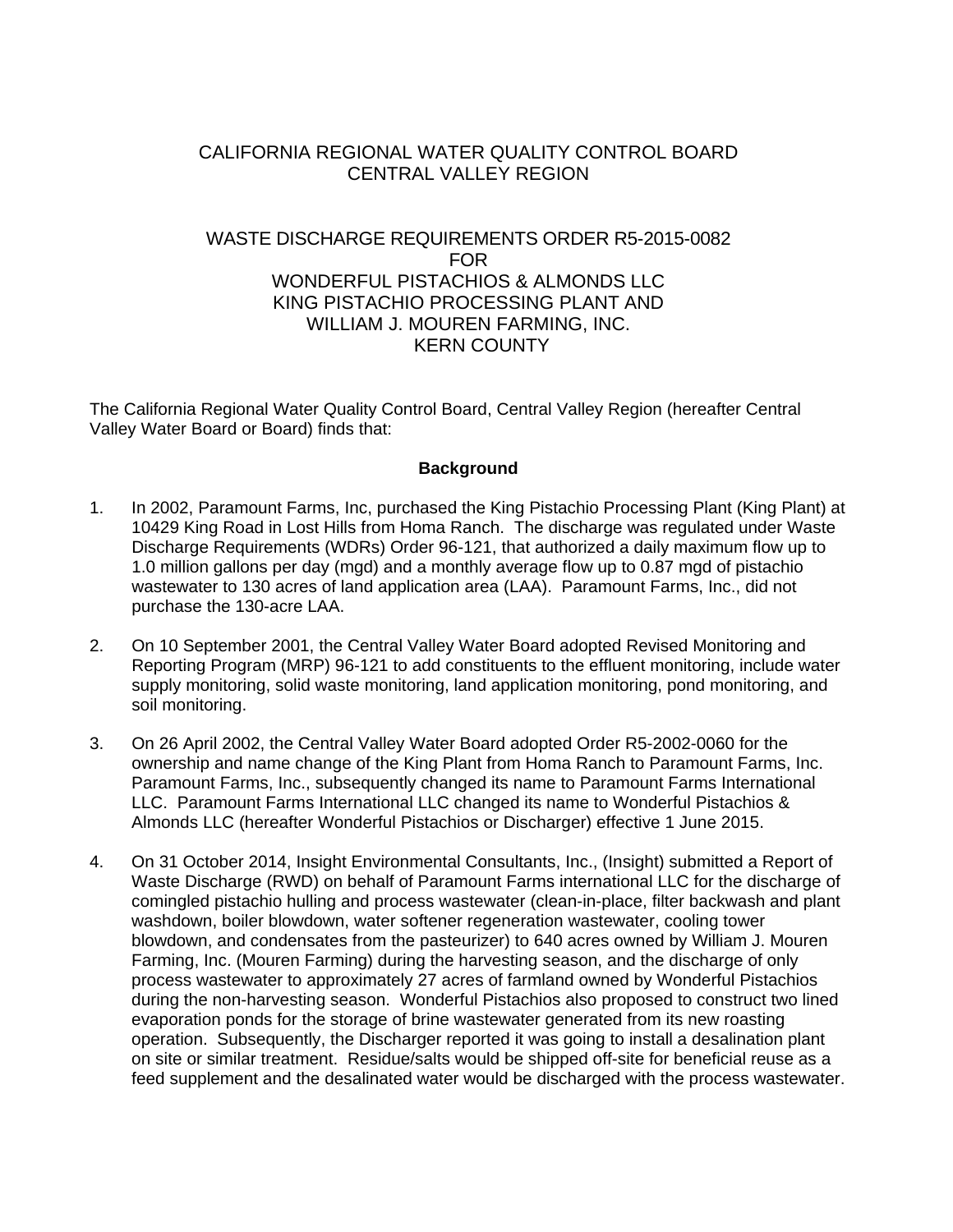The Discharger now proposes to continue hauling the brine wastewater off-site to a permitted facility. Insight submitted additional information on 13 and 17 March 2015.

- 5. The King Plant occupies part of Assessor's Parcel Number (APN) 043-550-04. The 640-acre LAA where wastewater is applied during the harvest season occupies APN 043-210-17 and APN 043-210-18. The new 27-acre LAA where wastewater is applied during the non-harvest season occupies part of APN 043-550-04. The King Plant and the LAA's are shown on Attachment A, which is incorporated by reference and considered a part of this Order.
- 6. As described in Finding 4, the 640 acre LAA is owned by Mouren Farming, Inc. Discharge to this LAA occurs under a short term agreement that is renewed annually and may be terminated with two years written notice to Wonderful Pistachios. Wonderful Pistachios manages discharge application operations, and is primarily responsible for compliance with the terms of this Order. However, Mouren Farming accepts the wastewater and is also named as Discharger on this Order.
- 7. WDRs Order 96-121 and Revised MRP 96-121 need to be updated to ensure that the discharge is consistent with Central Valley Water Board plans and policies and prescribe requirements that reflect changes the Discharger has made to its Plant. WDRs Order 96-121 will be rescinded and replaced with this Order.

#### **Existing Plant and Discharge**

- 8. The King Plant operates year round with the harvest season from August to September, lasting approximately 30 to 45 days. During the harvest season, the King Plant operates 24 hours per day and 7 days a week. During the non-harvest season, the King Plant operates 24 hours per day and 5 to 7 days a week.
- 9. During the harvest season, approximately 150 to 200 million pounds of pistachios are processed. Pistachios are transported to the King Plant and pre-cleaned. Leaves, twigs, and other debris are removed and transferred to a temporary green waste area onsite where the material is ground and shipped offsite to a broker for use as compost or feedstock material.
- 10. Immediately after pre-cleaning, pistachios are hulled. During the hulling process, water is introduced to facilitate the removal of the hulls and to clean the pistachios. Wastewater generated from this process contains pistachio hulls and some shells and skins. The wastewater is collected in a concrete pit and then pumped through parabolic screens (hydrasieves) to separate the solids from water. The screened solids are shipped offsite to local farms for use a cattle feed. In 2002, the Discharger constructed two holding ponds (north and south ponds) with a total capacity of 55 million gallons. In 2012, the Discharger divided the north pond into five smaller holding ponds (Ponds 1 through 5). The south pond is now used for emergency storage. All six holding ponds are hydraulically connected. When the hydrasieves are operating, hulling wastewater is discharged to holding Pond 1 and then pumped to a surge pond prior to discharge to the 640-acre LAA via a 12-inch pipeline. During emergencies when the hydrasieve is down, hulling wastewater is bypassed to holding Pond 5 for settling of solids where wastewater gravity flows to holding Pond 1. A process flow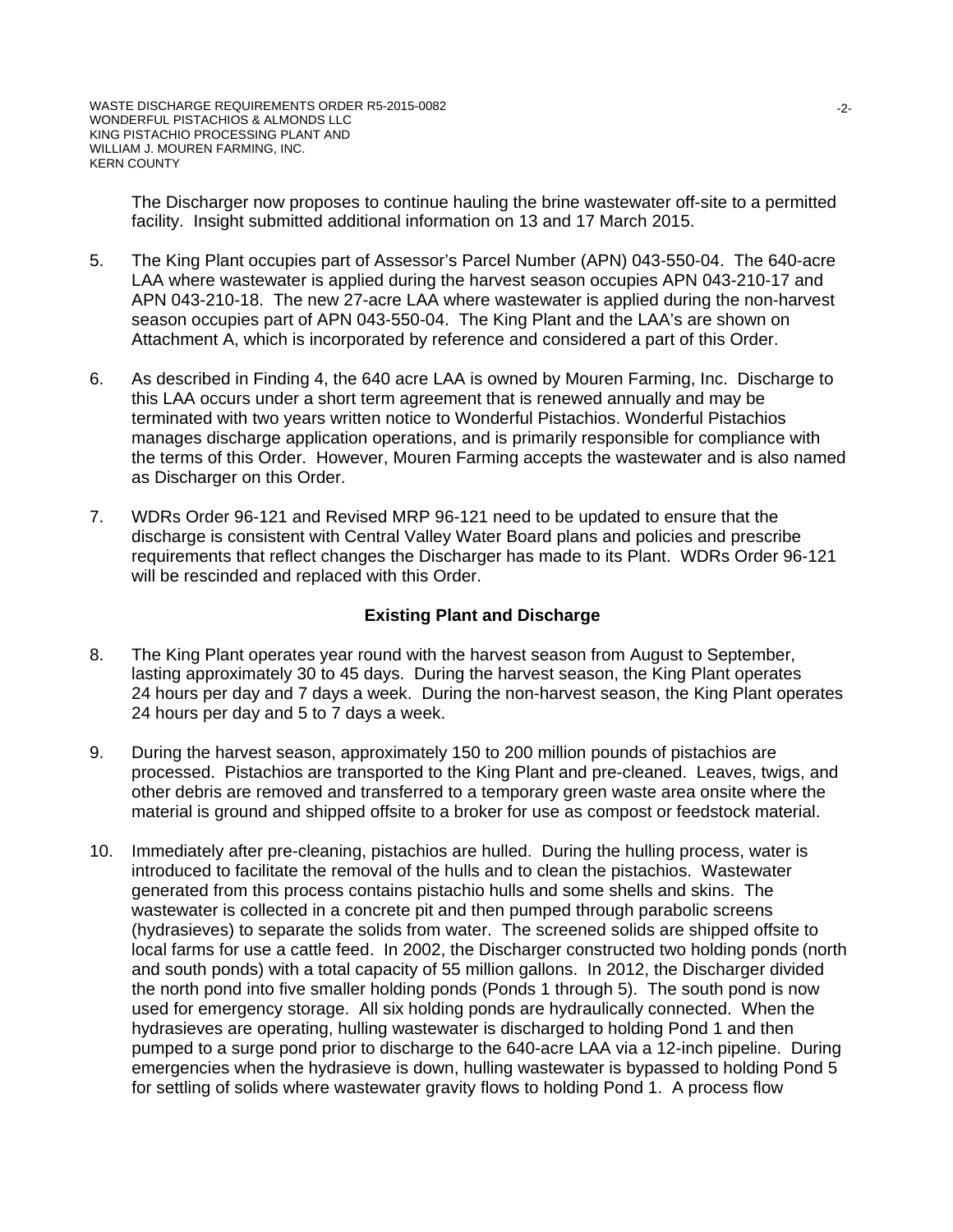schematic is shown in Attachment B, which is incorporated by reference and considered a part of this Order.

- 11. The Discharger places temporary sprinklers on 320 acres of the 640-acre LAA one year and alternates to the other 320 acres the following year. The irrigation system consists of main lines and sets of laterals, which are all operated manually. According to Wonderful Pistachios, there is no systematic method of applying wastewater; it is applied on as needed basis. Irrigation primarily supports native grasses used for animal grazing.
- 12. Based on Discharger's self-monitoring reports (SMRs) from 2006 through 2013, the quality of hulling wastewater is summarized in Table 1.

| Year                 | Monthly<br>Ave Flow | BOD <sup>1</sup> | TDS <sup>2</sup> | FDS <sup>3</sup> | Cl <sup>4</sup> | Na <sup>5</sup> | Nitrate as<br>Nitrogen | TKN <sup>6</sup> | $K^7$  |
|----------------------|---------------------|------------------|------------------|------------------|-----------------|-----------------|------------------------|------------------|--------|
|                      | (mgd)               | (mg/L)           | (mg/L)           | (mg/L)           | (mg/L)          | (mg/L)          | (mg/L)                 | (mg/L)           | (mg/L) |
| 2006                 | 0.78                | 4,100            | ---              | ---              | ---             | ---             |                        | 180              | ---    |
| 2007                 | 1.20                | 3,488            | ---              | ---              | ---             | ---             | ---                    | 172              | ---    |
| 2008                 | 1.13                | 4,167            | ---              |                  | ---             | ---             | ---                    | 89               |        |
| 2009                 | 2.66                | 4,766            | 4,510            | $---$            | 140             | 69              | ---                    | 149              | 910    |
| 2010                 | 2.92                | 4,425            | 3,800            | 1,500            | 200             | 86              | < 0.5                  | 130              | 810    |
| 2011                 | 1.39                | 3,167            | 3,450            | 1,650            | 930             | 76              | < 0.5                  | 98               | 785    |
| 2012                 | 2.35                | 5,675            | 5,100            | 1,900            | 200             | 13              | 0.47                   | 280              | 620    |
| 2013                 | 2.16                | 9,667            | 6,900            | 2,000            | $6,900^8$       | $3,600^8$       | 0.42                   | 125              | 605    |
| Average <sup>9</sup> | 1.78                | 4,255            | 4,215            | 1,683            | 368             | 61              | 0.47                   | 157              | 781    |
| $A$ verage $^{10}$   | 1.82                | 4,932            | 4,752            | 1,763            | 1,674           | 769             | 0.44                   | 153              | 746    |

1 Biochemical Oxygen Demand (BOD)

2 Total Dissolved Solids (TDS)

3 Fixed Dissolved Solids (FDS) 4 Chloride (Cl)

5 Sodium (Na)

- 6 Total Kjeldahl Nitrogen (TKN)
- 7 Potassium (K)

8 Data from one sampling event. May be an anomaly.

9 Average based on 2006 through 2012 data.

10 Average based on 2006 through 2013 data.

13. Based on annual data from 2006 to 2012, approximately 60 percent of the TDS is a result of organic compounds based on an average FDS of 1,683 mg/L and an average TDS of 4,215 mg/L.

#### **Proposed Plant and Discharge**

14. Waste streams at the King Plant are generated from the hulling operation (hulling wastewater), and various processes including equipment sanitation, clean-in-place, filter backwash, plant washdown, boiler blowdown, water softener regeneration wastewater, cooling tower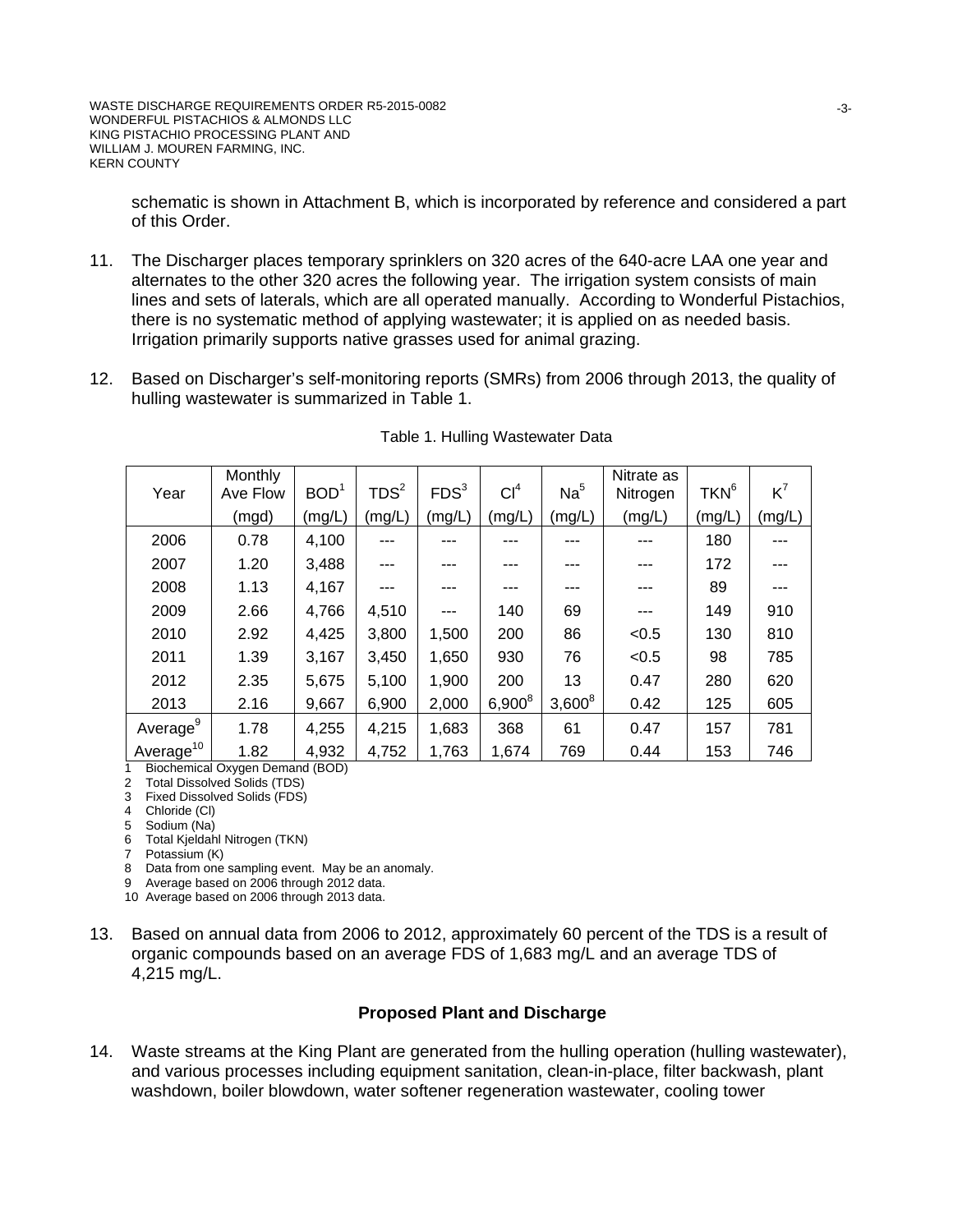blowdown, and condensates from the pasteurizer (process wastewater), and a new seasoning and roasting operation (roasting wastewater).

15. The proposed flow rates for the hulling wastewater, roasting wastewater, and process wastewater, as described in the RWD, are tabulated below.

|                       | Hulling<br>Wastewater | Roasting<br>Wastewater | <b>Process</b><br>Wastewater |
|-----------------------|-----------------------|------------------------|------------------------------|
| Monthly Average (mgd) | 4.0                   | ---                    | 0.05                         |
| Daily Maximum (mgd)   | 5.5                   | 0.007                  | 0.35                         |
| Total Annual (mgy)    | 110                   | ---                    | 15                           |

Table 2. Proposed Wastewater Flow Rates

16. Process wastewater generated at the King Plant is comingled with hulling wastewater in the holding ponds and then discharged to the 640-acre LAA during the harvest season. The remainder of the year this waste stream will be discharged to the holding Pond 5 and then to 27 acres of farmland owned by the Discharger. Table 3. shows the quality of process wastewaters generated at the King Plant.

|                       |          |                 | <b>Boiler</b>   | Filter          |                | Roaster 9  |
|-----------------------|----------|-----------------|-----------------|-----------------|----------------|------------|
|                       |          | <b>Blowdown</b> | <b>Blowdown</b> | <b>Backwash</b> | Clean-in-Place | Drain      |
| Constituent/Parameter | Units    | 9/22/2014       | 9/24/2014       | 9/24/2014       | 10/1/2014      | 11/20/2014 |
| <b>BOD</b>            | mg/L     | < 4.1           | 11              | 2.0             | 780            |            |
| EC <sup>1</sup>       | umhos/cm | 1,730           | 2,820           | 911             | 970            | 879        |
| <b>TDS</b>            | mg/L     | 1,100           | 1,700           | 550             | 650            | 840        |
| <b>FDS</b>            | mg/L     | 880             | 1,500           | 450             | 420            | 470        |
| Calcium               | mg/L     | 46              | 1               | 25              | 21             | 26         |
| Magnesium             | mg/L     | 31              | 1.3             | 17              | 18             | 17         |
| Sodium                | mg/L     | 260             | 580             | 130             | 140            | 120        |
| Potassium             | mg/L     | 7.3             | 2.1             | 3.8             | 21             | 5.9        |
| <b>Bicarbonate</b>    | mg/L     | 180             | $<$ 10          | 100             | 99             | 110        |
| Carbonate             | mg/L     | 5.8             | 120             | 4.6             | 2.5            | 2.5        |
| Chloride              | mg/L     | 320             | 480             | 170             | 180            | 150        |
| Nitrate as Nitrate    | mg/L     | 4.6             | 2.2             | 13              | < 0.44         | 0.98       |
| <b>TKN</b>            | mg/L     | 1.2             | 0.47            | 1.6             | 34             | 6          |
| Hardness CaCO3        | mg/L     | 240             | 8               | 130             | 130            | ---        |
| pH                    | pH Units | 8.43            | 11.1            | 8.61            | 7.12           | 7.82       |

1 Electrical Conductivity (EC)

17. In 2012, the Discharger added a new seasoning and roasting operation to the King Plant. This new operation consists of roasting in-shell pistachios in Building 3 and pistachio kernels in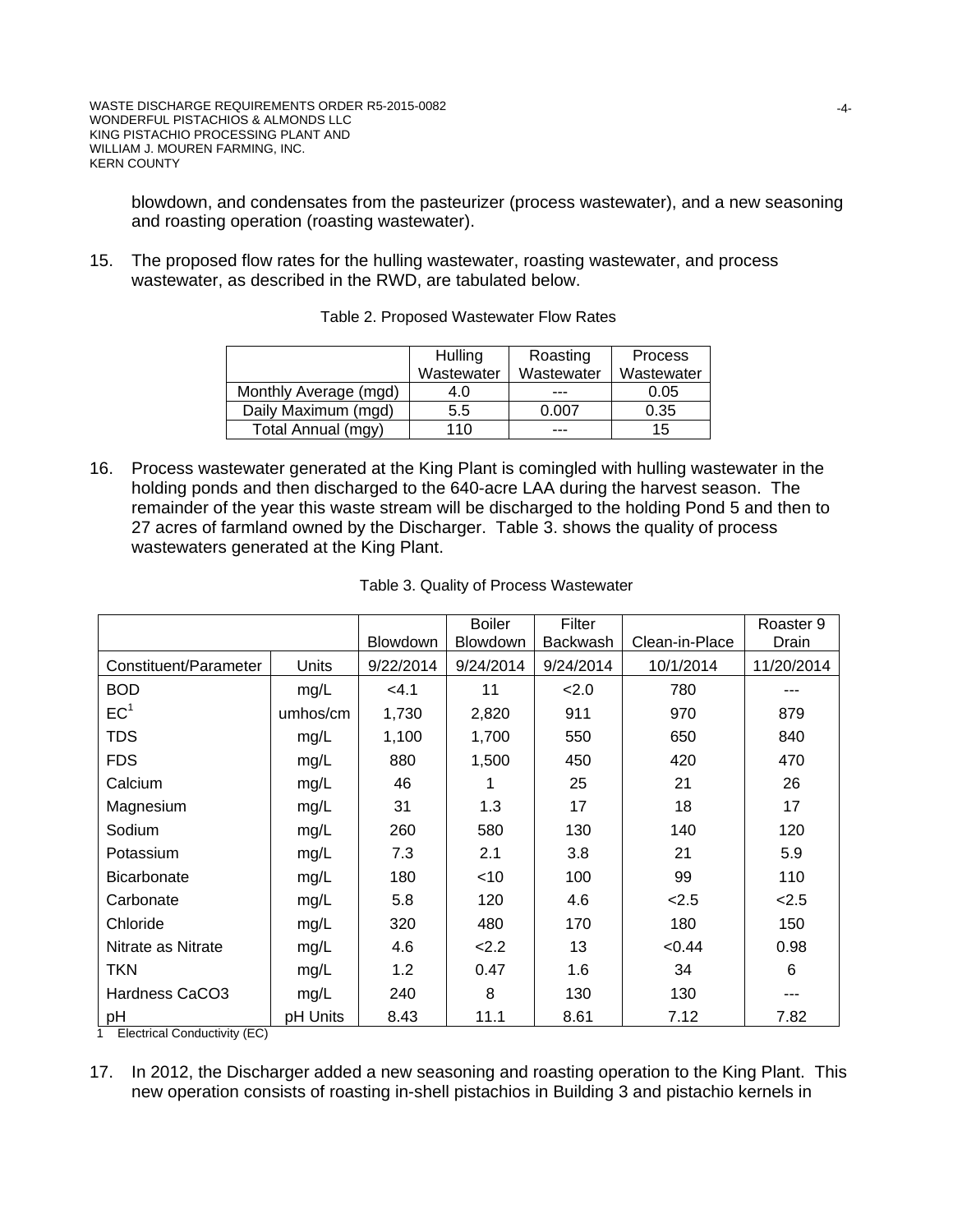Building 9. Wastewater from this process is generated year-round from the various steps of the seasoning, mixing, and application processes, including equipment sanitation after each change of seasoning, with a minimum of one sanitation procedure per operating day. This wastewater is segregated from the hulling wastewater and all other process wastewaters and is collected and stored in two 25,000 gallon holding tanks for temporary storage before being shipped off-site, reportedly to Waste Management Inc., in Kettleman Hills. The quality of the brine wastewater from the new roasting operation is shown in Table 4 below.

|                       |          | Roaster 9 | Roaster 3 |          |           | Average |
|-----------------------|----------|-----------|-----------|----------|-----------|---------|
| Constituent/Parameter | Units    | 4/30/2014 | 4/30/2014 | 5/7/2014 | 10/7/2014 |         |
| Calcium               | mg/L     | 19        | 330       | 530      | 340       | 305     |
| Magnesium             | mg/L     | 14        | 100       | 95       | 150       | 90      |
| Sodium                | mg/L     | 5,500     | 60,000    | 76,000   | 74,000    | 53,875  |
| Potassium             | mg/L     | 240       | 1,000     | 1,300    | 1,900     | 1,110   |
| <b>Bicarbonate</b>    | mg/L     | 120       | 510       | $<$ 10   | 480       | 370     |
| Carbonate             | mg/L     | < 5.0     | < 5.0     | 2.8      | < 5.0     | ---     |
| Chloride              | mg/L     | 9,100     | 110,000   | 140,000  | 110,000   | 92,275  |
| Hardness as CaCO3     | mg/L     | 110       | 1,200     | 1,700    | 1,500     | 1,128   |
| pH                    | pH Units | 6.10      | 6.11      | 2.88     | 5.41      | 5.13    |
| EC                    | umhos/cm | 24,600    | >100,000  | >100,000 | >100,000  | ---     |
| <b>TDS</b>            | mg/L     | 17,000    | 210,000   | 340,000  | 210,000   | 194,250 |
| <b>FDS</b>            | mg/L     | ---       | $- - -$   | ---      | 9,5000    | 95,000  |
| Aluminum              | mg/L     | < 0.50    | 7.0       | 12.0     |           | ---     |
| Manganese             | mg/L     | 0.28      | 3.9       | 1.0      | ---       | 1.73    |
| Iron                  | mg/L     | 1.1       |           | 8.0      |           | 5       |
| Copper                | mg/L     | 0.19      |           | ---      |           | 0.19    |

- 18. Chemicals used at the King Plant include: sodium bromide (1,100 gal/yr), sodium sulfite (275 gal/yr), water-soluble polymers/phosphates (250 gal/yr), and water-soluble co-polymer (1,020 gal/yr).
- 19. During the harvesting season, storm water generated on-site drains to the wastewater lift station where it is comingled with hulling wastewater and discharged to holding Ponds 1 through 5. During major storm events, the lift station fills where it reaches the overflow pipe, and gravity drains to the storm water pond in the northwest corner of the King Plant. If the Kings Plant loses power, no additional hulling wastewater will be generated; however, residual hulling wastewater in the lift station will be comingled with storm water and drained to the storm water pond.
- 20. Domestic wastewater is discharged separately to an on-site septic tank/leachfield regulated by Kern County.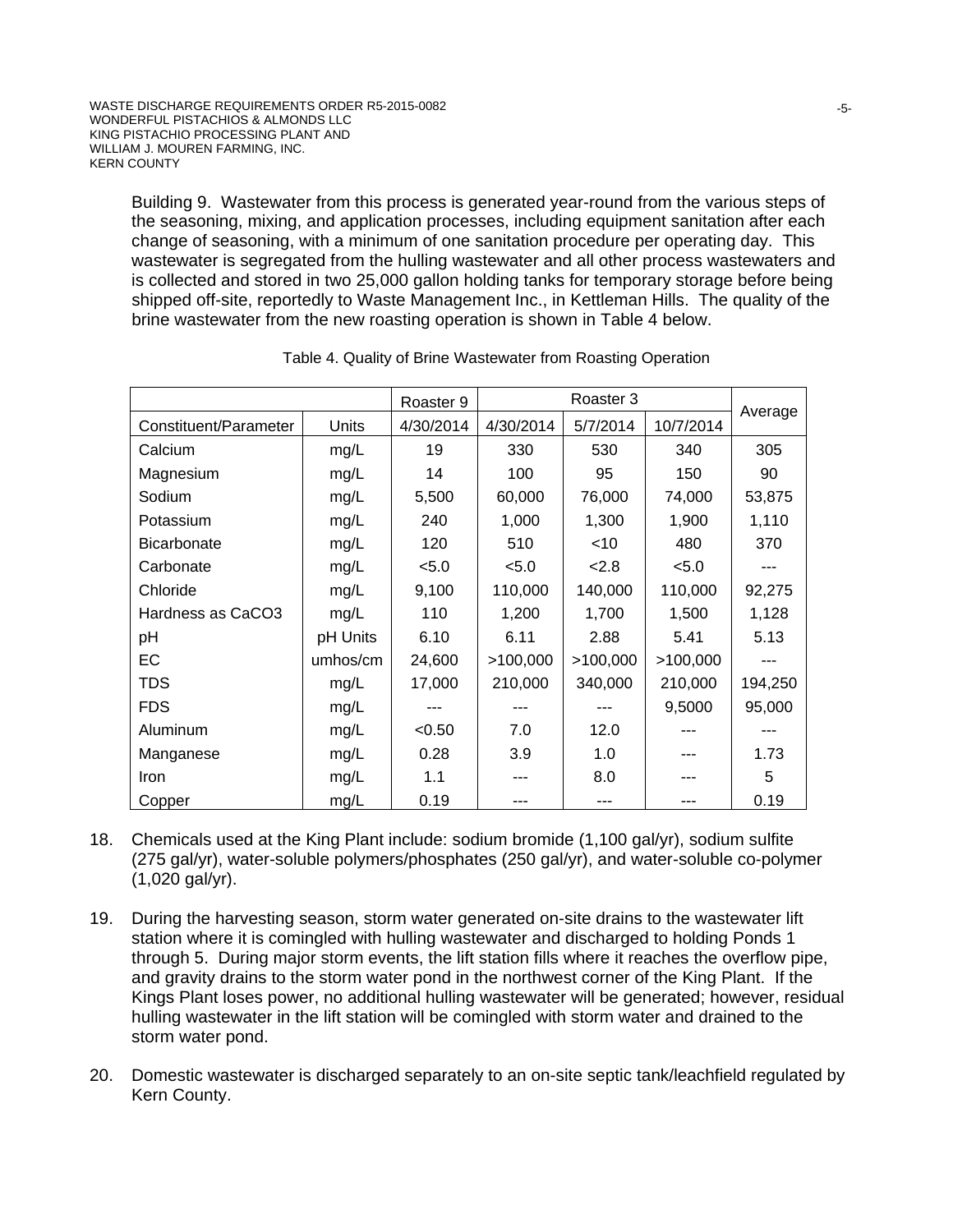WASTE DISCHARGE REQUIREMENTS ORDER R5-2015-0082 WONDERFUL PISTACHIOS & ALMONDS LLC KING PISTACHIO PROCESSING PLANT AND WILLIAM J. MOUREN FARMING, INC. KERN COUNTY

#### **Land Application Area Practices**

- 21. Excessive application of food processing wastewater to land can create objectionable odors, soil conditions that are harmful to crops, and degradation of underlying groundwater by overloading the soil profile and causing waste constituents (i.e., organic carbon, nitrates, other salts, and metals) to percolate below the root zone. Irrigation with high-strength wastewater can result in high BOD loading on the day of application, which can deplete oxygen in the soil and lead to anoxic conditions. When insufficient oxygen is present below the ground surface, anaerobic decay of organic matter can create reducing conditions that convert metals naturally present in the soil as relatively insoluble (oxidized) forms to more soluble (reduced) forms. This condition can be exacerbated by acidic soils and/or acidic wastewater. If reducing conditions do not reverse as the percolate travels through the vadose zone, these dissolved metals (primarily iron, manganese, and arsenic) can degrade shallow groundwater quality. Excessive organic loading can also increase groundwater bicarbonate concentrations, which cause increases in groundwater EC and total dissolved solids.
- 22. It is reasonable to expect some oxidation of BOD at the ground surface, within the evapotranspiration zone, and below the root zone within the vadose (unsaturated) zone. The maximum BOD loading rate that can be applied to land without creating nuisance conditions or causing unreasonable degradation of groundwater can vary significantly depending on soil conditions and operation of the land application system.
- 23. Pollution Abatement in the Fruit and Vegetable Industry, published by the United States Environmental Protection Agency, cites BOD loading rates associated with crop irrigation in the range of 36 to 100 lbs/acre/day to prevent nuisance, but indicates that loading rates can be even higher under certain conditions. The studies that support this report did not evaluate actual or potential groundwater degradation associated with those loading rates. There are few studies that have attempted to determine maximum BOD loading rates for protection of groundwater quality. Those that have are not readily adapted to varying soil, groundwater, and climate conditions that are prevalent throughout the region.
- 24. The California League of Food Processors *Manual of Good Practice for Land Application for Food Processing/Rinse Water* proposes risk categories associated with particular BOD loading rate ranges as follows:
	- a. Risk Category 1: (less than 50 lbs/ac/day; depth to groundwater greater than 5 feet) indistinguishable from good farming operations with good distribution important.
	- b. Risk Category 2: (less than 100 lbs/ac/day; depth to groundwater greater than 5 feet) minimal risk of unreasonable groundwater degradation with good distribution more important.
	- c. Risk Category 3: (greater than 100 lbs/ac/day; depth to groundwater greater than 2 feet) requires detailed planning and good operation with good distribution very important to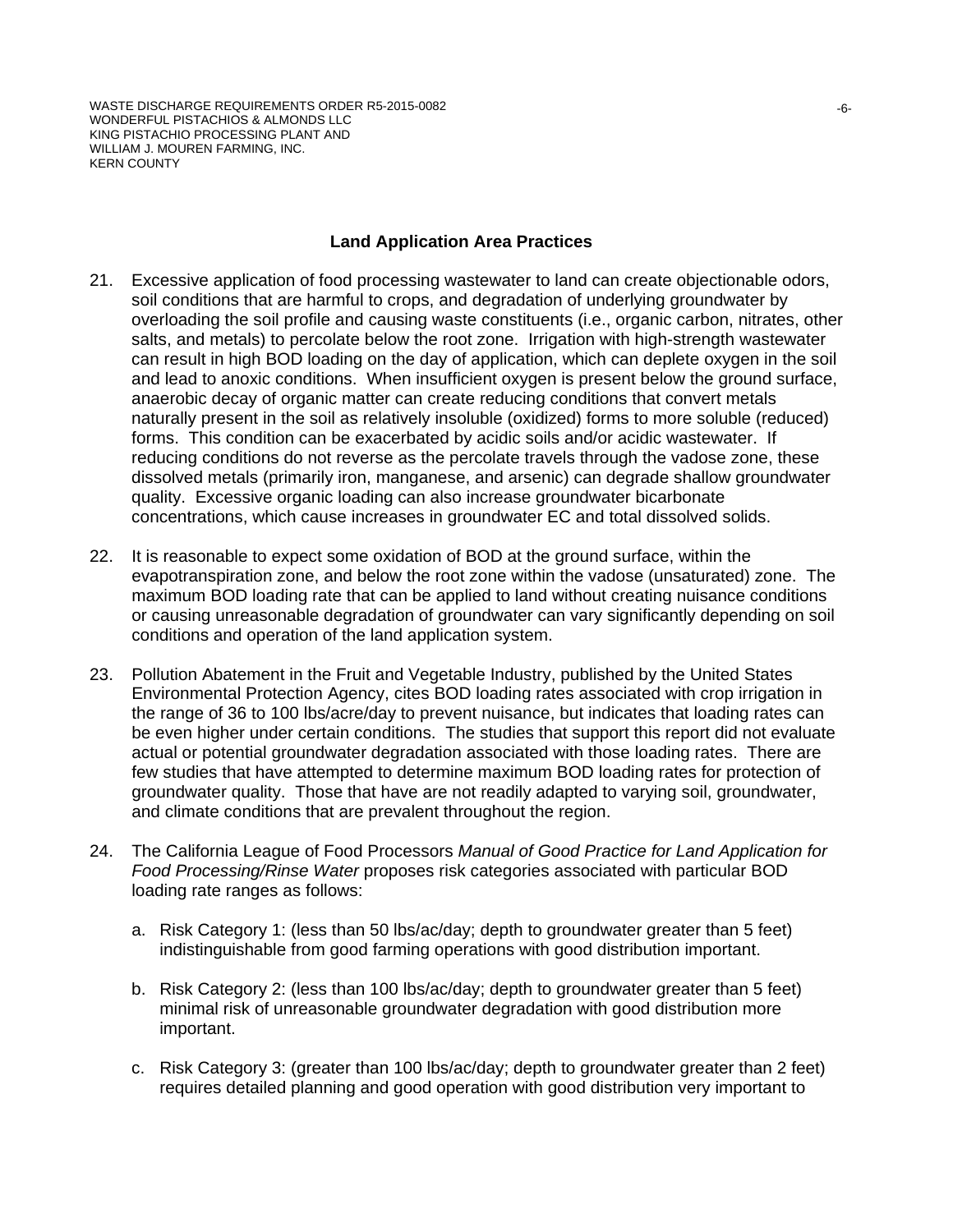prevent unreasonable degradation, as well as use of oxygen transfer design equations that consider site-specific application cycles and soil properties and special monitoring.

The *Manual of Good Practice* recommends allowing a 50 percent increase in the BOD loading rates in cases where sprinkler irrigation is used, but recommends that additional safety factors be used for sites with heavy and/or compacted soils. The Manual of Good Practice also states that the use of surface irrigation (boarder check method) makes uniform application difficult, especially for coarse textured soils.

- 25. Although it has not been subject to a scientific peer review process, the Manual of Good Practice provides science-based guidance for BOD loading rates that, if fully implemented, may be considered management practices to prevent groundwater degradation due to reduced metals.
- 26. The 640-acre LAA is surface irrigated via sprinklers. Each year the Discharger installs a temporary sprinkler system that is operated manually on 320-acres of the LAA. On any given day during the processing season, multiple lateral lines are open at the same time. The number of lateral lines open depends on the need to dispose of wastewater. There is no set rotation pattern and no set rest period between applications. Actual distribution of wastewater varies. In addition, the 640-acre LAA is not intensively managed, irrigated throughout the year, or harvested multiple times. According to the Discharger, the new 27-acre LAA will either be irrigated via sprinklers or flood irrigated depending on the final choice of crop planted (i.e., safflower and/or wheat). This Order requires the Discharger to submit a Wastewater Irrigation Management Plan that will detail proposed methods to evenly apply wastewater to the 640-acre and new 27-acre LAA's. This Order also requires the Discharger to submit a Nutrient Management Plan that describes the amount of nutrient crops grown in the LAA's will take up based on site specific information and that demonstrates how much may be applied to the LAA's without violating the terms of this Order.
- 27. The calculated average BOD loading rate to the 320-acre LAA during the harvest season, based on a proposed monthly average flow of 4.05 mgd, and a flow weighted BOD concentration of 4,880 mg/L (comingled hulling and process wastewater quality) is 515 lbs/acre/day. The average BOD loading rate to the new 27-acre LAA during the non-harvest season, based on a proposed monthly average flow of 0.05 mgd, and BOD concentration of 780 mg/L is 12 lbs/acre/day. The 13 March 2015 information submitted by Insight proposes to use the entire 640 acres for effluent disposal. Two 160 acre parcels would receive effluent for three days and then be rested for three days. The remaining two parcels would receive effluent for two days and then be rested for four days. The maximum cycle average BOD loading rate would be about 260 lbs/acre/day.
- 28. The total nitrogen loading rate to 640 acres of LAA, based on a proposed annual flow of 110 mgy and a flow weighted total nitrogen concentration of 155 mg/L (comingled hulling and process wastewater quality), is 222 lbs/acre/year. Nitrogen uptake rates for native grasses/pastures have not been provided. The nitrogen loading rate to the this LAA is presumed to be higher than the nitrogen uptake rate for native grasses, which should be on the low end of the nitrogen uptake rates for grasses like Timothy, Sorghum-Sudan, and Vetch, that generally range from 150 to 390 lbs/acre/year. The total nitrogen loading rate to the new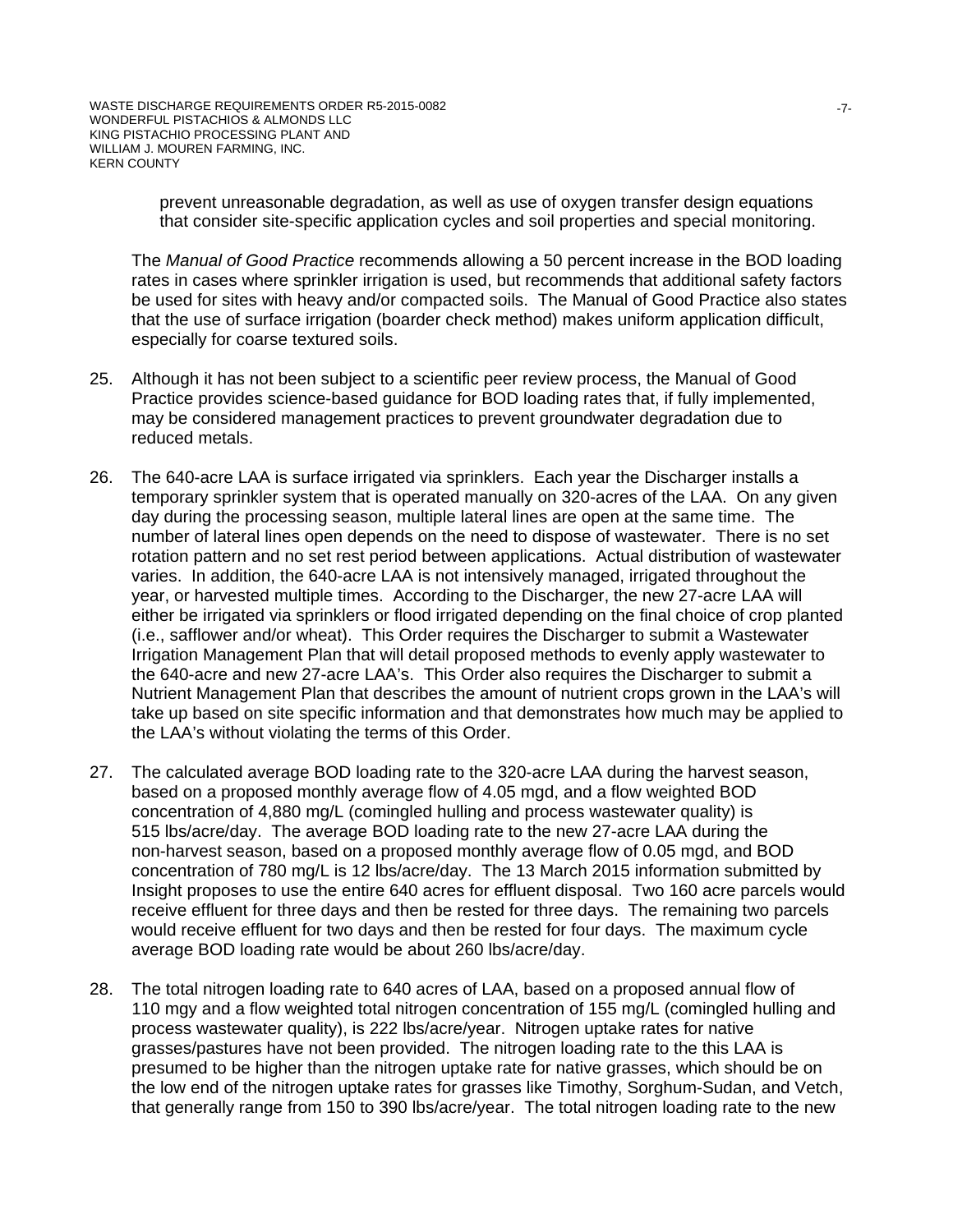27-acre LAA based on a proposed annual flow of 15 mgy and total nitrogen concentration of 34 mg/L is 158 lbs/acre/year. This is less than the annual nitrogen uptake for safflower or wheat of 200 lbs/acre/year and 175 lbs/acre/year, respectively, according to the *Western Fertilizer Handbook*, Eighth Edition.

#### **Source Water**

29. The King Plant receives supply water from Lost Hills Water District. The Lost Hills Water District gets water from the California Aqueduct. The quality of supply water based on the annual average is tabulated below.

|      |            |            |      |       | <b>Nitrate</b> |       |
|------|------------|------------|------|-------|----------------|-------|
|      |            |            |      |       | as             |       |
| Year | EC         | <b>TDS</b> | Na   | CI    | Nitrogen       | рH    |
|      | (umhos/cm) | (mg/L)     | mg/L | mg/L) | (mg/L)         | (mg/L |
| 2011 | 221        | 124        | 26   | 26    | 0.60           | 7.7   |
| 2012 | 519        | 292        | 40   | 86    | 0.63           | 8.0   |
| 2013 | 562        | 311        | 24   | 101   | 0.05           | 8.1   |

#### **Site-Specific Conditions**

- 30. Land uses in the vicinity of the King Plant and LAA's are primarily agricultural. Crops grown in the area includes pistachios, almonds, and figs, according to the Kern County 2006 and Kings County 2003 Land Use Maps published by the Department of Water Resources.
- 31. The King Plant and LAA's are in an arid climate characterized by dry summers and mild winters. The rainy season generally extends from November through April. Average annual pan evaporation is about 108 inches according to data in the *National Oceanic and Atmospheric Administration Technical Report NWS 34, Mean Monthly, Seasonal, and Annual Pan Evaporation for the United States,* published by the U.S. Department of Commerce National Oceanic and Atmospheric Administration. The average annual precipitation is about 7 inches according to data obtained from the Western Regional Climate Center.
- 32. Soils in the 640-acre LAA are predominately Kimberlina Sandy Loam. Soils near the King Plant and the new 27-acre LAA are Kimberlina Fine Sandy Loam and Milham Sandy Loam, according to the Web Soil Survey published by the United States Department of Agriculture, Natural Resources Conservation Service. Kimberlina Sandy Loam has a land capacity classification of 2e. Soils with "Class 2" have moderate limitations that restrict the choice of plants or require moderate conservation practices. The subclass "e" shows that the main problem is the hazard of erosion unless close-growing plant cover is maintained. The susceptibility to erosion and past erosion damage are the major soil-related factors affecting the soils that are assign this subclass. Kimberlina Fine Sandy Loam and Milham Sandy Loam both have a land capacity classification of 1. Soils with "Class 1" have slight limitations that restrict their use.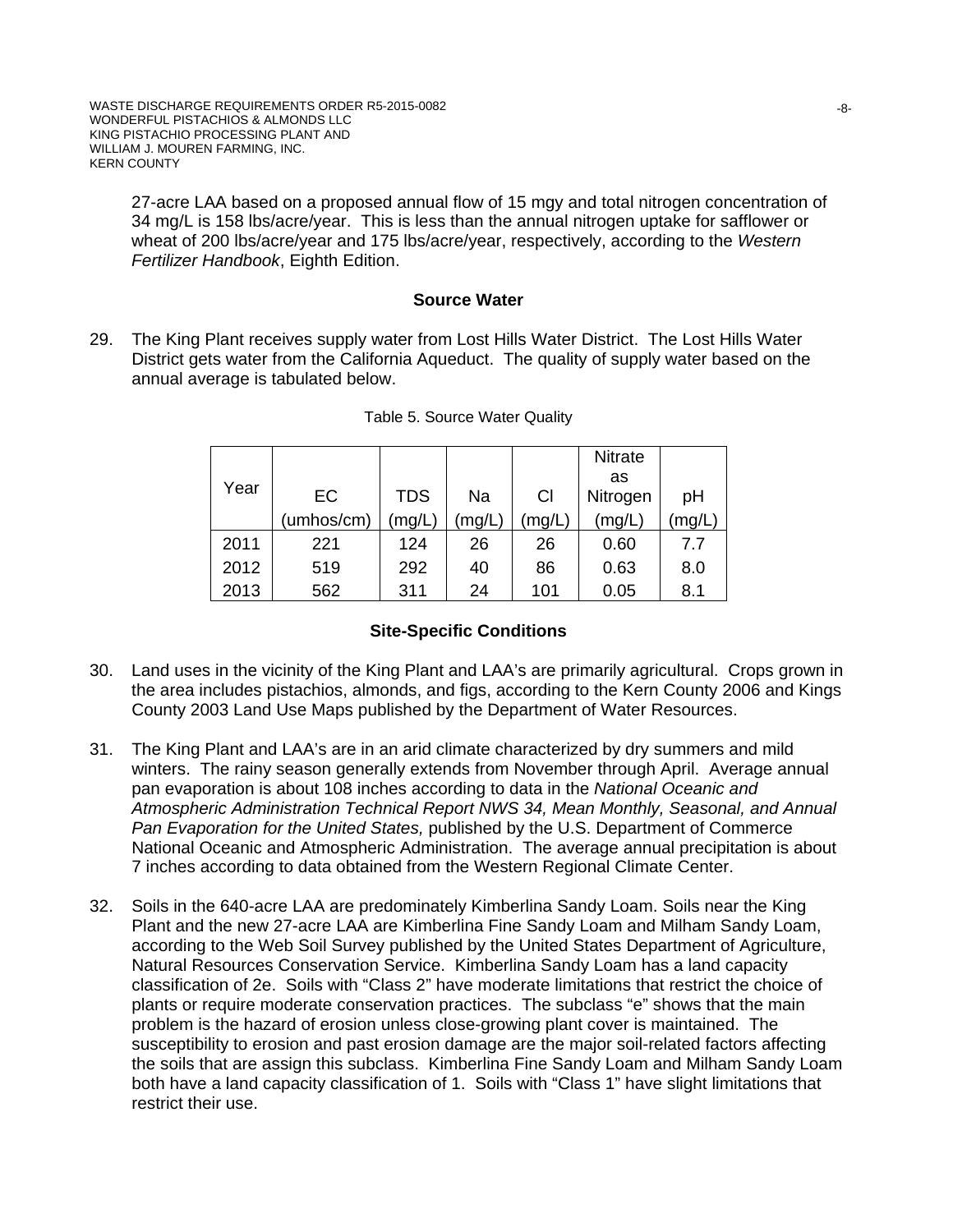33. According to the September 2008 Federal Emergency Management Agency maps (Map Numbers 06029C0075E and 06029C0100E), a small portion of the lower south half of the 640-acre LAA is in Zone A. In Zone A, there is a one percent annual chance of flooding (typically called the 100-year floodplain). No depth or base flood elevations are shown in the FEMA maps for this site. The King Plant and the new 27-acre LAA are all in Zone X. This area is outside the 500-year floodplain.

#### **Basin Plan, Beneficial Uses, and Water Quality Objectives**

- 34. The *Water Quality Control Plan for the Tulare Lake Basin, Second Edition, revised January 2004* (hereafter "Basin Plan") designates beneficial uses, establishes narrative and numerical water quality objectives, contains implementation plans and policies for protecting all waters of the Basin, and incorporates, by reference plans and policies of the State Water Board. In accordance with Water Code section 13263 (a), these waste discharge requirements implement the Basin Plan.
- 35. The King Plant, the 640-acre LAA, and the new 27-acre LAA are all in Detailed Analysis Unit (DAU) No. 247, which is not specifically identified in Table II-2 of the Basin Plan. Where a DAU is not identified, beneficial uses are described in Table II-2 under the category All Other Ground Waters. All Other Ground Waters only identifies municipal and domestic supply (MUN) as a designated beneficial use for groundwater at the King Plant site.
- 36. The King Plant, the 640-acre LAA, and the new 27-acre LAA are in the Kettleman Hydrologic Area No. 558.50 of the South Valley Floor Hydrologic Unit, as depicted on hydrologic maps prepared by State Water Resources Control Board in August 1986. As indicated in the Basin Plan, the beneficial uses of Valley Floor Waters are: agricultural supply (AGR), industrial service supply (IND), industrial process supply (PRO), water contact recreation (REC-1), non-water contact recreation (REC-2), warm freshwater habitat (WARM), wildlife habitat (WILD), and groundwater recharge (GWR).
- 37. The Basin Plan includes narrative water quality objectives for chemical constituents that, at a minimum, require water designated as domestic or municipal supply to meet the Maximum Contaminant Levels (MCLs) specified in Title 22 of the California Code of Regulations (hereafter Title 22). The Basin Plan recognizes that the Central Valley Water Board may apply limits more stringent than MCLs to ensure that waters do not contain chemical constituents in concentrations that adversely affect beneficial uses.
- 38. The Basin Plan establishes narrative water quality objectives for chemical constituents, taste and odors, and toxicity. The toxicity objective, in summary, requires that groundwater be maintained free of toxic substances in concentrations that produce detrimental physiological responses in human, plant, animal, or aquatic life associated with designated beneficial uses. Quantifying a narrative water quality objective requires a site-specific evaluation of those constituents that have the potential to impact water quality and beneficial uses.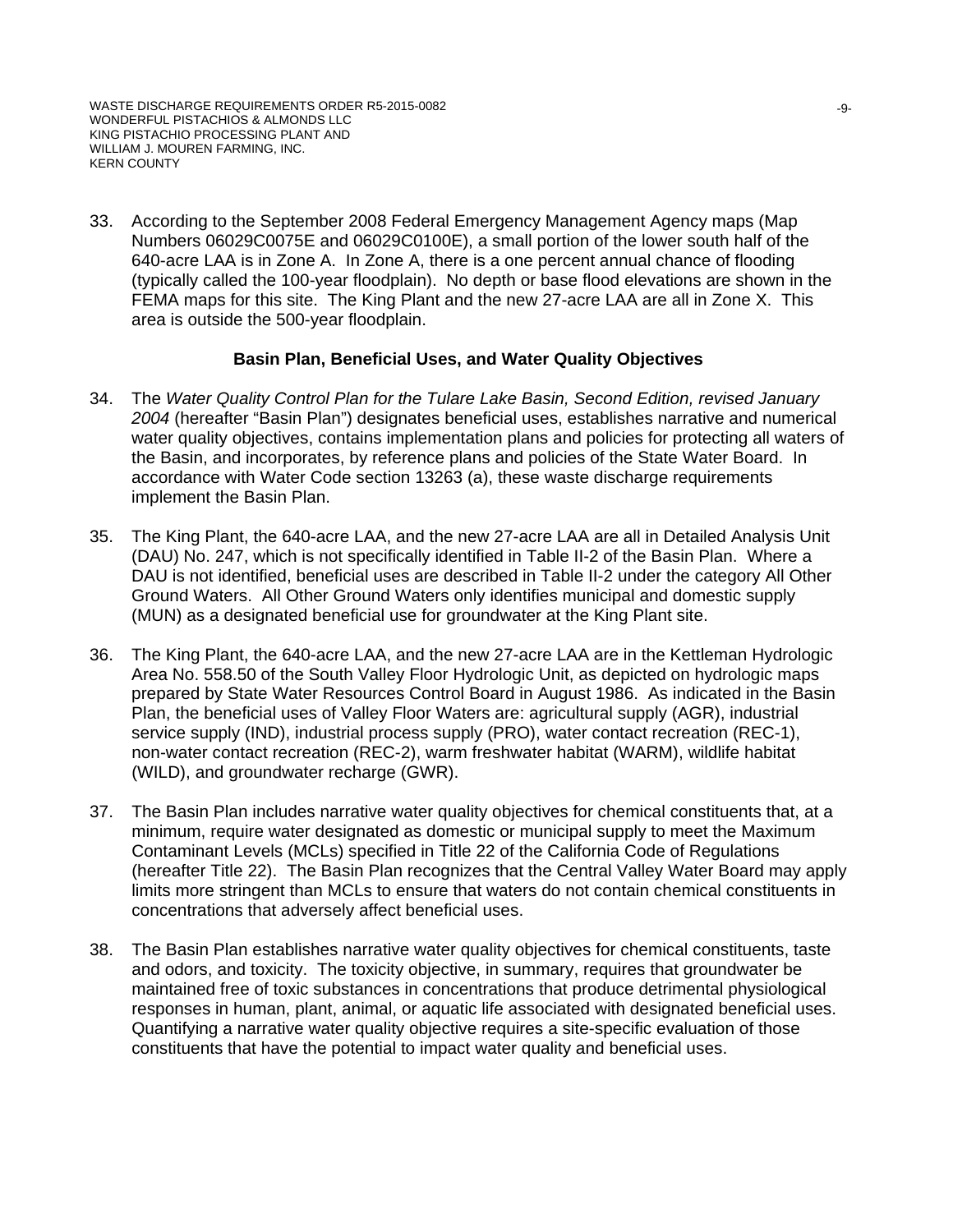- 39. The Basin Plan states that when compliance with a narrative objective is required to protect specific beneficial uses, the Central Valley Water Board will, on a case-by-case basis, adopt a numerical limitation in order to implement the narrative objective.
- 40. The Basin Plan identifies the greatest long-term problem facing the entire Tulare Lake Basin as the increase in salinity in groundwater, which has accelerated due to the intensive use of soil and water resources by irrigated agriculture. The Basin Plan recognizes that degradation is unavoidable until there is a long-term solution to the salt imbalance. Until then, the Basin Plan establishes several salt management requirements, including:
	- a. The incremental increase in salts from use and treatment must be controlled to the extent possible. The maximum EC in the discharge shall not exceed the EC of the source water plus 500 umhos/cm. When the source water is from more than one source, the EC shall be a weighted average of all sources.
	- b. Discharges to areas that may recharge to good quality groundwater, the Basin Plan states that they shall not exceed an EC of 1,000 umhos/cm, a chloride of 175 mg/L, or a boron content of 1.0 mg/L. The Basin Plan generally applies these limits to industrial discharges to land.
- 41. The Basin Plan authorizes an exemption to the incremental EC increase limit in Finding 40.a. for food processing industries that discharge to land and exhibit a disproportionate increase in EC of the discharge over the EC of the source water due to unavoidable concentrations of organic dissolved solids from the raw food product, provided that beneficial uses are protected. Exceptions must be based on demonstration of best available technology and best management practices that control inorganic dissolved solids to the maximum extent feasible.

#### **Groundwater Considerations**

42. The King Plant and LAA's are on the west side of the valley floor within the Lost Hills Northwest oil field. The LAA is up-slope to the west of the King Plant on a portion of the South Dome of the Kettleman Hills Anticline. Surface and near surface sediments are comprised of approximately 1,800 feet of exposed silt stones, sandstones, and conglomerates, which were deposited in a shallow sea or marine environment. Potential oil-bearing formations extend to, and are exposed at, the ground surface. A portion of an oil well log for a well drilled in 1926 near the present day holding ponds is replicated in Table 6 below: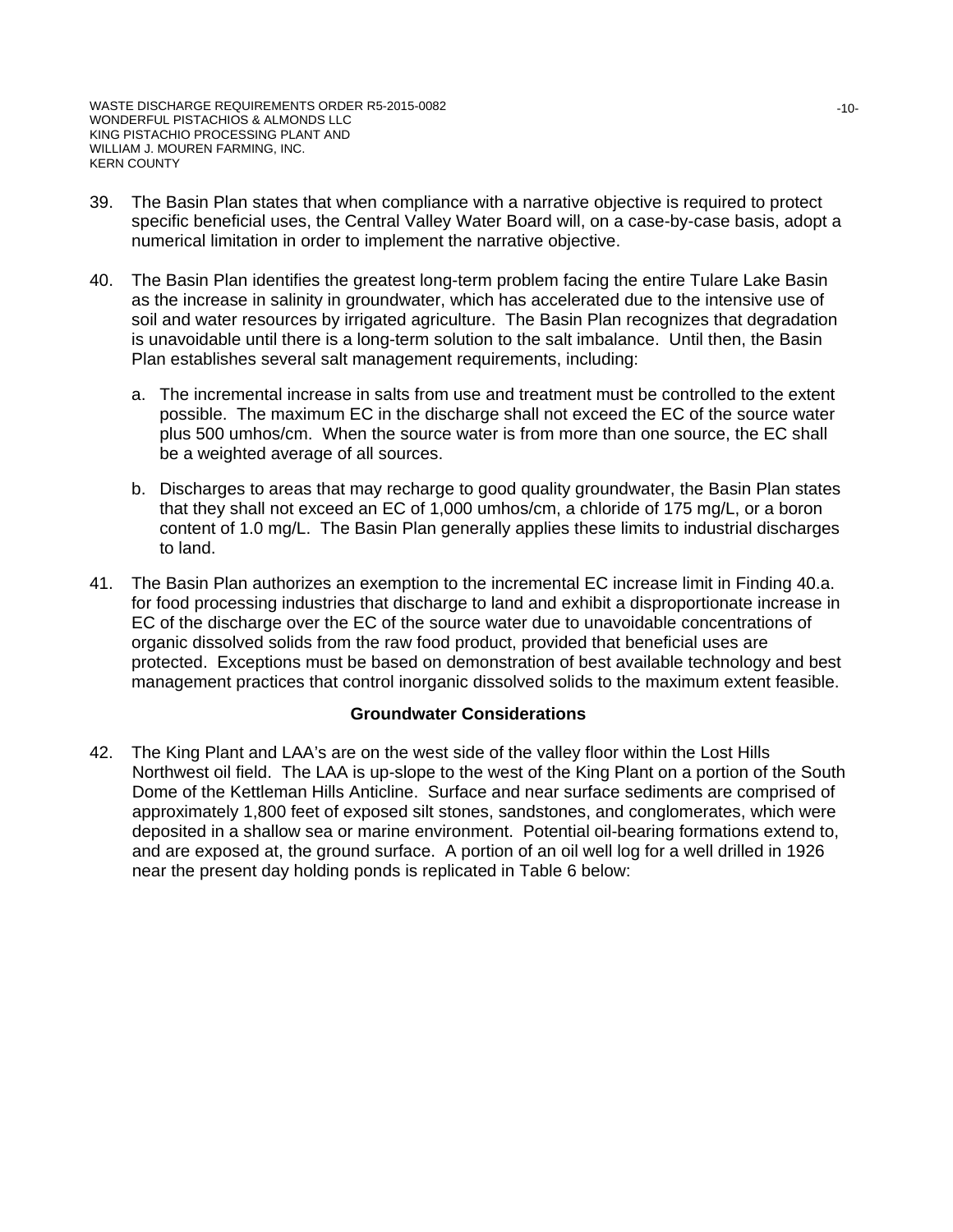WASTE DISCHARGE REQUIREMENTS ORDER R5-2015-0082 WONDERFUL PISTACHIOS & ALMONDS LLC KING PISTACHIO PROCESSING PLANT AND WILLIAM J. MOUREN FARMING, INC. KERN COUNTY

|                  | Depth to (feet)  |                                                 |  |
|------------------|------------------|-------------------------------------------------|--|
| Top of           | <b>Bottom of</b> | <b>Comments</b>                                 |  |
| <b>Formation</b> | <b>Formation</b> |                                                 |  |
| 0                | 37               | Surface sand and clay.                          |  |
| 37               | 63               | Surface sand and strike yellow clay.            |  |
| 63               | 64               | Hard gray sand.                                 |  |
| 64               | 84               | Yellow clay and strike of gravel.               |  |
| 84               | 120              | Sandy yellow clay with strike of gray sand.     |  |
| 120              | 130              | Yellow clay.                                    |  |
| 130              | 245              | Blue clay and strike of hard sand.              |  |
| 245              | 260              | Hard sandy blue shale.                          |  |
| 260              | 263              | Hard gray sand.                                 |  |
| 263              | 383              | Sandy blue shale with strike of hard gray sand. |  |
| 383              | 408              | Hard sandy blue shale and sea shells.           |  |
| 408              | 433              | Sandy blue shale with strike of hard gray sand. |  |

#### Table 6. Oil Well Log

The log shows significant clay layers exist below the ponds and disposal areas and evidence of marine sediments.

- 43. Groundwater within these sediments is expected to be brackish, based in part of depositional environment (shallow sea and/or marine). The current depth to groundwater in the area is unknown, and various sources indicate that local water supplies are surface water, as local groundwater is of poor quality and not used.
- 44. More recent information submitted by Insight Environmental Consultants, Inc., indicates that in the upland areas of the LAA, Monterey Shale has been encountered at depths of about six feet below ground surface.
- 45. The Discharger is not required to conduct groundwater monitoring and there are no monitoring wells in the immediate vicinity of LAA. Based on the limited data available, groundwater in area was 234 feet below ground surface (ft bgs) in 1966. Groundwater is of poor quality with EC ranging from 3,340 to 6,200 umhos/cm; TDS ranging from 2,171 to 4,030 mg/L; chloride ranging from 303 up to 1,440 mg/L; and sodium ranging from 464 up to 1,030 mg/L (see Table 7).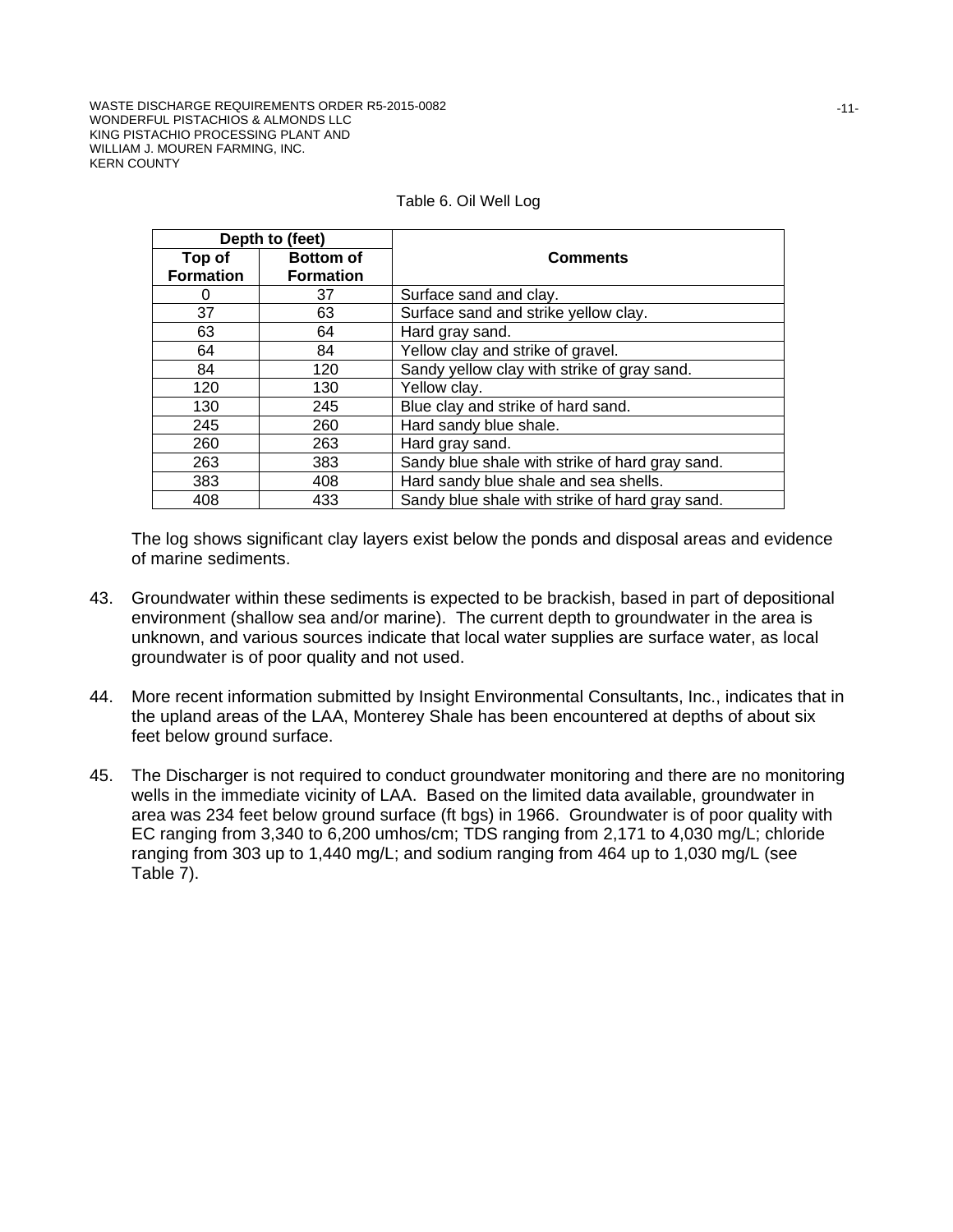|               |            | Groundwater | Well     |            |                  |        |        | Nitrate as |
|---------------|------------|-------------|----------|------------|------------------|--------|--------|------------|
|               |            | Depth       | Depth    | EC         | TDS <sup>1</sup> | CI     | Na     | Nitrogen   |
|               | Date       | (ft bgs)    | (ft bgs) | (umhos/cm) | (mg/L)           | (mg/L) | (mg/L) | (mg/L)     |
|               | 1/9/1953   |             | 130      | 3,350      | 2,178            | 340    | 470    | 3.6        |
|               | 8/3/1954   | Unknown     |          | 3,360      | 2,184            | 311    | 484    | 4.5        |
| 25S/19E-23B01 | 5/2/1956   |             |          | 3,340      | 2,171            | 326    | 470    | 4.5        |
|               | 9/6/1962   |             |          | 3,430      | 2,230            | 320    | 465    | 4.1        |
|               | 8/8/1963   |             |          | 3,425      | 2,226            | 355    | 550    | 1.0        |
|               | 4/7/1966   |             |          | 3,410      | 2,217            | 303    | 464    | 4.5        |
| 25S/19E-23A01 | 3/6/1956   | Unknown     | Unknown  | 3,370      | 2,191            | 310    | 482    | 4.1        |
| 25S/20E-06R01 | 3/2/1966   | 234         | 807      | 6,200      | 4,030            | 1,440  | 1,030  | $- - -$    |
| 25S/20E-08Q01 | 10/13/2009 | Unknown     | Unknown  | 4,900      | 3,185            | 630    | 820    | 22.1       |

#### Table 7. Groundwater Quality

1 TDS calculated as 0.65 x EC.

46. Generally, the quality of the discharged wastewater is better than that of groundwater, and given the site location and geology, this is expected. This Order does not require groundwater monitoring at this time. It does require wastewater effluent monitoring and LAA loading calculations. Should constituent concentrations and loadings in one year exceed those described in Findings 12, 16, 27, and 28, this Order will require the Discharger to submit a technical report describing measures it will implement to prevent future exceedances from occurring. Should the Discharger exceed the constituent concentrations and loading rates described above for two consecutive years, this Order requires the Discharger to submit an Ambient Conditions Report (Report) prior to the installation of a groundwater monitoring well network. If the Discharger does not submit the Report or the Executive Officer does not concur with the results of the Report that is submitted, this Order requires the Discharger to submit a plan to install a groundwater monitoring well network to evaluate any potential impacts from the discharge.

# **Antidegradation Analysis**

- 47. State Water Board Resolution 68-16, the *Statement of Policy with Respect to Maintaining High Quality of Waters in California* (the "Antidegradation Policy"), prohibits the Central Valley Water Board from authorizing activities that will result in the degradation of high quality groundwater unless it has been shown that:
	- a. The degradation will not result in water quality less than that prescribed in state and regional policies, including violation of one or more water quality objectives;
	- b. The degradation will not unreasonably affect present and anticipated future beneficial uses;
	- c. The discharger will employ Best Practicable Treatment or Control (BPTC) to minimize degradation; and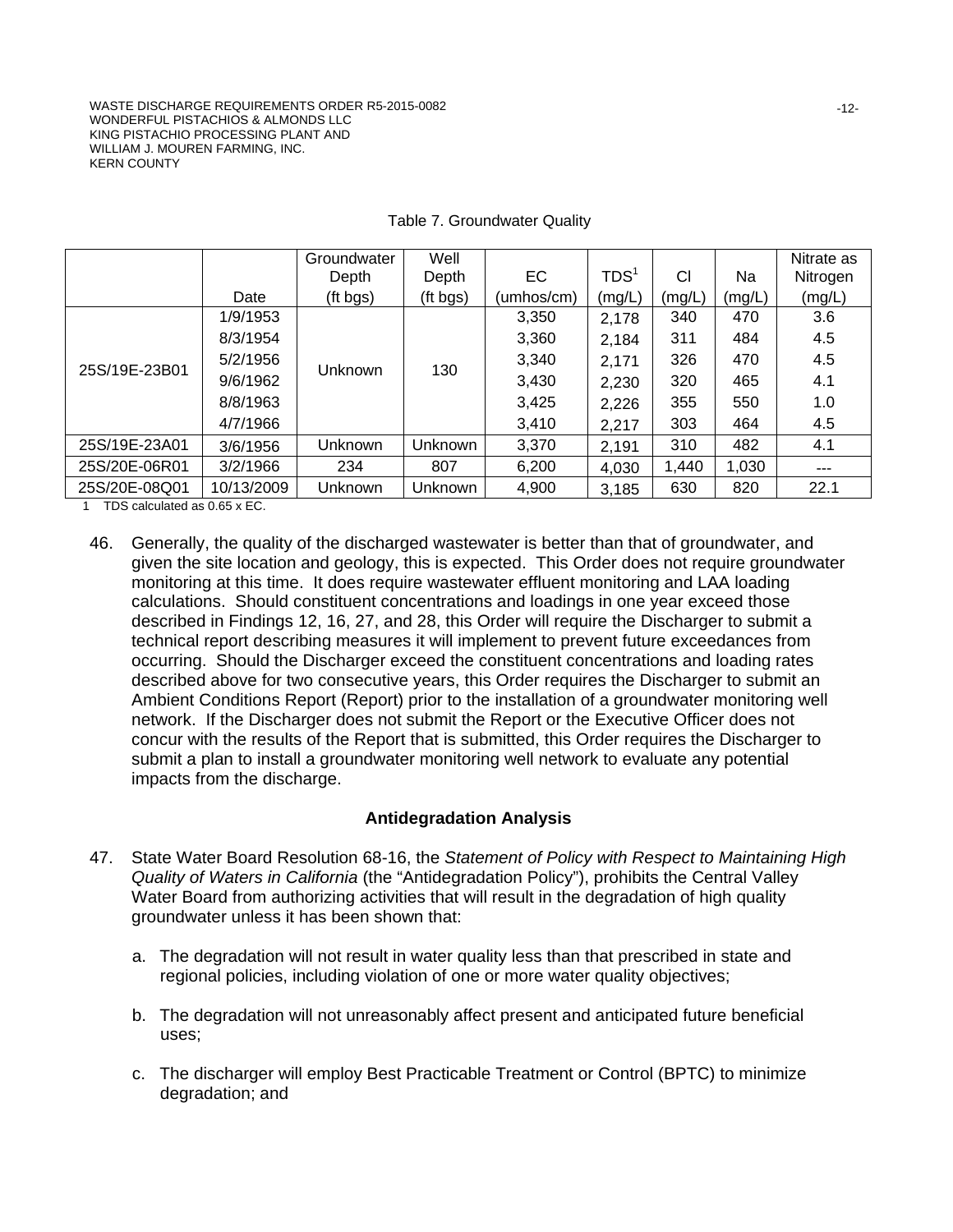- d. The degradation is consistent with the maximum benefit to the people of the state.
- 48. Available groundwater quality data and local geologic conditions indicate that the local groundwater is not high quality with respect to EC, TDS, chloride, and sodium. Groundwater may be high quality with respect to iron and manganese and nitrate as nitrogen and MUN is currently a designated beneficial use of groundwater.

This Order limits organic loading rates to 260 lbs/acre/day and requires use of a suitable cycle average to minimize effluent discharges from causing reducing conditions at the site. The Order also requires submittal of a Wastewater Irrigation Management Plan to ensure even application of wastewater to the LAA. These requirements, combined with site geology, should prevent the discharge from causing increases in groundwater iron and manganese concentrations that would adversely affect potential groundwater beneficial uses or cause exceedences of applicable water quality objectives.

For Nitrogen, this Order limits the application of wastewater to agronomic rates for both nutrient and hydraulic loading. Total nitrogen loading estimates indicate the discharge will add about 222 lbs/acre/year to the 640-acre LAA in use in any given year. Growing native grasses may utilize approximately 150 to 390 lbs/acre/year of nitrogen. Approximately, 158 lbs/acre/year will be applied to the 27-acre LAA. The proposed crops of safflower or wheat will uptake 175 to 200 lbs of nitrogen. This Order requires the Discharger to submit a Nutrient Management Plan and a Wastewater Irrigation Management Plan to asses and implement measures to ensure nitrogen is applied at agronomic rates. These measures, combined with the geology of the site, should preclude impermissible degradation of underlying groundwater with nitrate as nitrogen.

- 49. The Discharger provides control of the discharge, or will provide control of the discharge, as required by this Order, that incorporates:
	- a. Pre-cleaning to remove leaves, twigs, and other debris,
	- b. A cycle average BOD loading rate of 260 lbs/acre/day;
	- c. Soil monitoring at the LAA's;
	- d. Preparation and implementation of a Salinity Management Plan to evaluate potential methods to reduce the salinity of the discharge,
	- e. Preparation and implementation of a Nutrient Management Plan to evaluate the nutrient load of the discharge and how to best manage the application of wastewater,
	- f. Preparation and implementation of a Wastewater Irrigation Management Plan to ensure wastewater is spread evenly over the 640-acre and 27-acre LAA's.
	- g. Groundwater limitations.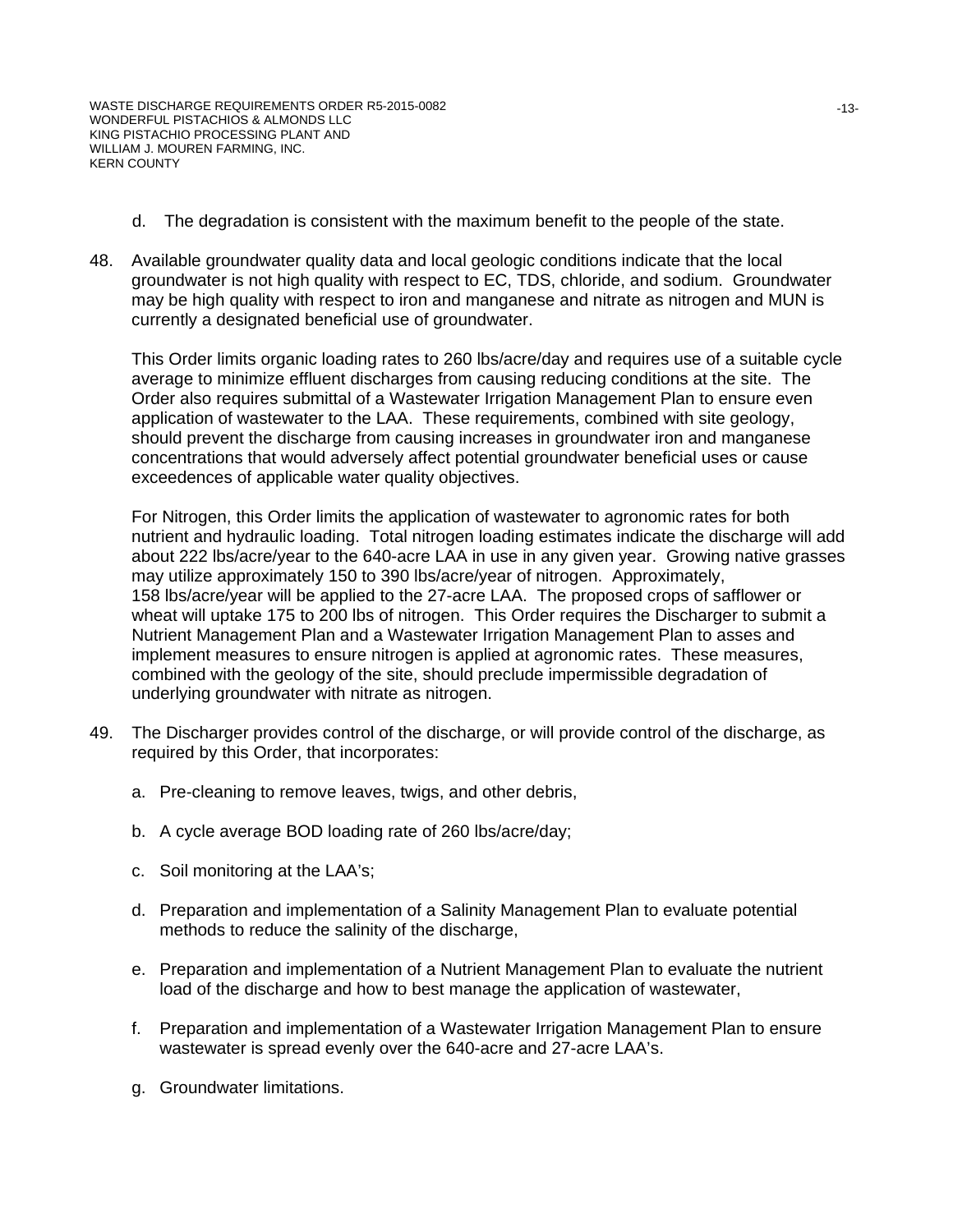These control practices are reflective of BPTC of the discharge.

- 50. Economic prosperity of valley communities and associated industry is of maximum benefit to the people of the State and, therefore, sufficient reason exists to accommodate growth and limited groundwater degradation around the Plant, provided that the terms of the Basin Plan are met. The Discharger aids in the economic prosperity of the region by the direct employment of about 230 full time employees year round and an additional 100 seasonal employees during the harvest season. The Discharger provides a tax base for local and county governments. The Discharger pays between \$1.5 and \$2.0 million in property taxes. The Discharger also provides additional benefits to California by purchasing materials, and services from approximately 15,000 vendors, contractors, and companies.
- 51. This Order establishes terms and conditions to ensure that the discharge does not unreasonably affect present and anticipated future beneficial uses of groundwater or result in groundwater quality worse than background or the water quality objectives set forth in the Basin Plan.
- 52. This Order is consistent with the Anti-Degradation Policy since: (a) the Discharger has or will implement BPTC to minimize degradation, (b) the limited degradation allowed by this Order will not unreasonably affect present and anticipated future beneficial uses of groundwater, or result in water quality less than water quality objectives, and (c) the limited degradation is of maximum benefit to the people of the State.

#### **Other Regulatory Considerations**

- 53. In compliance with Water Code section 106.3, it is the policy of the State of California that every human being has the right to safe, clean, affordable, and accessible water adequate for human consumption, cooking, and sanitary purposes. This Order promotes that policy by requiring discharges to meet maximum contaminant levels designed to protect human health and ensure that water is safe for domestic use.
- 54. Based on the threat and complexity of the discharge, the King Plant is 2B as defined below:
	- a. Category 2 threat to water quality: "Those discharges of waste that could impair the designated beneficial uses of the receiving water, cause short-term violations of water quality objectives, cause secondary drinking water standards to be violated, or cause a nuisance."
	- b. Category B complexity: "Any discharger not included in Category A that has physical, chemical, or biological treatment systems (except for septic systems with subsurface disposal), or any Class 2 or Class 3 waste management units."
- 55. California Code of Regulations, Title 27 ("Title 27") contains regulatory requirements for the treatment, storage, processing, and disposal of solid waste, which includes designated waste, as defined by Water Code section 13173. However, Title 27 exempts certain activities from its provisions. The hulling wastewater and sanitation and operational process wastewater discharges regulated by this Order are exempt from Title 27 pursuant to provisions that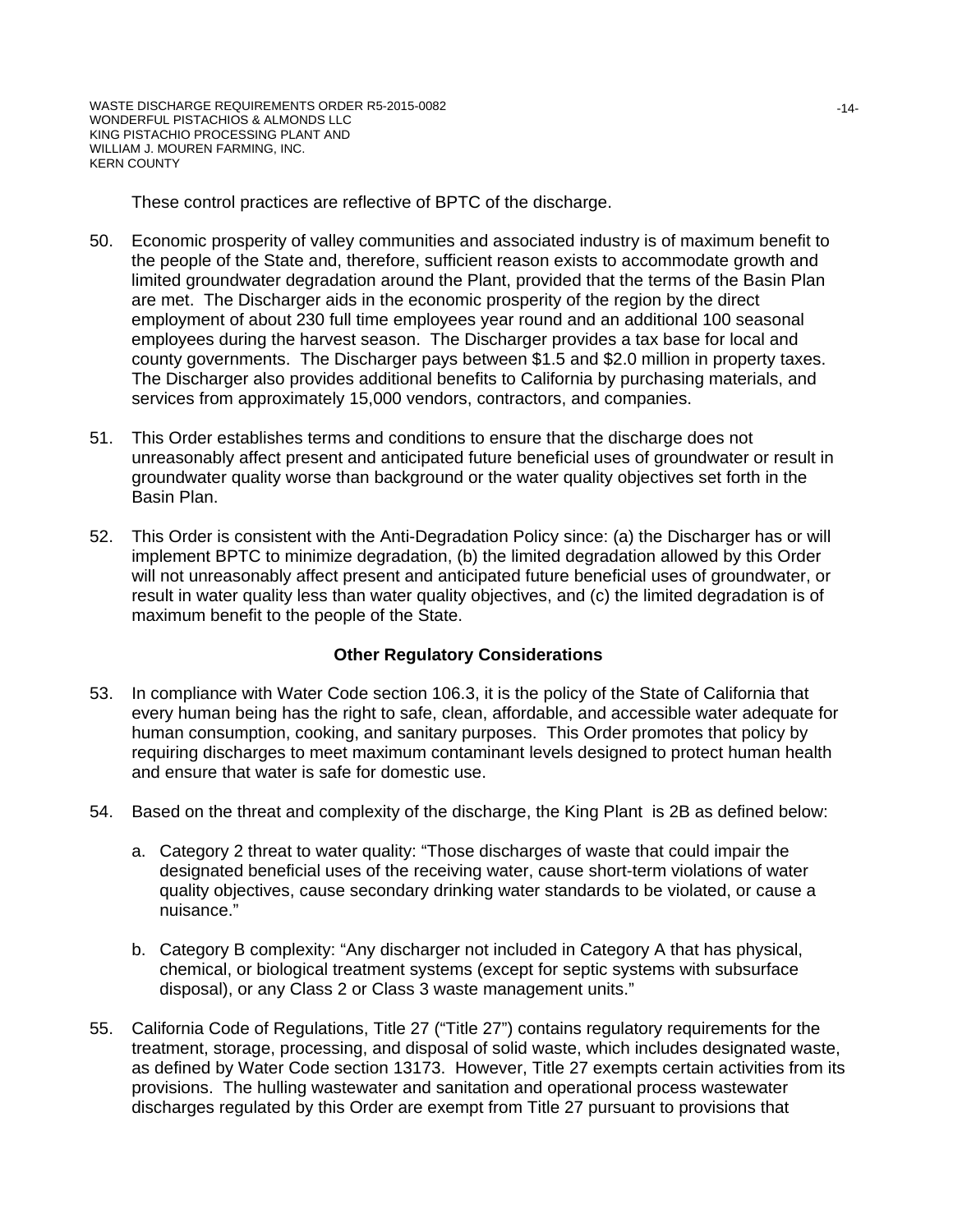WASTE DISCHARGE REQUIREMENTS ORDER R5-2015-0082 WONDERFUL PISTACHIOS & ALMONDS LLC KING PISTACHIO PROCESSING PLANT AND WILLIAM J. MOUREN FARMING, INC. KERN COUNTY

> exempt wastewater discharges. The exemption, found at Title 27, section 20090, is described below:

> > The following activities shall be exempt from the SWRCB-promulgated provisions of this subdivision, so long as the activity meets, and continues to meet, all preconditions listed:

> > > \*\*\*

(b) Wastewater – Discharges of wastewater to land, including but not limited to evaporation ponds, percolation ponds, or subsurface leachfields if the following conditions are met:

- (1) The applicable regional water quality control board has issued WDRs, reclamation requirements, or waived such issuance;
- (2) The discharge is in compliance with applicable water quality control plan; and
- (3) The wastewater does not need to be managed according to Chapter 11, Division 4.5, Title 22 of this code as a hazardous waste.
	- \*\*\*
- 56. The discharge of hulling wastewater and sanitation and operational process wastewater authorized herein is exempt from the requirements of Title 27 in accordance with Title 27, section 20090(b) because:
	- a. The Central Valley Water Board is issuing WDRs,
	- b. The discharge authorized herein will comply with the Basin Plan, and;
	- c. The treated effluent discharged to the LAA's does not need to be managed as hazardous waste.
- 57. On 1 April 2014, the State Water Board adopted Order 2014-0057-DWQ (NPDES General Permit CAS000001) specifying waste discharge requirements for discharges of storm water associated with industrial activities. Order 2014-0057-DWQ supersedes State Water Board Order 97-03-DWQ (NPDES General Permit CAS000001) and becomes effective 1 July 2015. Order 2014-0057-DWQ requires dischargers to submit Permit Registration Documents for either Notice of Intent (NOI) or No Exposure Certification (NEC) coverage. The Discharger is not enrolled under 2014-0057-DWQ (NPDES General Permit CAS000001). Storm water generated by this facility does not discharge to waters of the U.S. Coverage under Order 2014-0057-DWQ is not required at this time.
- 58. Water Code section 13267(b) states that:

In conducting an investigation specified in subdivision (a), the regional board may require that any person who has discharged, discharges, or is suspected of having discharged or discharging, or who proposes to discharge waste within its region…shall furnish, under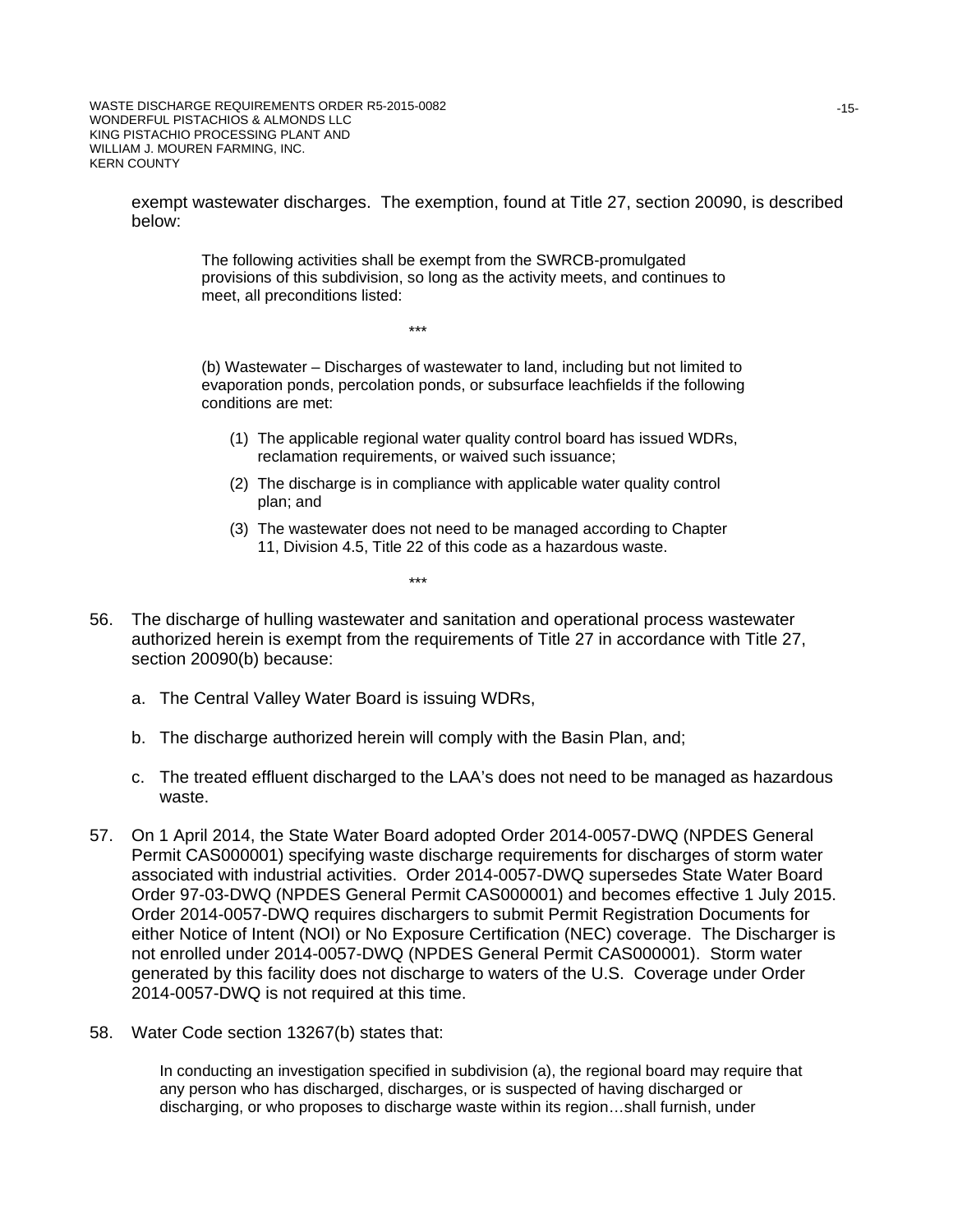penalty of perjury, technical or monitoring program reports which the board requires. The burden, including costs, of these reports shall bear a reasonable relationship to the need for the report and the benefits to be obtained from the reports. In requiring those reports, the regional board shall provide the person with a written explanation with regard to the need for the reports, and shall identify the evidence that supports requiring that person to provide the reports.

- 59. The technical reports required by this Order and monitoring reports required by the attached MRP R5-2015-0082 are necessary to assure compliance with these waste discharge requirements. The Discharger owns and operates the Plant that discharges the waste subject to this Order.
- 60. This Order does not authorize the construction of new evaporation ponds for the disposal of brine wastewater, nor does it authorize the construction of a desalination plant, both of which were proposals that were previously made by the Discharger but plans for which have since been abandoned. Instead, this Order places additional requirements on the continued operation of wastewater management systems that have already been installed and that are currently in use in order to ensure the protection of waters of the state. The issuance of this Order is therefore exempt from the provisions of California Environmental Quality Act ("CEQA")(Pub. Resources Code, § 21000 et seq.) in accordance with California Code of Regulations, title 14, section 15301, which exempts the "operation, repair, maintenance, [and] permitting … of existing public or private structures, facilities, mechanical equipment, or topographical features" from environmental review. This action may also be considered exempt because it is an action by a regulatory agency for the protection of natural resources (Cal. Code Regs., tit. 14, § 15307.) and an action by a regulatory agency for the protection of the environment (Cal. Code Regs., tit. 14, § 15308.).
- 61. Pursuant to Water Code section 13263(g), discharge is a privilege, not a right, and adoption of this Order does not create a vested right to continue the discharge.

# **Public Notice**

- 62. All the above and the supplemental information and details in the attached Information Sheet, which is incorporated by reference herein, were considered in establishing the conditions of discharge of this Order.
- 63. The Discharger and interested agencies and persons have been notified of the Central Valley Water Board's intent to prescribe waste discharge requirements for this discharge, and they have been provided an opportunity to submit written comments and an opportunity for a public hearing.
- 64. All comments pertaining to the discharge were heard and considered in a public meeting.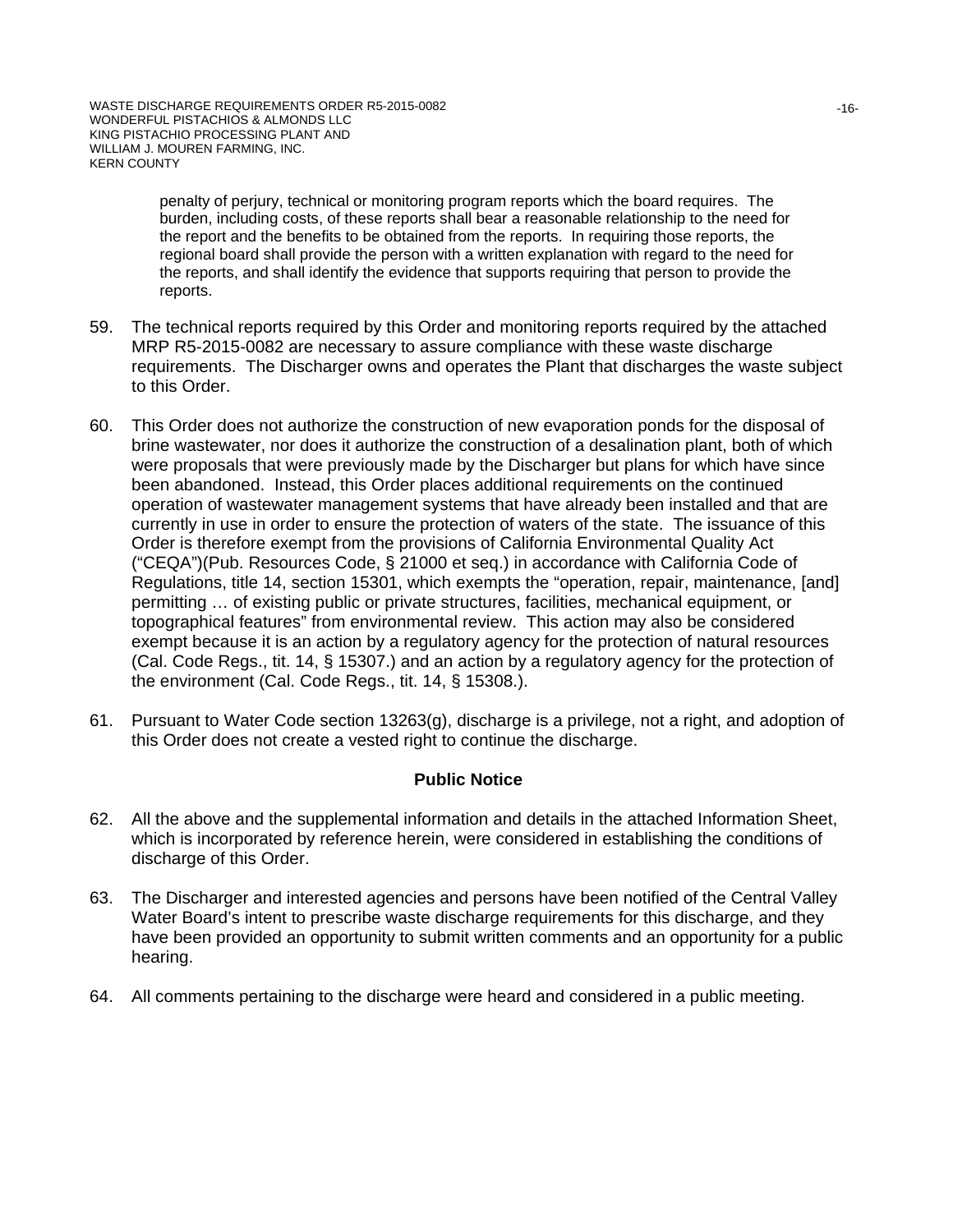WASTE DISCHARGE REQUIREMENTS ORDER R5-2015-0082 WONDERFUL PISTACHIOS & ALMONDS LLC KING PISTACHIO PROCESSING PLANT AND WILLIAM J. MOUREN FARMING, INC. KERN COUNTY

**IT IS HEREBY ORDERED** that Waste Discharge Requirements Order 96-121, and Revised Monitoring and Reporting Program 92-121 are rescinded except for enforcement purposes. Pursuant to Water Code sections 13263 and 13267, Wonderful Pistachios & Almonds LLC and William J. Mouren Farming, Inc., their agents, successors, and assigns, in order to meet the provisions contained in Division 7 of the Water Code and regulations adopted thereunder, shall comply with the following:

### **A. Discharge Prohibitions**

- 1. Discharge of waste to surface waters or surface water drainage courses is prohibited.
- 2. Discharge of waste classified as 'hazardous', as defined in California Code of Regulations, title 23, section 2521 et seq., is prohibited.
- 3. Discharge of waste classified as 'designated', as defined in Water Code section 13173, in a manner that causes violation of groundwater limitations, is prohibited.
- 4. Treatment system bypass or overflow of untreated wastes is prohibited, except as allowed by Standard Provisions E.2 in *Standard Provisions and Reporting Requirements for Waste Discharge Requirements*, dated 1 March 1991.
- 5. Discharge of wastewater in a manner or location other than that described herein or in the RWD is prohibited.
- 6. Application of residual solids to the LAA's is prohibited.
- 7. Discharge of domestic wastewater to the process wastewater treatment system is prohibited.
- 8. Discharge of process wastewater to the domestic wastewater treatment system (septic system) is prohibited.
- 9. Discharge of domestic wastewater to the wastewater ponds, LAA's or any surface water is prohibited.
- 10. Discharge of brine wastewater from the roasting and seasoning operation to the wastewater treatment system, ponds, LAA's, or any location at the King Plant site is prohibited.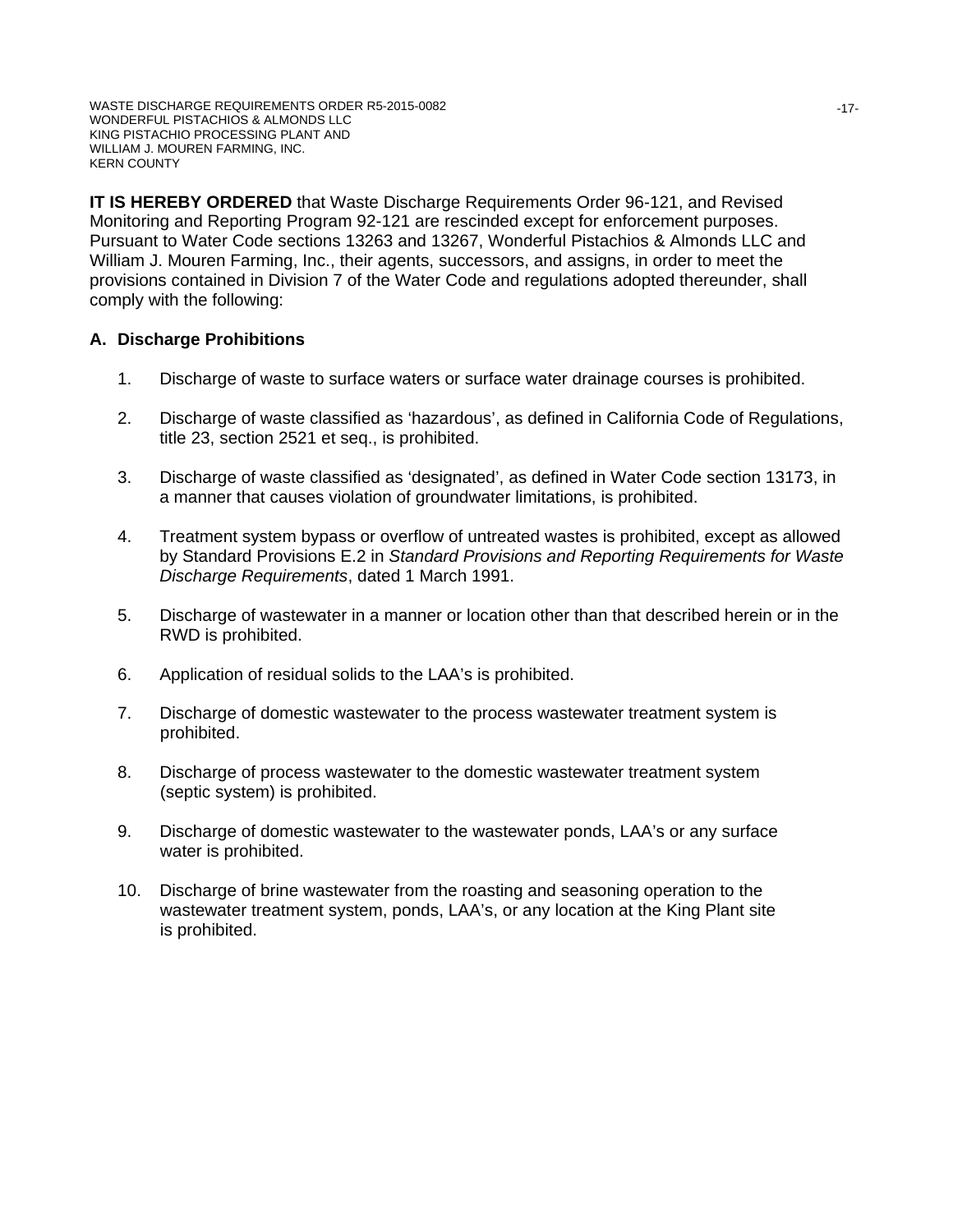#### **B. Effluent and Mass Loading Limitations**

- 1. During the harvest season, the discharge from the King Plant shall not exceed the following: a monthly average daily flow of 4.05 mgd, a maximum daily flow of 5.5 mgd, or a total annual flow of 110 mgy. **[Compliance shall be determined at EFF-001]**
- 2. During the non-harvest season, the discharge from the King Plant shall not exceed the following: a monthly average daily flow of 0.05 mgd, a daily maximum flow of 0.35 mgd, or a total annual flow of 15 mgy. **[Compliance shall be determined at EFF-002]**
- 3. The cycle average BOD loading rates to the 640-acre LAA and the new 27-acre LAA shall not exceed 260 lbs/acre/day over the course of any discharge cycle.

#### **C. Discharge Specifications**

- 1. No waste constituent shall be released, discharged, or placed where it will be released or discharged, in a concentration or in a mass that causes violation of Groundwater Limitations of this Order.
- 2. Wastewater treatment, storage, and disposal shall not cause pollution or a nuisance as defined by Water Code section 13050.
- 3. The discharge shall remain within the permitted waste treatment/containment structures and LAA's at all times.
- 4. The Discharger shall operate all systems and equipment to optimize the quality of the discharge.
- 5. All conveyance, treatment, storage, and disposal units shall be designed, constructed, operated, and maintained to prevent inundation or washout due to floods with a 100-year return frequency.
- 6. Objectionable odors shall not be perceivable beyond the limits of the limits of the property where the waste is generated, treated, and/or discharged at an intensity that creates or threatens to create nuisance conditions.

#### **D. Land Application Area Specifications**

- 1. Crops shall be grown in the LAA. Crops shall be selected based on nutrient uptake, consumptive use of water, and irrigation requirements to minimize crop uptake of water and nutrients.
- 2. Application of waste constituents to the LAA's shall be at reasonable agronomic rates to preclude creation of a nuisance and degradation of groundwater, considering the crop, soil, climate, and irrigation management system. The annual nutritive loading of the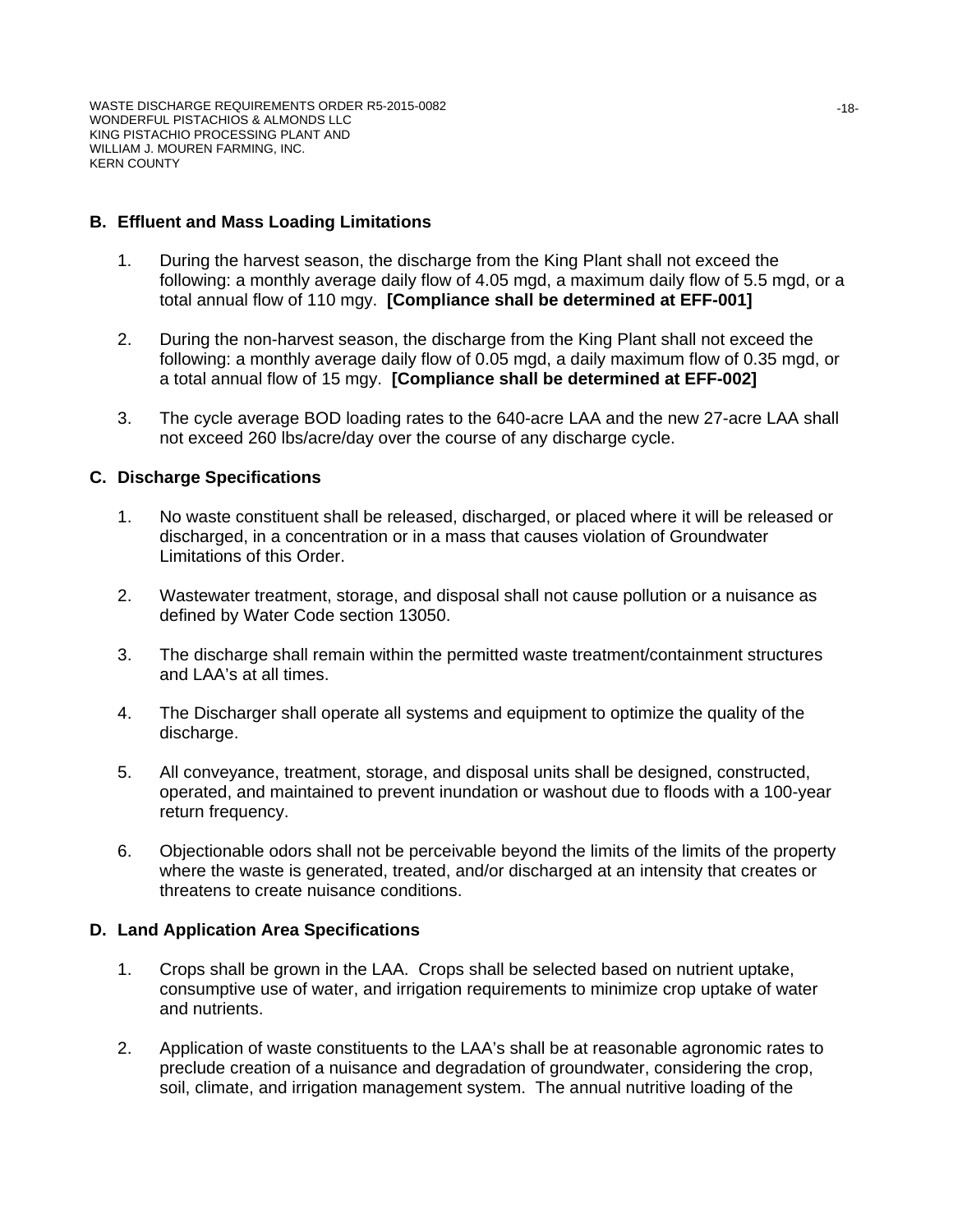LAA's, including the nutritive value of organic and chemical fertilizers and of the wastewater shall not exceed the annual crop demand.

- 3. Hydraulic loading of wastewater and supplemental irrigation water shall be at reasonable agronomic rates.
- 4. Land application of wastewater shall be managed to minimize erosion.
- 5. The Discharger may not discharge process wastewater to the LAA within 24 hours of a storm event of measurable precipitation or when soils are saturated.
- 6. Any irrigation runoff shall be confined to the LAA's and shall not enter any surface water drainage course or storm water drainage system.
- 7. Tailwater runoff and spray of wastewater shall not be discharged outside of the LAA's.
- 8. The LAA's shall be managed to prevent breeding of mosquitos. In particular:
	- a. All applied irrigation water must infiltrate within 48 hours;
	- b. Tailwater ditches shall be maintained essentially free of emergent, marginal, and floating vegetation; and
	- c. Low-pressure and unpressurized pipelines and ditches accessible to mosquitoes shall not be used to store recycled water.
- 9. Irrigation of the LAA's shall occur only when appropriately trained personnel are on duty.
- 10. LAA's shall be inspected as frequently as necessary to ensure continuous compliance with the requirements of this Order.

#### **E. Solids Specifications**

Solids generated at the Plant consist of leaves, twigs, and other debris removed during the pre-cleaning process and pistachio hulls removed during the screening process.

- 1. Any drying, handling and storage of solids at the Plant shall be temporary, and controlled and contained in a manner that minimizes leachate formation and precludes the development of odor nuisance conditions and infiltration of waste constituent into soils in a mass or concentration that will violate groundwater limitations of this Order.
- 2. Collected screenings and other solids removed from the liquid waste shall be disposed of in a manner approved by the Executive Officer and consistent with Title 27. Removal for further treatment, disposal, or reuse at sites (i.e., landfill, composting sites, soil amendment sites) operated in accordance with valid waste discharge requirements issued by a regional water quality control board will satisfy this specification.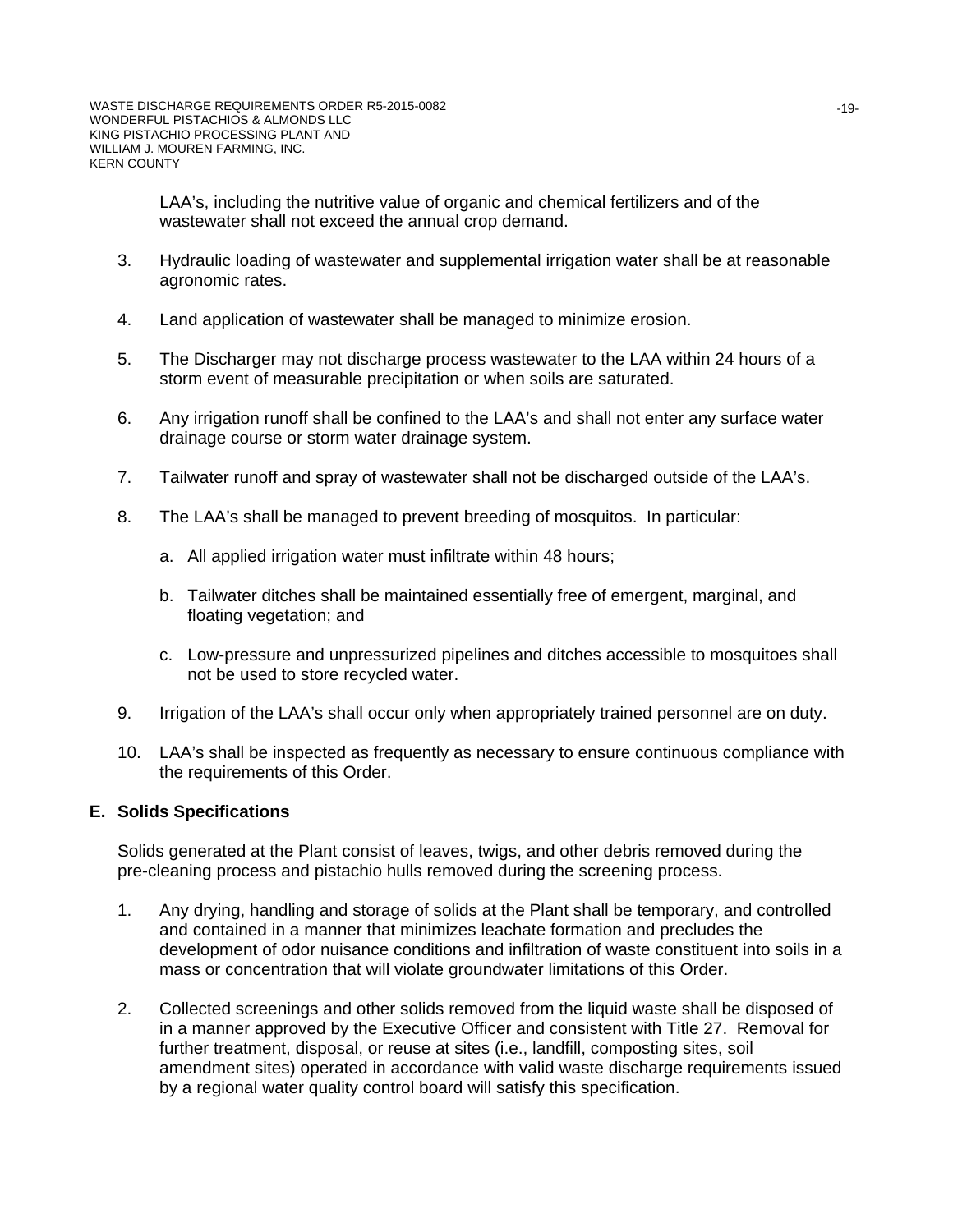3. Any proposed change in solids use or disposal practice shall be reported to the Executive Officer at least 90 days in advance of the change.

### **F. Groundwater Limitations**

Release of waste constituents from any component of any treatment, storage, delivery system, or land application area associated with the discharge shall not cause or contribute to groundwater containing constituent concentrations in excess of the concentrations specified below or natural background quality, whichever is greater:

- 1. Nitrate (as N) of 10 mg/L.
- 2. For constituents identified in Title 22, the MCLs quantified therein.

### **G. Provisions**

- 1. The Discharger shall comply with the *Standard Provisions and Reporting Requirements for Waste Discharge Requirements,* dated 1 March 1991 (Standard Provisions), which are part of this Order.
- 2. The Discharger shall comply with MRP R5-2015-0082, which is part of this Order, and any revisions thereto as adopted by the Central Valley Water Board or approved by the Executive Officer.
- 3. A copy of this Order, including its MRP, Information Sheet, Attachments, and Standard Provisions, shall be kept at the discharge facility for reference by operating personnel. Key operating personnel shall be familiar with its contents.
- 4. The Discharger shall comply with all conditions of this Order, including timely submittal of technical and monitoring reports. On or before each report due date, the Discharger shall submit the specified documents to the Central Valley Water Board or, if appropriate, a written report detailing compliance or noncompliance with the specific schedule date and task. If noncompliance is being reported, then the Discharger shall state the reasons for such noncompliance and provide an estimate of the date when the Discharger will be in compliance. The Discharger shall notify the Central Valley Water Board in writing when it returns to compliance with the time schedule. Violations may result in enforcement action, including Central Valley Water Board or court orders requiring corrective action or imposing civil monetary liability, or in revision or rescission of this Order.
- 5. The Discharger shall at all times properly operate and maintain all facilities and systems of treatment and control (and related appurtenances) that are installed or used by the Discharger to achieve compliance with the conditions of this Order. Proper operation and maintenance also include adequate laboratory controls and appropriate quality assurance procedures. This Provision requires the operation of back-up or auxiliary facilities or similar systems that are installed by the Discharger only when the operation is necessary to achieve compliance with the conditions of this Order.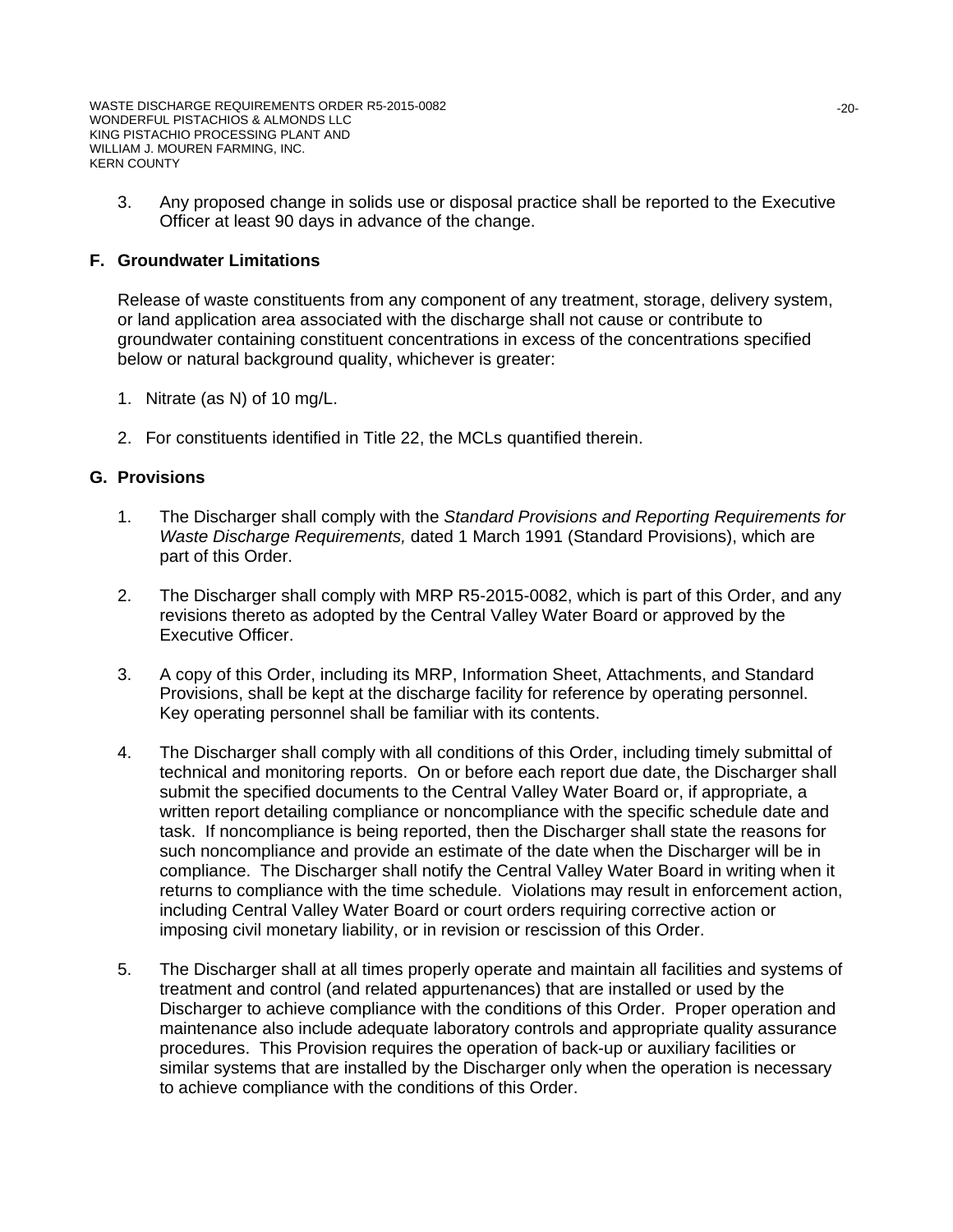- 6. As a means of discerning compliance with Discharge Specification C.6, the dissolved oxygen (DO) content in the upper one foot of any wastewater pond or irrigation reservoir containing wastewater shall not be less than 1.0 mg/L for three consecutive weekly sampling events. If the DO in any single pond is below 1.0 mg/L for three consecutive sampling events, the discharger shall report the finding to the Central Valley Water Board in writing within 10 days and shall include a specific plan to resolve the low DO issues within 30 days.
- 7. The Discharger shall operate and maintain all wastewater ponds and irrigation reservoirs sufficiently to protect the integrity of containment dams and berms and prevent overtopping and/or structural failure. Unless a California-registered civil engineer certifies (based on design, construction, and conditions of operation and maintenance) that less freeboard is adequate, the operating freeboard in any pond shall never be less than two feet (measured vertically from the lowest possible point of overflow).
- 8. On or about 1 October of each year, available capacity shall at least equal the volume necessary to comply with Provision G.7.
- 9. As described in the Standard Provisions, the Discharger shall report promptly to the Central Valley Water Board any material change or proposed change in the character, location, or volume of the discharge.
- 10. At least **90 days** prior to termination or expiration of any lease, contract, or agreement involving disposal or recycling areas or off-site reuse of effluent, used to justify the capacity authorized herein and assure compliance with this Order, the Discharger shall notify the Central Valley Water Board in writing of the situation and of what measures have been taken or are being taken to assure full compliance with this Order.
- 11. In the event of any change in control or ownership of the Plant, the Discharger shall notify the succeeding owner or operator of the existence of this Order by letter, a copy of which shall be immediately forwarded to the Central Valley Water Board.
- 12. To assume operation as a Discharger under this Order, the succeeding owner or operator must apply in writing to the Executive Officer requesting transfer of the Order. The request must contain the requesting entity's full legal name, the state of incorporation if a corporation, the address and telephone number of the persons responsible for contact with the Central Valley Water Board, and a statement. The statement shall comply with the signatory paragraph of Standard Provision B.3 and state that the new owner or operator assumes full responsibility for compliance with this Order. Failure to submit the request shall be considered a discharge without requirements, a violation of the Water Code. If approved by the Executive Officer, the transfer request will be submitted to the Central Valley Water Board for its consideration of transferring the ownership of this Order at one of its regularly scheduled meetings.
- 13. **By 5 October 2015**, the Discharger shall submit a Wastewater Irrigation Management Plan detailing proposed methods to evenly apply wastewater to the 640-acre LAA and the new 27-acre LAA.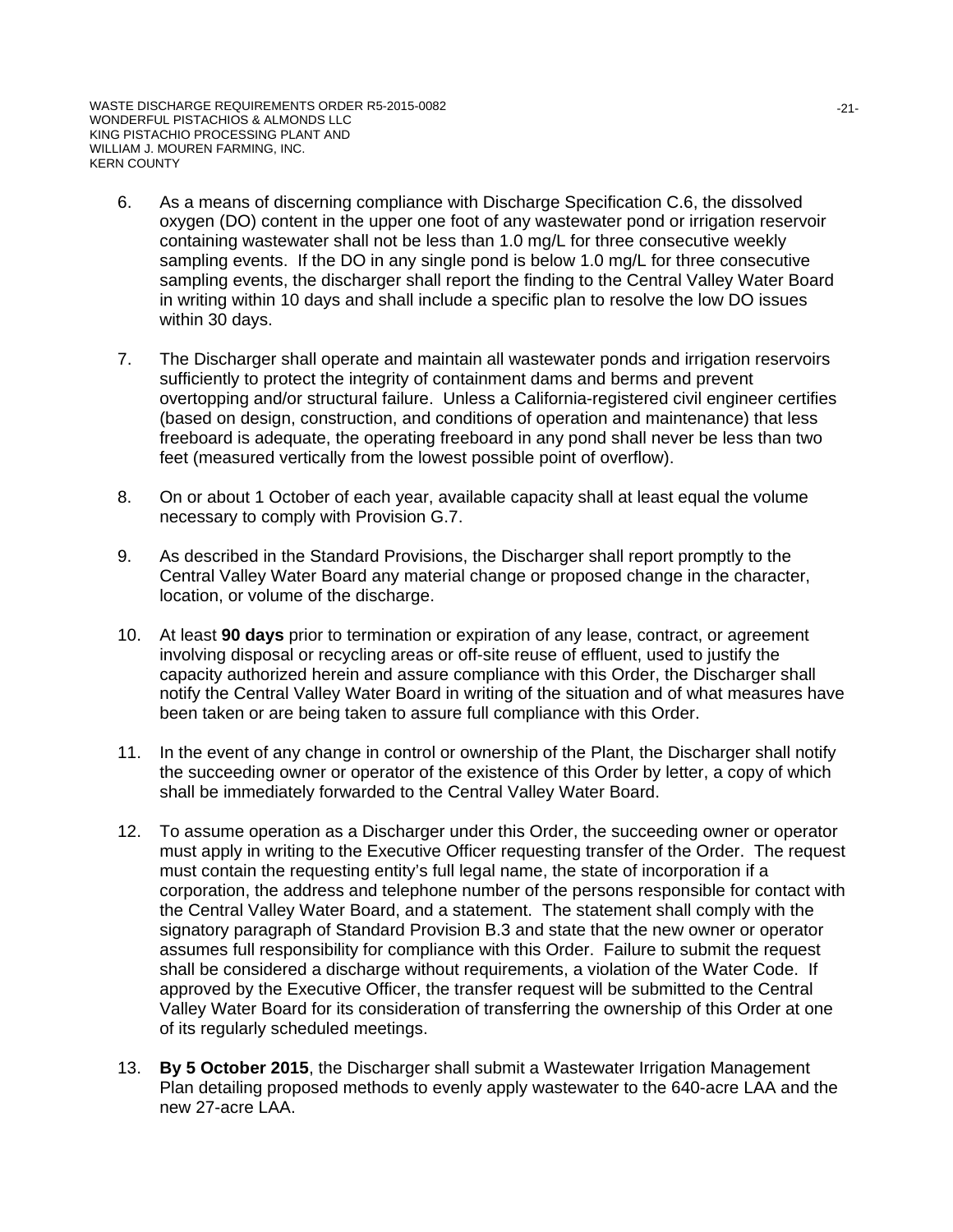WASTE DISCHARGE REQUIREMENTS ORDER R5-2015-0082 WONDERFUL PISTACHIOS & ALMONDS LLC KING PISTACHIO PROCESSING PLANT AND WILLIAM J. MOUREN FARMING, INC. KERN COUNTY

- 14. **By 2 December 2015**, the Discharger shall submit a Nutrient Management Plan for the LAA's for Executive Officer approval. The Plan must include procedures of daily monitoring of the LAA's and proposed management practices that will be implemented to ensure wastewater and the nutrients contained therein are applied evenly at agronomic rates. The objective of the Plan shall be to identify and utilize site specific data to demonstrate that wastewater loading will occur at reasonable agronomic rates that will preclude degradation of groundwater that will exceed Water Quality Objectives or adversely affect Beneficial Uses.
- 15. **By 2 December 2015**, the Discharger shall submit a Salinity Management Plan, which identifies additional methods, and projected costs, that could potentially be used to reduce the salinity of the discharge to the maximum extent feasible. The Salinity Management Plan shall include a proposed implementation schedule subject to review and approval of the Executive Officer.

|    | <u>Task</u>                                                                                                                                                                                                                                                                                                                                                                                                                                                                                                                                                                                                                                                                                                                                                                                                                                                                                                                                                                                                                                                                                                                    | Due Date                                                                                                       |
|----|--------------------------------------------------------------------------------------------------------------------------------------------------------------------------------------------------------------------------------------------------------------------------------------------------------------------------------------------------------------------------------------------------------------------------------------------------------------------------------------------------------------------------------------------------------------------------------------------------------------------------------------------------------------------------------------------------------------------------------------------------------------------------------------------------------------------------------------------------------------------------------------------------------------------------------------------------------------------------------------------------------------------------------------------------------------------------------------------------------------------------------|----------------------------------------------------------------------------------------------------------------|
| a. | Submit a Technical Report that describes measures the<br>Discharger will implement to prevent future effluent<br>exceedances for constituent concentrations and loadings<br>from those described in Findings 12, 16, 27, and 28. The<br>Technical Report shall include a proposed<br>implementation schedule and shall be subject to<br>Executive Officer approval.                                                                                                                                                                                                                                                                                                                                                                                                                                                                                                                                                                                                                                                                                                                                                            | 6 months from the<br>first exceedance of<br><b>Effluent and Mass</b><br>Loading<br><b>Limitations B.3.</b>     |
| b. | Submit an Ambient Conditions Report that: (1) describes<br>in detail the underlying geology at the site, (2) provides<br>data from suitable borings of on site infiltration rates (3)<br>assesses local water well resources and quality (4) and<br>assesses existing ambient or background groundwater<br>conditions. The Ambient Conditions Report shall also<br>include an analysis of the potential of discharges to<br>adversely impact groundwater. Based on the results of<br>the Ambient Conditions Report, the Executive Officer<br>may determine that the requirements of Tasks c., d. and<br>e. of this Item are unnecessary, and provide the<br>Discharger written notice of such determination, at which<br>point, this provision shall be considered satisfied. If<br>Wonderful Pistachios chooses not to submit the Ambient<br>Conditions Report as described or if the Executive Officer<br>does not concur with the results of the Ambient<br>Conditions Report, Wonderful Pistachios shall submit a<br>Work Plan for the installation of a groundwater<br>monitoring well network, as required by Task 16.c. | 6 months from the<br>second<br>exceedance of<br><b>Effluent and Mass</b><br>Loading<br><b>Limitations B.3.</b> |

16. The Discharger shall comply with the following schedule: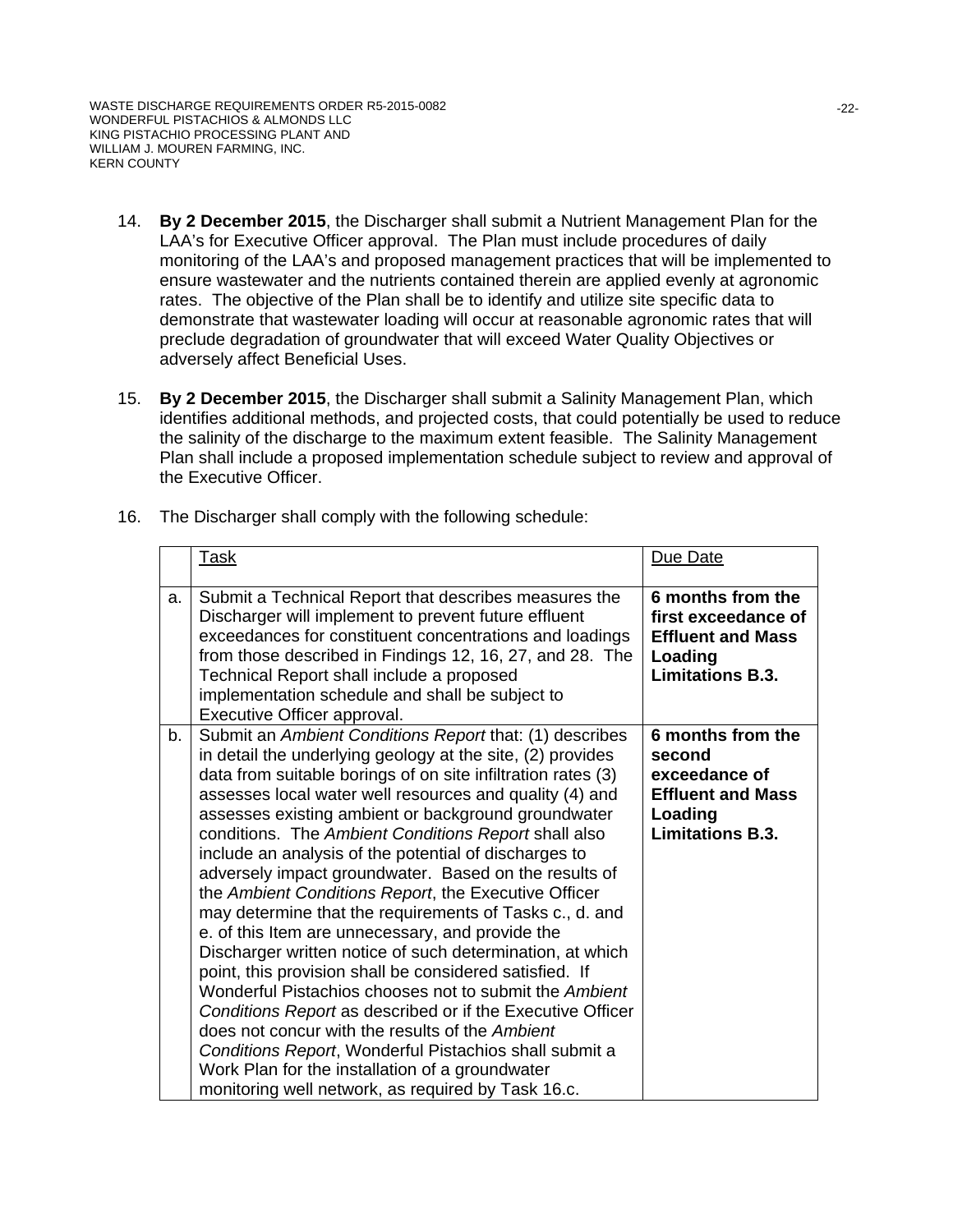| c. | Submit a Work Plan for the installation of a groundwater<br>monitoring well network subject to Executive Officer<br>approval. The Work Plan shall satisfy the information<br>needs specified in the monitoring well installation section<br>of Attachment C, Standard Requirements for Monitoring<br>Well Installation Work Plans and Monitoring Well | 6 months from the<br>second<br>exceedance of<br><b>Effluent and Mass</b><br>Loading<br><b>Limitations B.3. if</b>                                       |
|----|-------------------------------------------------------------------------------------------------------------------------------------------------------------------------------------------------------------------------------------------------------------------------------------------------------------------------------------------------------|---------------------------------------------------------------------------------------------------------------------------------------------------------|
|    | Installation Reports. All wells shall comply with<br>appropriate standards as described in California Well<br>Standard Bulletin 74-90 (June 1991) and Water Well                                                                                                                                                                                      | the report in<br>Task b. is not<br>submitted                                                                                                            |
|    | Standards: State of California Bulletin 74-81 (December<br>1981), and any more stringent standards adopted by the<br>State or county pursuant to CWC section 13801, apply to<br>all monitoring wells used to monitor the impacts of<br>wastewater storage or disposal governed by this Order.                                                         | or<br>3 three months<br>after the Executive<br><b>Officer provides</b><br>written notice of<br>non-concurrence<br>with the report that<br>is submitted. |
| d. | Complete well installation and commence groundwater<br>monitoring in accordance with the Work Plan submitted<br>pursuant to Provision G.16.c and Monitoring and<br>Reporting Program R5-2015-0082.                                                                                                                                                    | 3 months from the<br>completion of Task<br>C.                                                                                                           |
| e. | Submit a groundwater monitoring well installation report<br>that meets the requirements of Attachment C, Standard<br>Requirements for Monitoring Well Installation Work Plans<br>and Monitoring Well Installation Reports.                                                                                                                            | 1 month from the<br>completion of Task<br>d.                                                                                                            |

- 17. The Discharger shall submit the technical reports and work plans required by this Order for consideration by the technical reports and work plans required by this Order for consideration by the Executive Officer, and incorporate comments the Executive Officer may have in a timely manner, as appropriate. Unless expressly stated otherwise in this Order, the Discharger shall proceed with all work required by the foregoing provisions by the dues dates specified.
- 18. In accordance with California Business and Professions Code sections 6735, 7835, and 7835.1, engineering and geologic evaluations and judgments shall be performed by or under the direction of registered professionals competent and proficient in the fields pertinent to the required activities. All technical reports specified herein that contain work plans for investigations and studies, that describe the conduct of investigations and studies or that contain technical conclusions and recommendations concerning engineering and geology shall be prepared by or under the direction of appropriately qualified professional(s), even if not explicitly stated. Each technical report submitted by the Discharger shall bear the professional's signature and stamp.
- 19. The Central Valley Water Board is currently implementing the CV-SALTS initiative to develop a Basin Plan amendment that will establish a salt and nitrate management plan for the Central Valley. Through this effort the Basin Plan will be amended to define how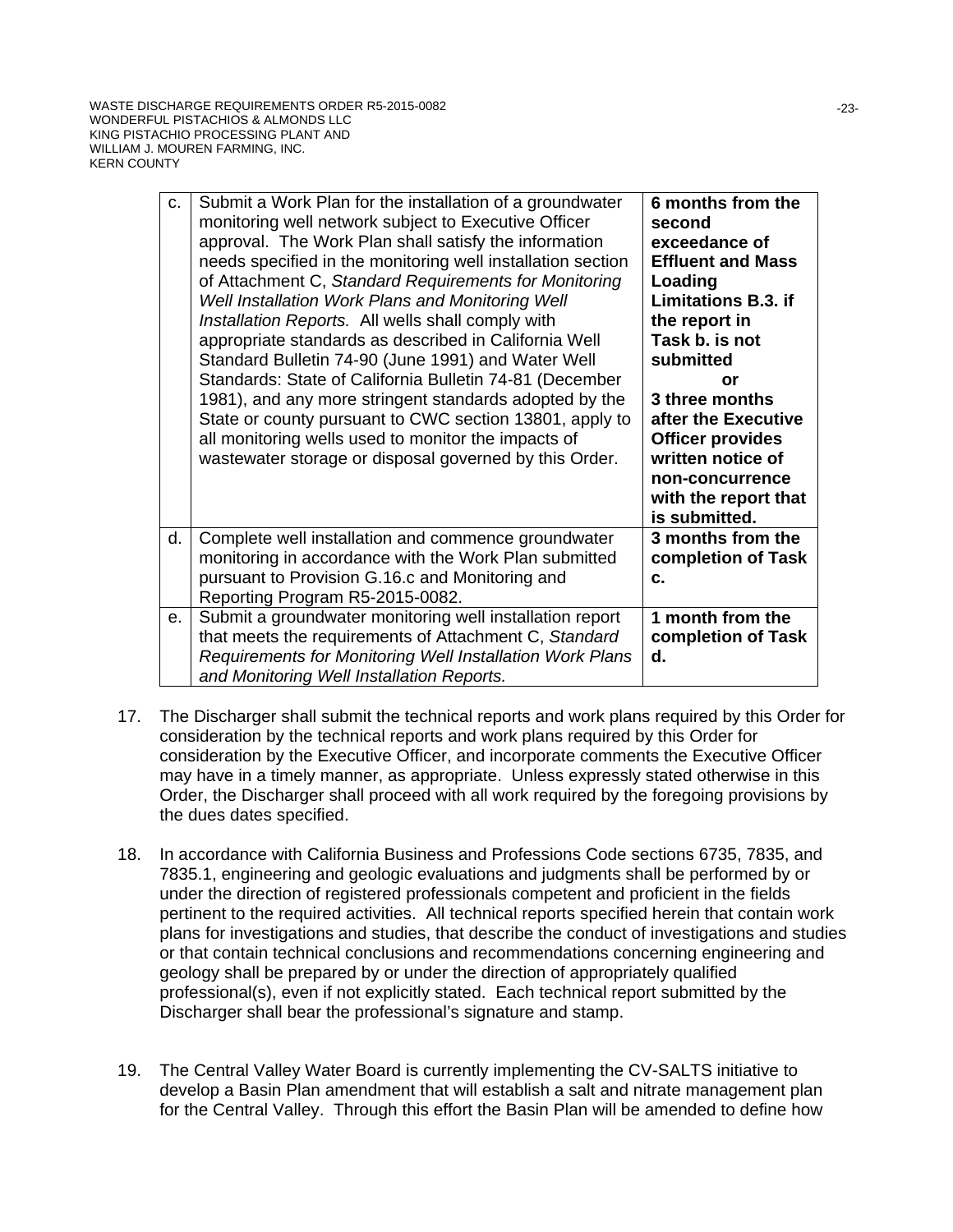the narrative water quality objectives are to be interpreted for the protection of agricultural use. If new information or evidence indicates that groundwater limitations are different that those prescribed herein are appropriate, this Order will be reopened to incorporate such limits.

20. The Central Valley Water Board will review this Order periodically and will revise requirements when necessary.

If, in the opinion of the Executive Officer, the Discharger fails to comply with the provisions of this Order, the Executive Officer may refer this matter to the Attorney General for judicial enforcement, may issue a complaint for administrative civil liability, or may take other enforcement actions. Failure to comply with this Order may result in the assessment of Administrative Civil Liability of up to \$10,000 per violation, per day, depending on the violation, pursuant to the Water Code, including sections 13268, 13350 and 13385. The Central Valley Water Board reserves its right to take any enforcement actions authorized by law.

Any person aggrieved by this action of the Central Valley Water Board may petition the State Water Board to review the action in accordance with Water Code section 13320 and California Code of Regulations, title 23, section 2050 and following. The State Water Board must receive the petition by 5:00 p.m., 30 days after the date of this Order, except that if the thirtieth day following the date of this Order falls on a Saturday, Sunday, or state holiday, the petition must be received by the State Water Board by 5:00 p.m. on the next business day. Copies of the law and regulations applicable to filling petitions may be found on the Internet at:

http://www.waterboards.ca.gov/public\_notices/petitions/water\_quality/

or will be provided upon request.

I, PAMELA C. CREEDON, Executive Officer, do hereby certify the foregoing is a full, true, and correct copy of an Order adopted by the California Regional Water Quality Control Board, Central Valley Region, on 5 June 2015.

*Original signed by:*

\_\_\_\_\_\_\_\_\_\_\_\_\_\_\_\_\_\_\_\_\_\_\_\_\_\_\_\_\_\_\_\_\_\_\_\_\_\_\_\_\_ PAMELA C. CREEDON, Executive Officer

Order Attachments:

- A Site Map
- B Process Flow Schematic
- C Standard Requirements for Monitoring Well Installation Work Plans and Monitoring Well Installation Reports Monitoring and Reporting Program R5-2015-0082 Information Sheet

Standard Provisions (1 March 1991)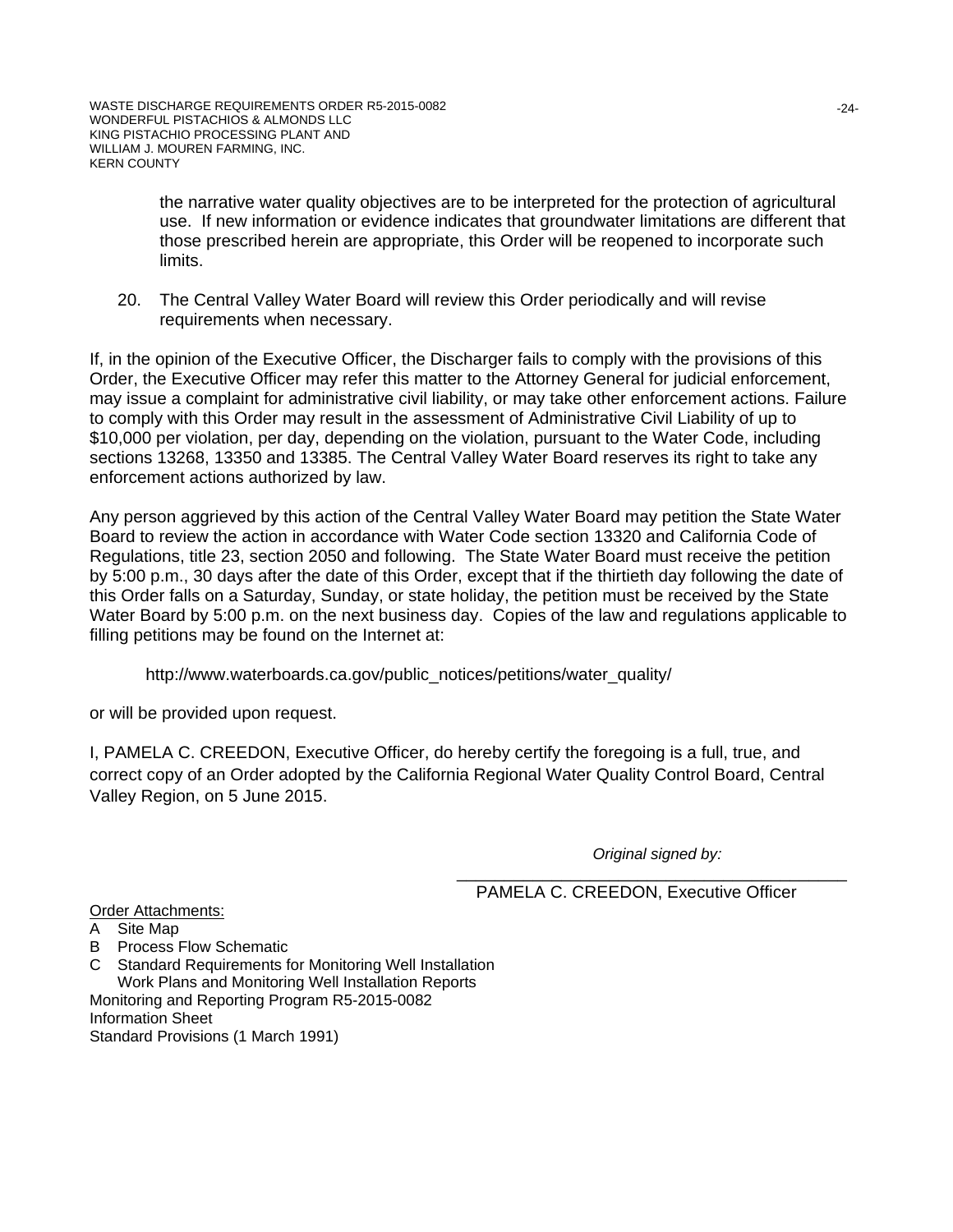# CALIFORNIA REGIONAL WATER QUALITY CONTROL BOARD CENTRAL VALLEY REGION

# MONITORING AND REPORTING PROGRAM R5-2015-0082 FOR WONDERFUL PISTACHIOS & ALMONDS LLC KING PISTACHIO PROCESSING PLANT AND WILLIAM J. MOUREN FARMING, INC. KERN COUNTY

This Monitoring and Reporting Program (MRP) is required pursuant to Water Code section 13267.

The Discharger shall not implement any changes to this MRP unless and until the Central Valley Water Board adopts or the Executive Officer issues a revised MRP. Changes to sample location shall be established with concurrence of Central Valley Water Board staff, and a description of the revised stations shall be submitted for approval by the Executive Officer. All samples shall be representative of the volume and nature of the discharge or matrix of material sampled. All analyses shall be performed in accordance with *Standard Provisions and Reporting Requirements for Waste Discharge Requirements*, dated 1 March 1991 (Standard Provisions).

Field test instruments (such as pH) may be used provided that the operator is trained in the proper use of the instrument and each instrument is serviced and/or calibrated at the recommended frequency by the manufacturer and in accordance with manufacturer instructions.

Analytical procedures shall comply with the methods and holding times specified in the following: *Methods for Organic Chemical Analysis of Municipal and Industrial Wastewater (EPA); Test Methods for Evaluating Solid Waste* (EPA); *Methods for Chemical Analysis of Water and Wastes* (EPA); *Methods for Determination of Inorganic Substances in Environmental Samples* (EPA); *Standard Methods for the Examination of Water and Wastewater* (APHA/AWWA/WEF); and *Soil, Plant and Water Reference Methods for the Western Region* (WREP 125). Approved editions shall be those that are approved for use by the United States Environmental Protection Agency or the California Department of Public Health's Environmental Laboratory Accreditation Program. The Discharger may propose alternative methods for approval by the Executive Officer.

If monitoring consistently shows no significant variation in magnitude of a constituent concentration or parameter after at least 12 months of monitoring, the Discharger may request this MRP be revised to reduce monitoring frequency. The proposal must include adequate technical justification for the requested reduction in monitoring frequency.

A glossary of terms used within this MRP is included on page 10.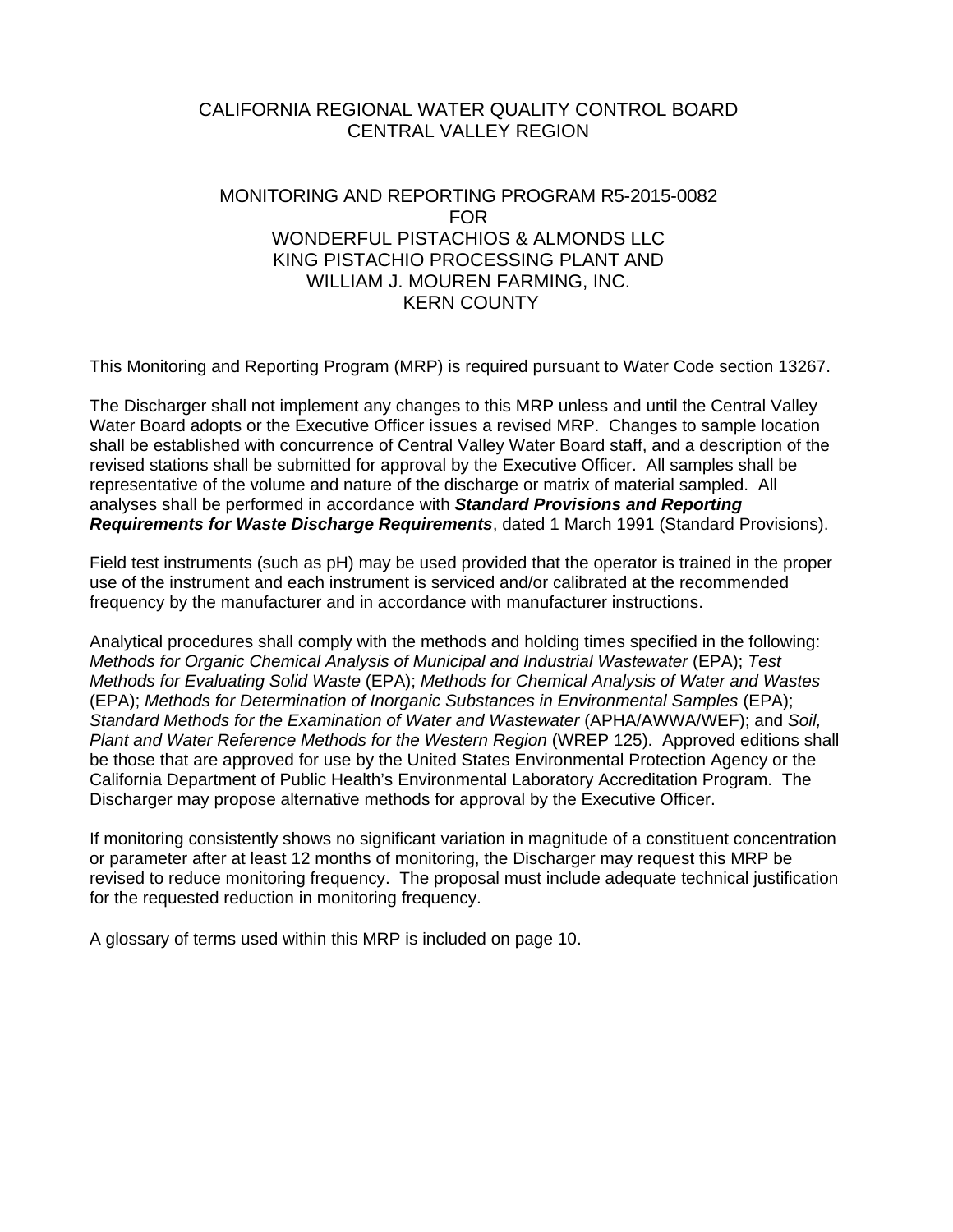The Discharger shall monitor the following locations to demonstrate compliance with the requirements of this Order:

| <b>Monitoring Location Name</b> | <b>Monitoring Location Description</b>                                                                                               |
|---------------------------------|--------------------------------------------------------------------------------------------------------------------------------------|
| EFF-001                         | During harvest season, the location after the holding ponds<br>and before comingled wastewater is discharged to the<br>640-acre LAA. |
| EFF-002                         | During non-harvest season, the location after the holding<br>pond and before wastewater is discharged to the new<br>27-acre LAA.     |
| SW-001                          | Source water from the Lost Hills Water District                                                                                      |
| PND-001 through PND-007         | Wastewater Ponds PND-001 through PND-005, emergency<br>pond (PND-006), and surge pond (PND-007).                                     |
| LAA-001 and LAA-002             | 640-acre LAA (LAA-001) and new 27-acre LAA (LAA-002)                                                                                 |

# **EFFLUENT MONITORING**

Effluent samples shall be collected at EFF-001 during the harvest season and EFF-002 during the non-harvest season. Time of collection of the sample shall be recorded. Effluent monitoring shall include the following:

| <b>Frequency</b> | Constituent/Parameter                                     | Units    | <b>Sample Type</b> |
|------------------|-----------------------------------------------------------|----------|--------------------|
| Continuous       | <b>Effluent Flow</b>                                      | mgd      | Meter              |
| Daily            | рH                                                        | pH Units | Grab               |
| Daily            | Electrical Conductivity (EC)                              | umhos/cm | Grab               |
| Weekly           | Biochemical Oxygen Demand <sub>5</sub> (BOD) <sup>1</sup> | mg/L     | Grab               |
| Weekly           | Chemical Oxygen Demand                                    | mg/L     | Grab               |
| Weekly           | <b>Total Suspended Solids</b>                             | mg/L     | Grab               |
| Weekly           | <b>Total Dissolved Solids</b>                             | mg/L     | Grab               |
| Weekly           | <b>Fixed Dissolved Solids</b>                             | mg/L     | Grab               |
| Weekly           | <b>Total Kjeldahl Nitrogen</b>                            | mg/L     | Grab               |
| Weekly           | Nitrate as Nitrogen                                       | mg/L     | Grab               |
| Weekly           | Nitrite as Nitrogen                                       | mg/L     | Grab               |
| Weekly           | Ammonia as Nitrogen                                       | mg/L     | Grab               |
| Weekly           | <b>Total Nitrogen</b>                                     | mg/L     | Computed           |
| Weekly           | Chloride                                                  | mg/L     | Grab               |
| Weekly           | Sodium                                                    | mg/L     | Grab               |
| Weekly           | Potassium                                                 | mg/L     | Grab               |
| Monthly          | General Minerals <sup>2</sup>                             | mg/L     | Grab               |

1 Five-day, 20ºC biochemical oxygen demand (BOD5)

2 See glossary on page 10 for list of general mineral constituents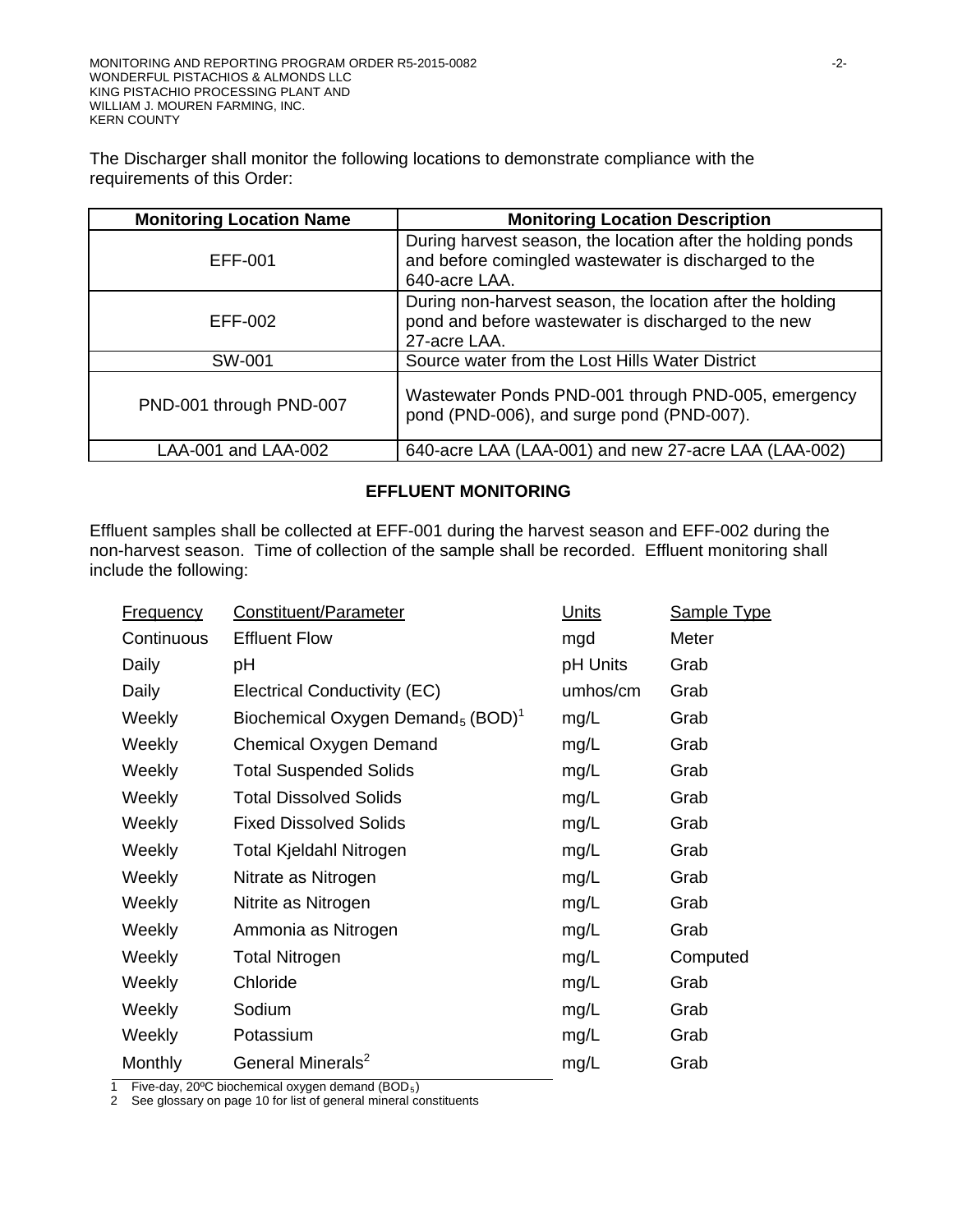#### **SOURCE WATER MONITORING**

The Discharger shall monitor source water SW-001. For each source (either well or surface water supply), the Discharger shall calculate the flow-weighted average concentrations for the specified constituents utilizing monthly flow data and the most recent chemical analysis conducted in accordance with Title 22 drinking water requirements.

| Frequency | Constituent/Parameter           | Units    | Sample Type |
|-----------|---------------------------------|----------|-------------|
| Quarterly | Flow-Weighted EC                | umhos/cm | Grab        |
| Annually  | General Minerals <sup>1,2</sup> | mq/L     | Grab        |
|           |                                 |          |             |

1 With the exception of wastewater samples, samples must be filtered. If field filtering is not feasible, samples shall be collected in unpreserved containers and submitted to the laboratory within 24 hours with a request (on the chain-ofcustody form) to immediately filter then preserve the sample.

2 See glossary on page 10 for list of general mineral constituents.

#### **WASTEWATER PONDS AND SURGE POND MONITORING**

Permanent markers (e.g. staff gauges) shall be placed in all ponds. The markers shall have calibrations indicating the water level at design capacity and available operational freeboard. The Discharger shall monitor Ponds PND-001 through PND-007, monitoring shall include at least the following:

| Frequency | Constituent/Parameter         | Units    | Sample Type          |
|-----------|-------------------------------|----------|----------------------|
| Weekly    | Freeboard                     | Feet     | Grab                 |
| Weekly    | pН                            | pH Units | Grab                 |
| Weekly    | Dissolved Oxygen <sup>1</sup> | mg/L     | $G$ rab <sup>2</sup> |

1 DO in the upper one foot of any wastewater pond or irrigation reservoir containing wastewater shall not be less than 1.0 mg/L for three consecutive weekly sampling events. If the DO in any single pond is below 1.0 mg/L for three consecutive sampling events, the discharger shall report the finding to the Central Valley Water Board in writing within 10 days and shall include a specific plan to resolve the low DO issues within 30 days.

2 DO shall be measured between 8:00 am and 10:00 am and shall be taken opposite the pond inlet at a depth of approximately onefoot.

The Discharger shall inspect the condition of the ponds weekly and record visual observations in a bound logbook. Notations shall include observations of whether weeds are developing in the water or along the bank, and their location; whether grease, dead algae, vegetation, scum, or debris are accumulating on the pond surface and their location; whether burrowing animals or insects are present; and the color of the reservoirs (e.g., dark green, dull green, yellow, gray, tan, brown, etc.). A summary of the entries made in the log shall be included in the subsequent monitoring report.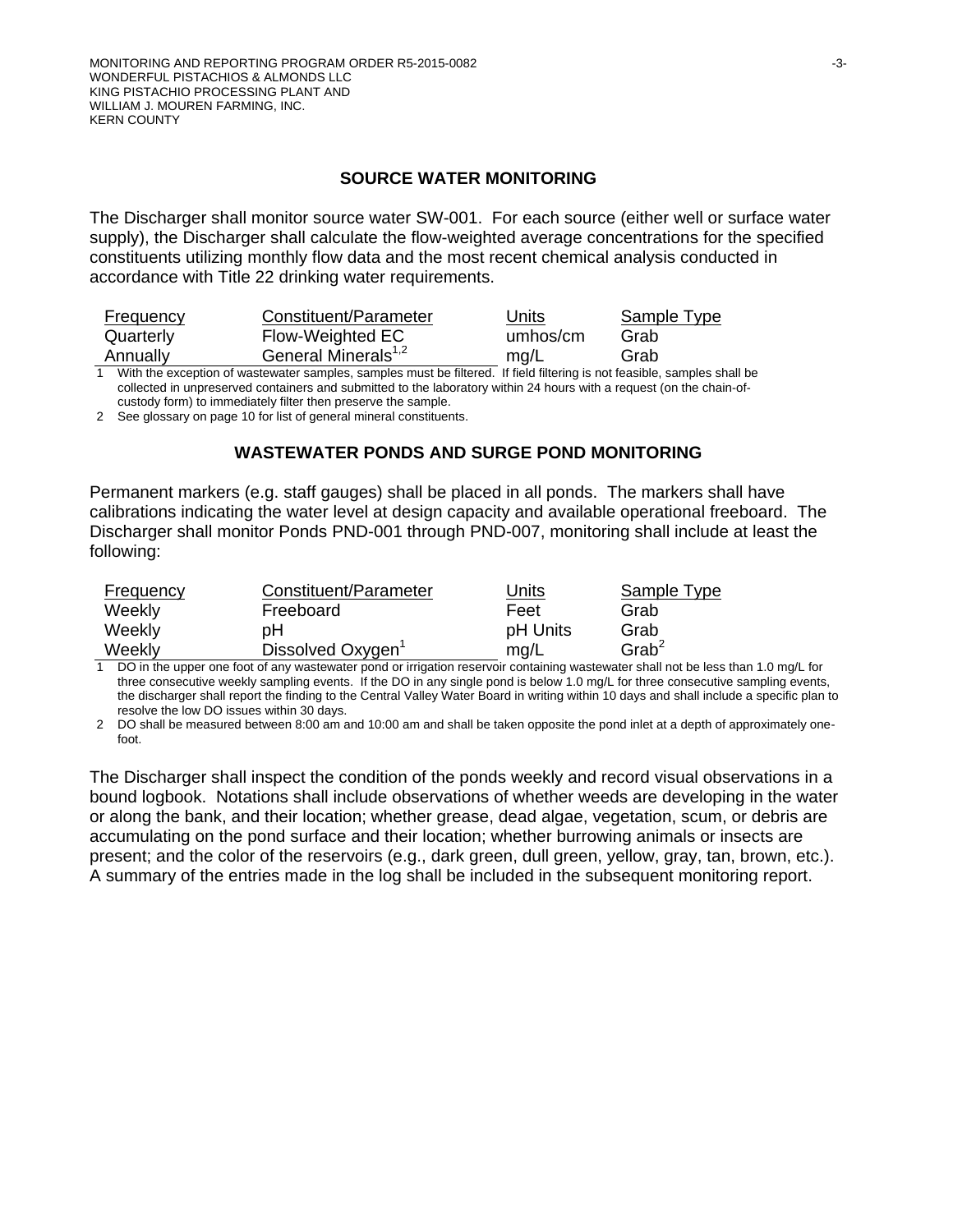### **LAND APPLICATION AREA MONITORING**

The Discharger shall perform the following routine monitoring and loading calculations for the 640-acre (LAA-001) and new 27-acre (LAA-002) LAA's. In addition the Discharger shall keep a log of routine monitoring observations (e.g. areas of ponding, broken irrigation pipes, odors and/or flies within the LAA's, etc.). Data shall be collected and presented in tabular format and shall include the following:

| Frequency                             | Constituent/Parameter              | Units                   | Sample Type            |  |
|---------------------------------------|------------------------------------|-------------------------|------------------------|--|
| Daily                                 | <b>Application Location</b>        | n/a                     | n/a                    |  |
| Daily                                 | <b>Application Area</b>            | acres                   | n/a                    |  |
| Daily                                 | <b>Wastewater Flow</b>             | gallons                 | Metered                |  |
| Daily                                 | <b>Wastewater Loading</b>          | inches/day <sup>1</sup> | Calculated             |  |
| Daily                                 | Supplemental Irrigation            | inches/day <sup>1</sup> | Calculated             |  |
| Daily                                 | Precipitation <sup>2</sup>         | inches/day $1$          | Rain gage <sup>2</sup> |  |
| <b>BOD<sub>5</sub></b> Loading Rates: |                                    |                         |                        |  |
| Daily                                 | On Day of Application <sup>3</sup> | lbs/acre                | Calculated             |  |
| Daily                                 | Cycle Average <sup>4</sup>         | lbs/acre/day            | Calculated             |  |
| Nitrogen Loading Rates:               |                                    |                         |                        |  |
| Monthly                               | From Wastewater <sup>5</sup>       | lbs/acre                | Calculated             |  |
| Monthly                               | From Fertilizer <sup>6</sup>       | lbs/acre                | Calculated             |  |
| <b>Salt Loading Rates:</b>            |                                    |                         |                        |  |
| Monthly                               | From Wastewater <sup>5</sup>       | lbs/acre                | Calculated             |  |
| Annually                              | <b>Cumulative Salt Loading</b>     | lbs/acre/year           | Calculated             |  |

1 Report to the nearest 0.01 inch.<br>2 National Weather Service data f

National Weather Service data from the nearest weather station is acceptable.

3 Loading rates to be calculated using the applied volume of wastewater, applied acreage, and average of the four most recent concentrations for BOD<sub>5</sub>.

4 The cycle average BOD<sub>5</sub> loading rates shall be calculated using applied volume of wastewater, applied acreage, and average of the four most recent concentrations for  $BOD<sub>5</sub>$  and divided by the number of days between applications.

5 Nitrogen and salt shall be calculated using the applied volume of wastewater, applied acreage, and average of the four most recent concentrations for total nitrogen and Fixed Dissolved Solids.

6 Additional nitrogen loading to the land application area from other sources (i.e. organic matter and manure).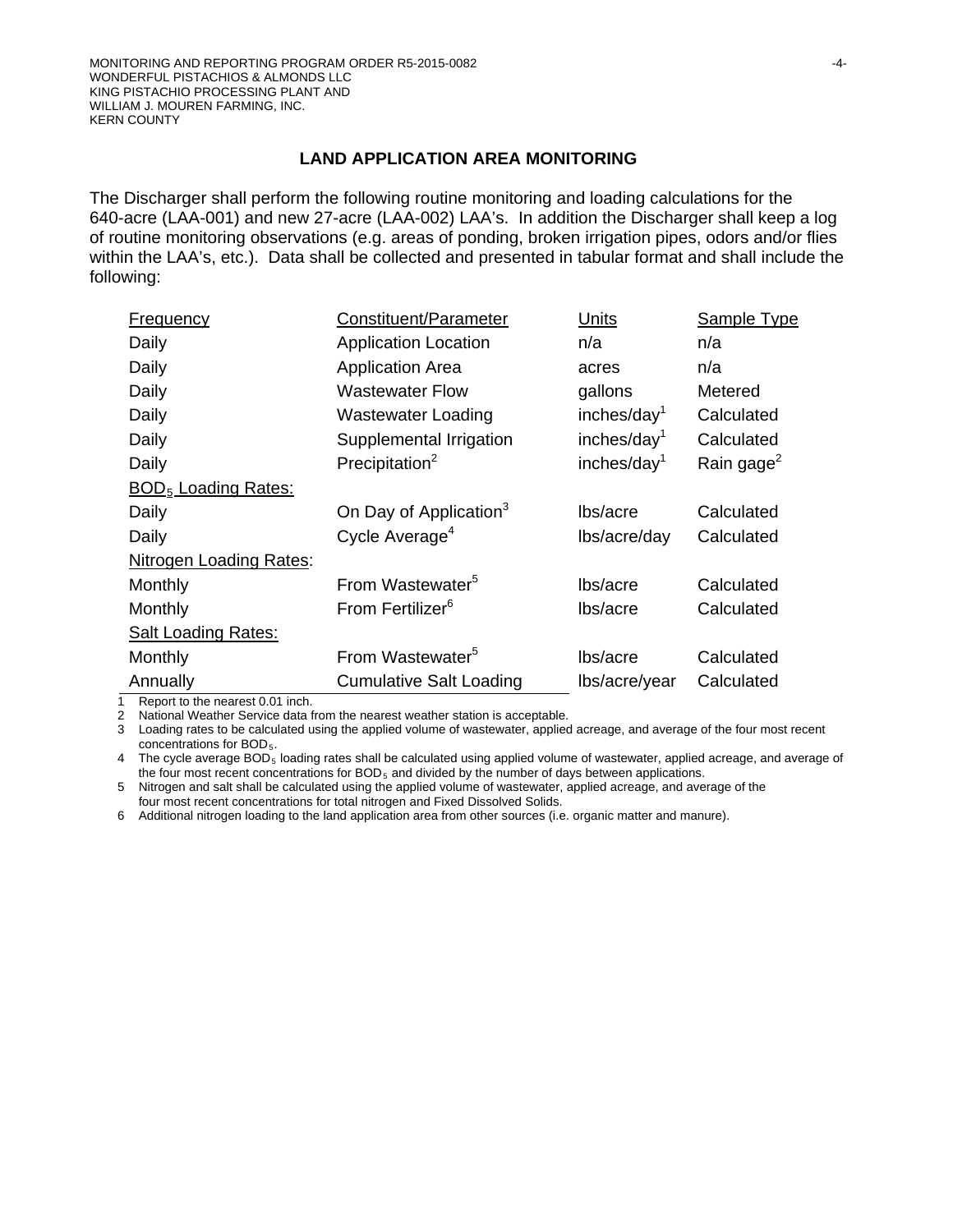### **SOIL MONITORING**

The Discharger shall establish with concurrence of Central Valley Water Board staff, at least six soil profile monitoring locations within the LAA's and at least two representative background location(s) (i.e., that historically have not received process wastewater). The Discharger shall submit a map to the Central Valley Water Board with the identified sample locations no fewer than **30 days** prior to the first sampling event in October following adoption of this Order. The samples shall be collected and analyzed for the constituents and frequencies specified below:

| Frequency | Constituent/Parameter           | <b>Units</b>     | Sample Type          |
|-----------|---------------------------------|------------------|----------------------|
| Annually  | <b>Moisture Content</b>         | % volume         | $G$ rab <sup>1</sup> |
| Annually  | <b>Cation Exchange Capacity</b> | meq/100 grams    | $G$ rab <sup>1</sup> |
| Annually  | Soil pH                         | pH units         | $G$ rab <sup>1</sup> |
| Annually  | Buffer pH                       | mg/kg as $CaCO3$ | $G$ rab <sup>1</sup> |
| Annually  | Sodium                          | mg/kg            | $G$ rab <sup>1</sup> |
| Annually  | Chloride                        | mg/kg            | $G$ rab <sup>1</sup> |
| Annually  | Potassium                       | mg/kg            | $G$ rab <sup>1</sup> |
| Annually  | Nitrate as Nitrogen             | mg/kg            | $G$ rab <sup>1</sup> |
| Annually  | Ammonia as Nitrogen             | mg/kg            | $G$ rab <sup>1</sup> |
| Annually  | TKN                             | mg/kg            | $G$ rab <sup>1</sup> |

1 Samples shall be collected at 6-inches, 2.5, 5, 7.5, and 10 feet below ground surface (bgs). Sample depth in any individual sampling location may be terminated at first refusal. The depth of refusal shall be noted in the results for each soil sampling location.

#### **REPORTING**

All monitoring results shall be reported in **Quarterly Monitoring Reports** which are due by the first day of the second month after the calendar quarter. Therefore, monitoring reports are due as follows:

| <b>First Quarter Monitoring Report:</b>  | 1 May      |
|------------------------------------------|------------|
| Second Quarter Monitoring Report:        | 1 August   |
| <b>Third Quarter Monitoring Report:</b>  | 1 November |
| <b>Fourth Quarter Monitoring Report:</b> | 1 February |

The Central Valley Water Board has gone to a Paperless Office System. All regulatory documents, submissions, materials, data, monitoring reports, and correspondence shall be converted to a searchable Portable Document Format (PDF) and submitted electronically. Documents that are less than 50MB should be mailed to: [centralvalleyfresno@waterboards.ca.gov.](mailto:centralvalleyfresno@waterboards.ca.gov) Documents that are 50MB or larger should be transferred to a disc and mailed to the appropriate regional water board office, in this case 1685 E Street, Fresno, CA, 93706.

To ensure that your submittals are routed to the appropriate staff, the following information block should be included in any email used to transmit documents to this office:

Program: Non-15, WDID: 5D151170001, Facility Name: Wonderful Pistachios King Plant, Order: R5-2015-0082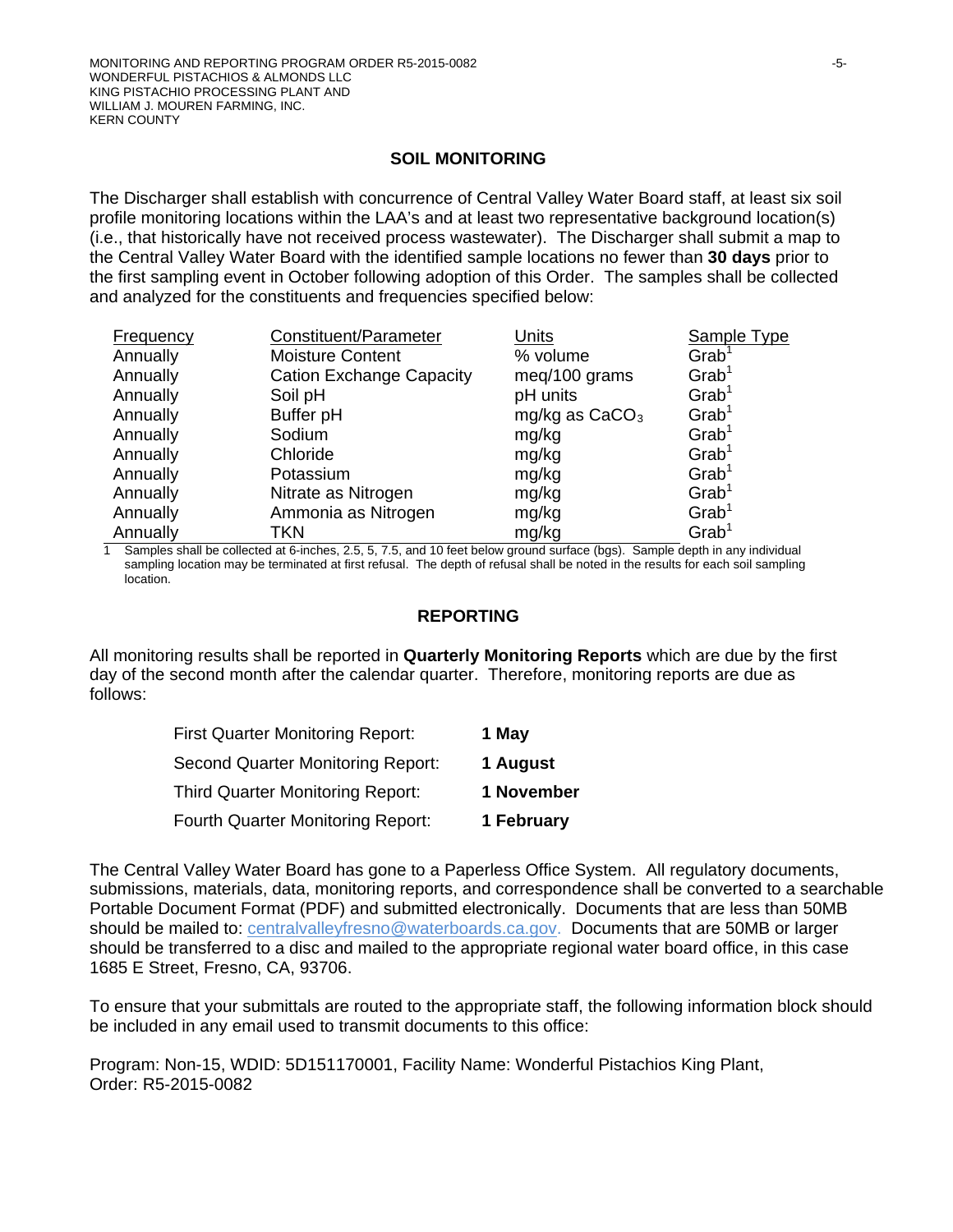In reporting monitoring data, the Discharger shall arrange the data in tabular form so that the date, the constituents, and the concentrations are readily discernible. The data shall be summarized in such a manner that illustrates clearly, whether the Discharger complies with waste discharge requirements, and shall discuss any violations that occurred during the reporting period and all actions taken or planned for correcting violations, such as operation or facility modifications. If the Discharger has previously submitted a report describing corrective actions or a time schedule for implementing the corrective actions, reference to the previous correspondence is satisfactory.

In addition to the details specified in Standard Provision C.3, monitoring information shall include the method detection limit (MDL) and the reporting limit (RL) or practical quantitation limit (PQL). If the regulatory limit for a given constituent is less than the RL (or PQL), then any analytical results for that constituent that are below the RL (or PQL) but above the MDL shall be reported and flagged as estimated.

Laboratory analysis reports do not need to be included in the monitoring reports; however, the laboratory reports must be retained for a minimum of three years in accordance with Standard Provision C.3.

All monitoring reports shall comply with the signatory requirements in Standard Provision B.3.

All monitoring reports that involve planning, investigation, evaluation, or design, or other work requiring interpretation and proper application of engineering or geologic sciences, shall be prepared by or under the direction of persons registered to practice in California pursuant to California Business and Professions Code sections 6735, 7835, and 7835.1.

In the future, the State or Central Valley Water Board may notify the District to electronically submit and upload monitoring reports using the State Water Board's California Integrated Water Quality System (CIWQS) Program Web site http://www.waterboards.ca.gov/ciwqs/index.html or similar system.

# **A. All Quarterly Monitoring Reports** shall include the following:

#### **Wastewater Reporting**

- 1. The results of Effluent and Pond Monitoring specified on page 2 and 3.
- 2. For each month of the quarter, calculation of the maximum daily flow and the monthly average flow.
- 3. For each month of the quarter, calculation of the monthly average effluent EC and  $BOD<sub>5</sub>$ concentrations.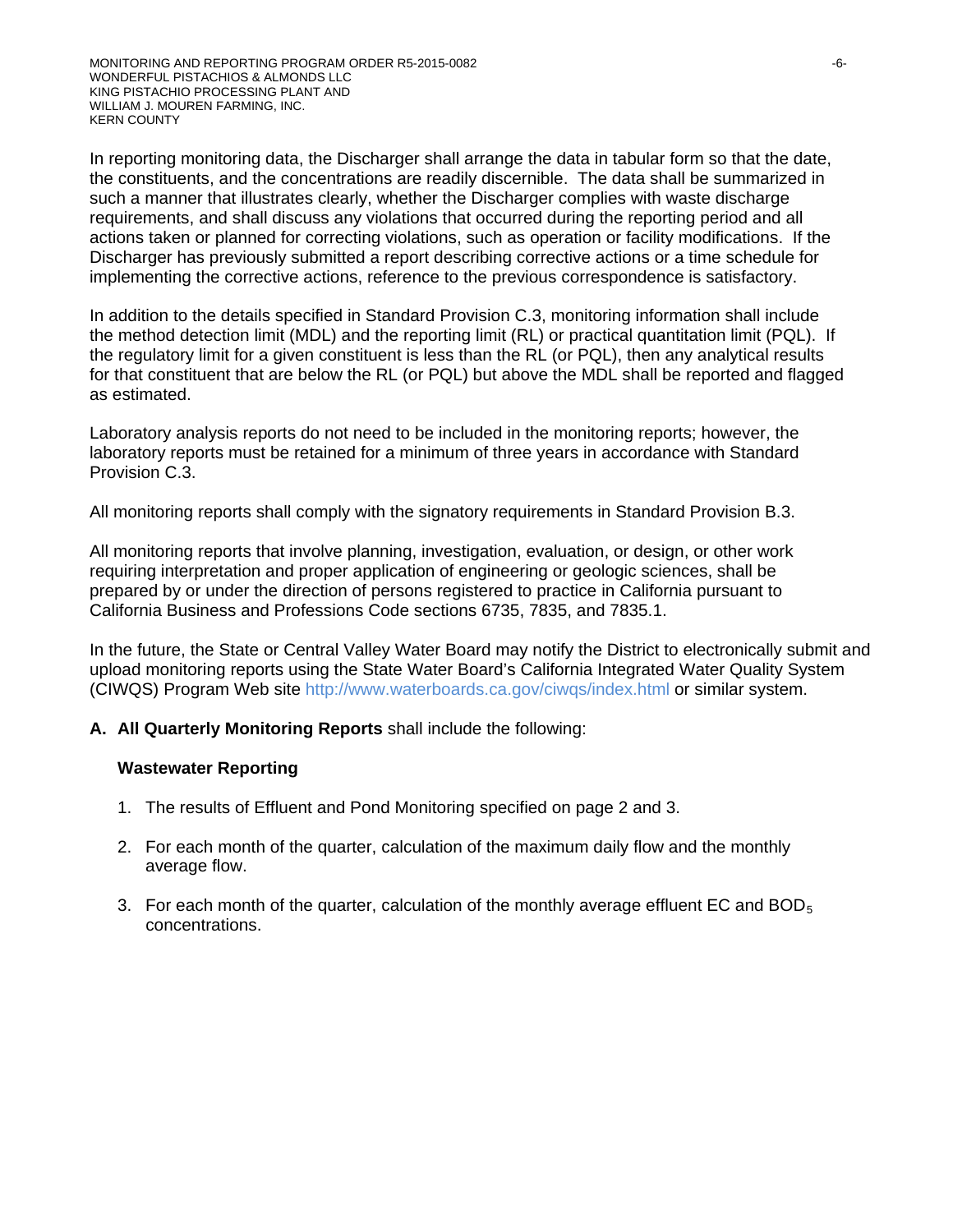# **Source Water Reporting**

1. The results of Source Water Monitoring specified on page 3.

# **Land Application Area Reporting**

- 1. The results of the routine monitoring and loading calculations specified on page 4.
- 2. Provide a Site Map of the LAA's showing predominant features, and include field numbers (if applicable) and acreage where wastewater was applied.
- 3. For each month that wastewater is applied to the LAA's, calculation of the monthly hydraulic load for wastewater and supplemental irrigation water (in million gallons) to each discrete irrigation area.
- 4. A summary of the notations made in the LAA's monitoring log during each quarter. The entire contents of the log do not need be submitted.
- **B. Fourth Quarter Monitoring Reports**, in addition to the above, shall include the following:

# **Facility Information**

- 1. The names and general responsibilities of all persons in charge of wastewater management.
- 2. The names and telephone numbers of persons to contact regarding the facility for emergency and routine situations.
- 3. A statement certifying when the flow meter and other monitoring instruments and devices were last calibrated, including identification of who performed the calibrations (Standard Provision C.4).
- 4. A summary of any changes in processing that might affect waste characterization and/or discharge flow rates.

# **Solids Reporting**

- 1. Annual production total solids (excluding trash and recyclables) in dry tons or cubic yards.
- 2. A description of disposal methods, including the following information related to the disposal methods used. If more than one method is used, include the percentage disposed of by each method.
	- a. For landfill disposal, include: the name and location of the landfill, and the Order number of WDRs that regulate it.
	- b. For land application, include: the location of the site, and the Order number of any WDRs that regulate it.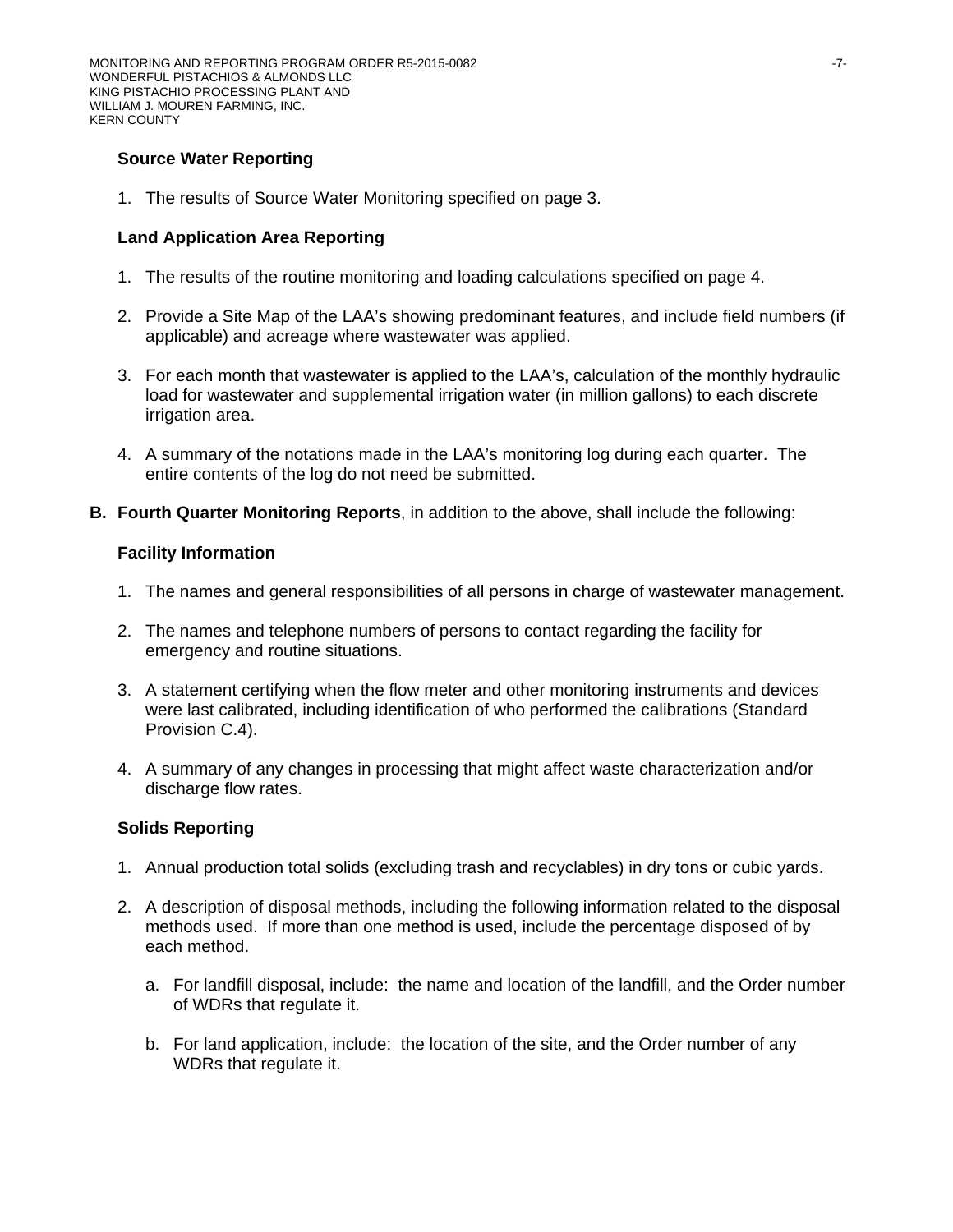- c. For incineration, include: the name and location of the site where incineration occurs, the Order number of WDRs that regulate the site, the disposal method of ash, and the name and location of the facility receiving ash (if applicable).
- d. For composting, include: the location of the site, and the Order number of any WDRs that regulate it.
- e. For beneficial reuse at locations and by entities not operating under a WDRs, and as approved by the Executive Officer, include: the name and location of the site where the beneficial reuse occurs and/or solids are sent for beneficial reuse.

# **Soil Reporting**

1. The tabulated results of Soil Monitoring as specified on page 5.

# **Land Application Area Reporting**

- 1. The type of crop(s) grown in the LAA's, planting and harvest dates, and the quantified nitrogen and fixed dissolved solids uptakes (as estimated by technical references or, preferably, determined by representative plant tissue analysis).
- 2. The monthly and annual discharge volume during the reporting year expressed in million gallons and inches.
- 3. A monthly balance for the reporting year that includes:
	- a. Monthly crop uptake
		- i. Crop water utilization rates are available from a variety of publications available from the local University of California Davis extension office.
		- ii. Irrigation efficiency Frequently, engineers include a factor for irrigation efficiency such that the application rate is slightly greater than the crop utilization rate. A conservative design does not include this value.
			- (a) Monthly average precipitation this data is available at

http://www.cimis.water.ca.gov/ or at http://www.ncdc.noaa.gov

- (b) Monthly average and annual average discharge flow rates.
- (c) Monthly estimates of the amount of wastewater percolating below the root zone (i.e., amount of wastewater applied in excess of crop requirements)
- 4. A summary of average and cycle  $BOD<sub>5</sub>$  loading rates.
- 5. The total pounds of nitrogen applied to the LAA's, as calculated from the sum of the monthly loadings, and the total annual nitrogen loading to the LAA's in lbs/acre-year.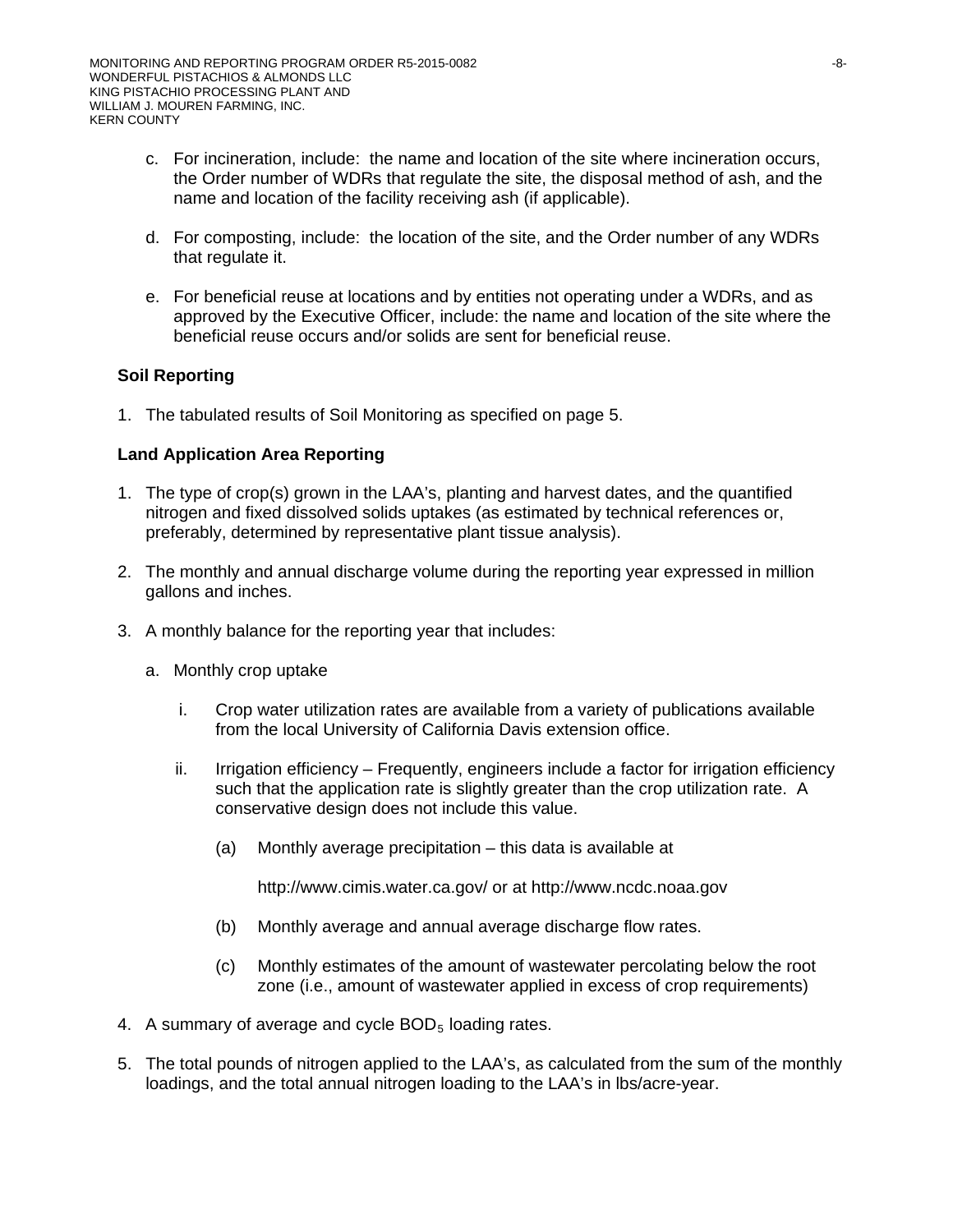6. The total pounds of fixed dissolved solids that have been applied to the LAA's in lbs/acreyear, as calculated from the sum of the monthly loadings.

The Discharger shall implement the above monitoring program on the first day of the month following adoption of this Order.

Ordered by:

*Original signed by:*

PAMELA C. CREEDON, Executive Officer

5 June 2015

\_\_\_\_\_\_\_\_\_\_\_\_\_\_\_\_\_\_\_\_\_\_\_\_\_\_\_\_\_\_\_\_\_\_\_ (Date)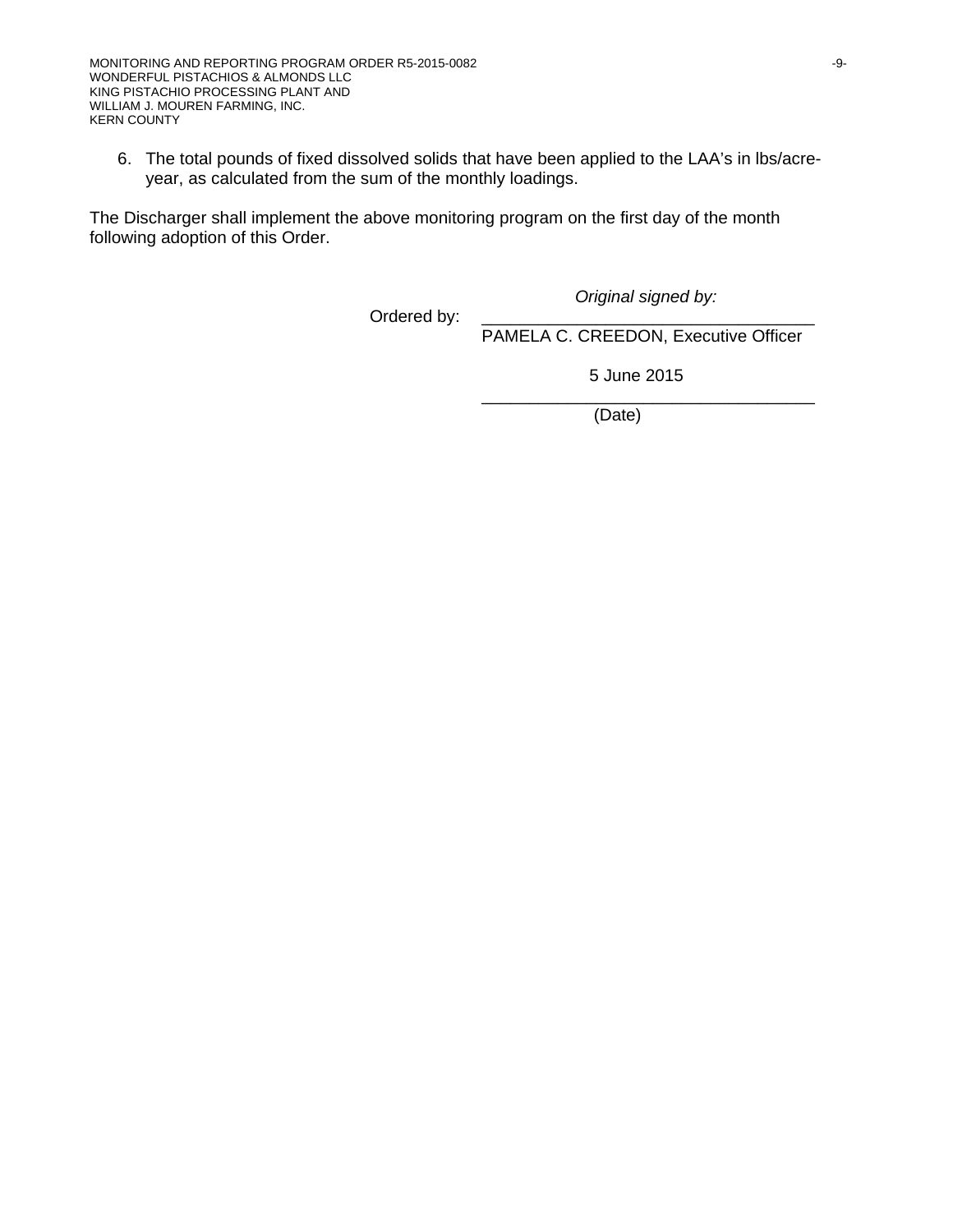# **GLOSSARY**

| BOD <sub>5</sub>        |                                                                                             | Five-day biochemical oxygen demand                                                                                                                                |            |  |  |  |  |
|-------------------------|---------------------------------------------------------------------------------------------|-------------------------------------------------------------------------------------------------------------------------------------------------------------------|------------|--|--|--|--|
| <b>CBOD</b>             | Carbonaceous BOD                                                                            |                                                                                                                                                                   |            |  |  |  |  |
| DO                      | Dissolved oxygen                                                                            |                                                                                                                                                                   |            |  |  |  |  |
| EC                      |                                                                                             | Electrical conductivity at 25° C                                                                                                                                  |            |  |  |  |  |
| <b>FDS</b>              | Fixed dissolved solids                                                                      |                                                                                                                                                                   |            |  |  |  |  |
| <b>NTU</b>              | Nephelometric turbidity unit                                                                |                                                                                                                                                                   |            |  |  |  |  |
| <b>TKN</b>              | Total Kjeldahl nitrogen                                                                     |                                                                                                                                                                   |            |  |  |  |  |
| <b>TDS</b>              | Total dissolved solids                                                                      |                                                                                                                                                                   |            |  |  |  |  |
| <b>TSS</b>              | Total suspended solids                                                                      |                                                                                                                                                                   |            |  |  |  |  |
| Continuous              |                                                                                             | The specified parameter shall be measured by a meter continuously.                                                                                                |            |  |  |  |  |
| 24-Hour Composite       | aliquots.                                                                                   | Samples shall be a flow-proportioned composite consisting of at least eight                                                                                       |            |  |  |  |  |
| Daily                   |                                                                                             | Samples shall be collected at least every day.                                                                                                                    |            |  |  |  |  |
| <b>Twice Weekly</b>     |                                                                                             | Samples shall be collected at least twice per week on non-consecutive days.                                                                                       |            |  |  |  |  |
| Weekly                  |                                                                                             | Samples shall be collected at least once per week.                                                                                                                |            |  |  |  |  |
| <b>Twice Monthly</b>    | weeks.                                                                                      | Samples shall be collected at least twice per month during non-consecutive                                                                                        |            |  |  |  |  |
| Monthly                 |                                                                                             | Samples shall be collected at least once per month.                                                                                                               |            |  |  |  |  |
| Bimonthly               | year) during non-consecutive months.                                                        | Samples shall be collected at least once every two months (i.e., six times per                                                                                    |            |  |  |  |  |
| Quarterly               | October.                                                                                    | Samples shall be collected at least once per calendar quarter. Unless otherwise<br>specified or approved, samples shall be collected in January, April, July, and |            |  |  |  |  |
| Semiannually            | April and October.                                                                          | Samples shall be collected at least once every six months (i.e., two times per<br>year). Unless otherwise specified or approved, samples shall be collected in    |            |  |  |  |  |
| Annually                |                                                                                             | Samples shall be collected at least once per year. Unless otherwise specified or<br>approved, samples shall be collected in October.                              |            |  |  |  |  |
| mg/L                    | Milligrams per liter                                                                        |                                                                                                                                                                   |            |  |  |  |  |
| mL/L                    | milliliters [of solids] per liter                                                           |                                                                                                                                                                   |            |  |  |  |  |
| ug/L                    | Micrograms per liter                                                                        |                                                                                                                                                                   |            |  |  |  |  |
| umhos/cm                | Micromhos per centimeter                                                                    |                                                                                                                                                                   |            |  |  |  |  |
| mgd                     | Million gallons per day                                                                     |                                                                                                                                                                   |            |  |  |  |  |
| MPN/100 mL              |                                                                                             | Most probable number [of organisms] per 100 milliliters                                                                                                           |            |  |  |  |  |
| <b>General Minerals</b> |                                                                                             | Analysis for General Minerals shall include at least the following:                                                                                               |            |  |  |  |  |
|                         | Alkalinity                                                                                  | Chloride                                                                                                                                                          | Sodium     |  |  |  |  |
|                         | <b>Bicarbonate</b>                                                                          | Hardness                                                                                                                                                          | Sulfate    |  |  |  |  |
|                         | Calcium                                                                                     | Magnesium                                                                                                                                                         | <b>TDS</b> |  |  |  |  |
|                         | Carbonate<br>Potassium<br>Nitrate                                                           |                                                                                                                                                                   |            |  |  |  |  |
|                         | General Minerals analyses shall be accompanied by documentation of<br>cation/anion balance. |                                                                                                                                                                   |            |  |  |  |  |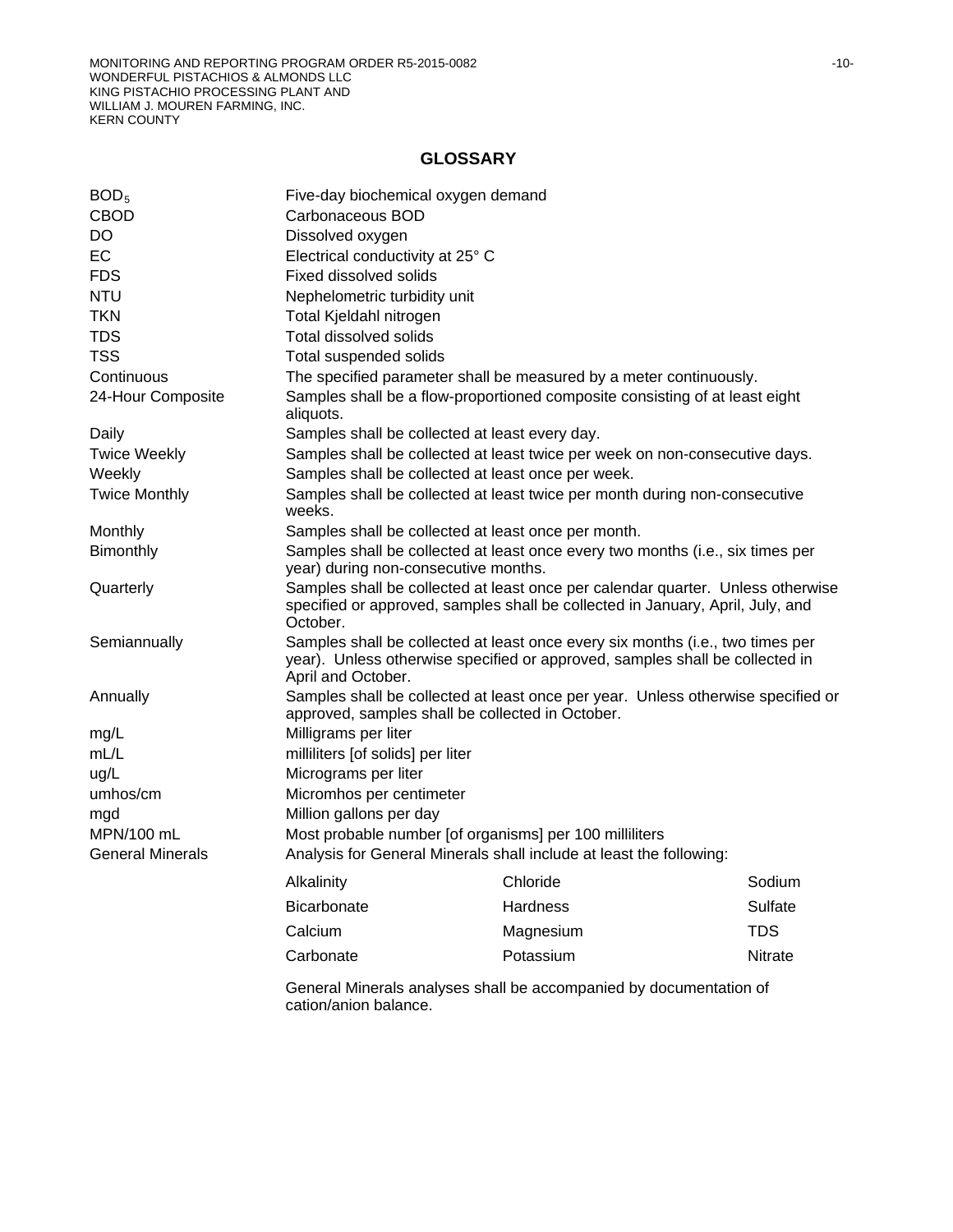# INFORMATION SHEET

INFORMATION SHEET-ORDER R5-2015-0082 WONDERFUL PISTACHIOS & ALMONDS LLC KING PISTACHIO PROCESSING PLANT AND WILLIAM J. MOUREN FARMING, INC. KERN COUNTY

#### **Background**

Waste Discharge Requirements (WDRs) Order 96-121, adopted 3 May 1996 authorize a monthly average flow of 0.87 million gallons per day (mgd) and a maximum daily flow of 1.0 mgd of pistachio process wastewater produce at the King Pistachio Processing Plant (King Plant) at 10429 King Road in Lost Hills to 130 acre of farmland.

In 2001, the Central Valley Water Board adopted Revised Monitoring and Reporting Program (MRP) 96-121 to include additional effluent monitoring constituents, include supply water monitoring, solid waste monitoring, land application monitoring, pond monitoring and soil monitoring.

The King Plant was formerly owned by Homa Ranch, a California Corporation, and in mid-2002, was sold to Paramount Farms, Inc. Paramount Farms, Inc., subsequently changed its name to Paramount Farms International LLC. Paramount did not purchase the 130 acres of farmland. Paramount Farms International LLC again changed its name to Wonderful Pistachios & Almonds LLC (hereafter Wonderful Pistachios or Discharger) effective 1 June 2015.

After the purchase, the Discharger made several changes to the facility. In 2002, the Discharger began discharging its pistachio wastewater to 640 acres of farmland owned by William J. Mouren Farming, Inc., (Mouren Farming). The Discharger also constructed two holding ponds (north and south) with total capacity of 55 million gallons. In 2012, the Discharger divided the north pond into five smaller holding ponds (Ponds 1 through 5) and constructed a new roasting and seasoning operation that generates a brine waste.

On 20 September 2012, Reed Corporation submitted a Report of Waste Discharge (RWD) on behalf of the Discharger. The Central Valley Water Board found the RWD incomplete. The Discharger subsequently retained Insight Environmental Consultants. On 31 October 2014, Insight Environmental Consultants submitted a RWD on behalf of the Discharger for an overall flow increase to 4.05 mgd (annual discharge of 110 MG) and for the discharge of roasting wastewater from it new seasoning and roasting and seasoning operation. Insight submitted additional information on 13 and 17 March 2015.

The 640-acre LAA is in section 11 of Township 25 South, Range 19 East, Mount Diablo Base and Meridian (MDB&M). The King Plant and a new 27-acre LAA are in section 12 of Township 25 South, Range 19 East, MDB&M.

#### **Discharge**

The King Plant operates year-round. Flows are highest during the 30 to 45 day harvest season from August to September. Waste streams at the King Plant are generated from the hulling operation (hulling wastewater) and various processes including equipment sanitation, clean-in-place processes, filter backwash, plant washdown, boiler blowdown, water softener regeneration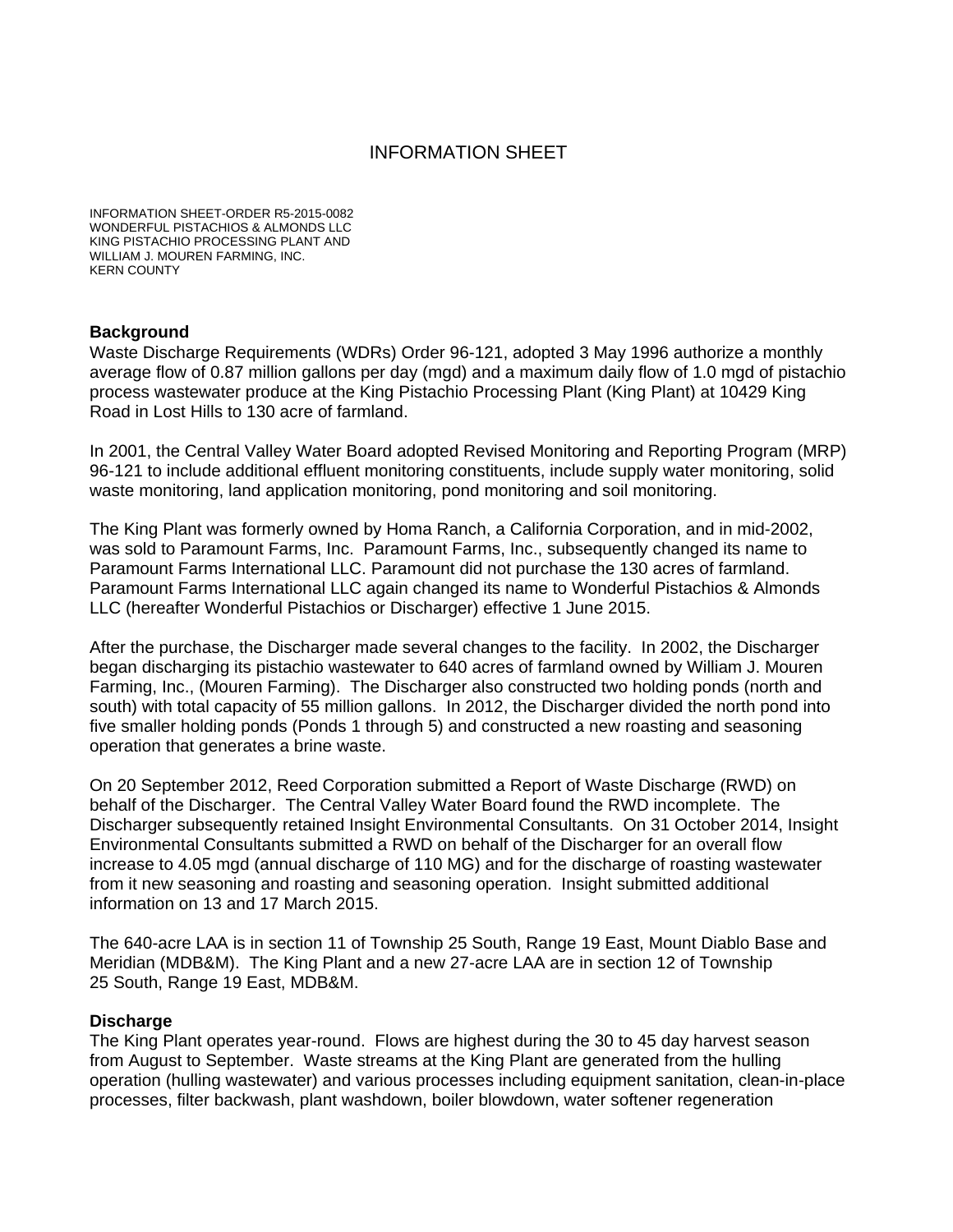wastewater, cooling tower blowdown, and condensates from the pasteurizer (process wastewater), and a new seasoning and roasting operation (roasting wastewater).

During the harvest season hulling wastewater is collected in a concrete pit and then pumped through parabolic screens (hydrasieves) to separate the solids from the water. The screened solids are shipped offsite to local farms for use as cattle feed. The hulling wastewater is discharged to holding Pond 1 where it comingles with process wastewater before being pumped to the surge pond and then discharged to the 640-acre LAA. Quality of hulling wastewater is shown in Table 1.

|                      | <b>Monthly</b> |                  |                  |                  |                 |                 | Nitrate<br>as |                  |        |
|----------------------|----------------|------------------|------------------|------------------|-----------------|-----------------|---------------|------------------|--------|
| Year                 | Ave Flow       | BOD <sup>1</sup> | TDS <sup>2</sup> | FDS <sup>3</sup> | Cl <sup>4</sup> | Na <sup>5</sup> | Nitrogen      | TKN <sup>6</sup> | $K^7$  |
|                      | (mgd)          | (mg/L)           | (mg/L)           | (mg/L)           | (mg/L)          | (mg/L)          | (mg/L)        | (mg/L)           | (mg/L) |
| 2006                 | 0.78           | 4,100            | ---              | ---              | ---             |                 | ---           | 180              | ---    |
| 2007                 | 1.20           | 3,488            |                  |                  | ---             |                 |               | 172              |        |
| 2008                 | 1.13           | 4,167            |                  |                  | ---             |                 |               | 89               |        |
| 2009                 | 2.66           | 4,766            | 4,510            | ---              | 140             | 69              | ---           | 149              | 910    |
| 2010                 | 2.92           | 4,425            | 3,800            | 1,500            | 200             | 86              | < 0.5         | 130              | 810    |
| 2011                 | 1.39           | 3,167            | 3,450            | 1,650            | 930             | 76              | < 0.5         | 98               | 785    |
| 2012                 | 2.35           | 5,675            | 5,100            | 1,900            | 200             | 13              | 0.47          | 280              | 620    |
| 2013                 | 2.16           | 9,667            | 6,900            | 2,000            | $6,900^8$       | $3,600^8$       | 0.42          | 125              | 605    |
| Average <sup>9</sup> | 1.78           | 4,255            | 4,215            | 1,683            | 368             | 61              | 0.47          | 157              | 781    |
| $A$ verage $^{10}$   | 1.82           | 4,932            | 4,752            | 1,763            | 1,674           | 769             | 0.44          | 153              | 746    |

| Table 1. Hulling Wastewater Quality |  |  |
|-------------------------------------|--|--|
|-------------------------------------|--|--|

1 Biochemical Oxygen Demand (BOD)

2 Total Dissolved Solids (TDS)

3 Fixed Dissolved Solids (FDS)

4 Chloride (Cl)

5 Sodium (Na)

6 Total Kjeldahl Nitrogen (TKN)

7 Potassium (K)

8 Data from one sampling event. May be an anomaly.

9 Average based on 2006 through 2012 data. 10 Average based on 2006 through 2013 data.

The remainder of the year, the Discharger proposes to discharge the process wastewater to

27 acres of its land next to the King Plant. Process wastewater quality is shown in Table 2.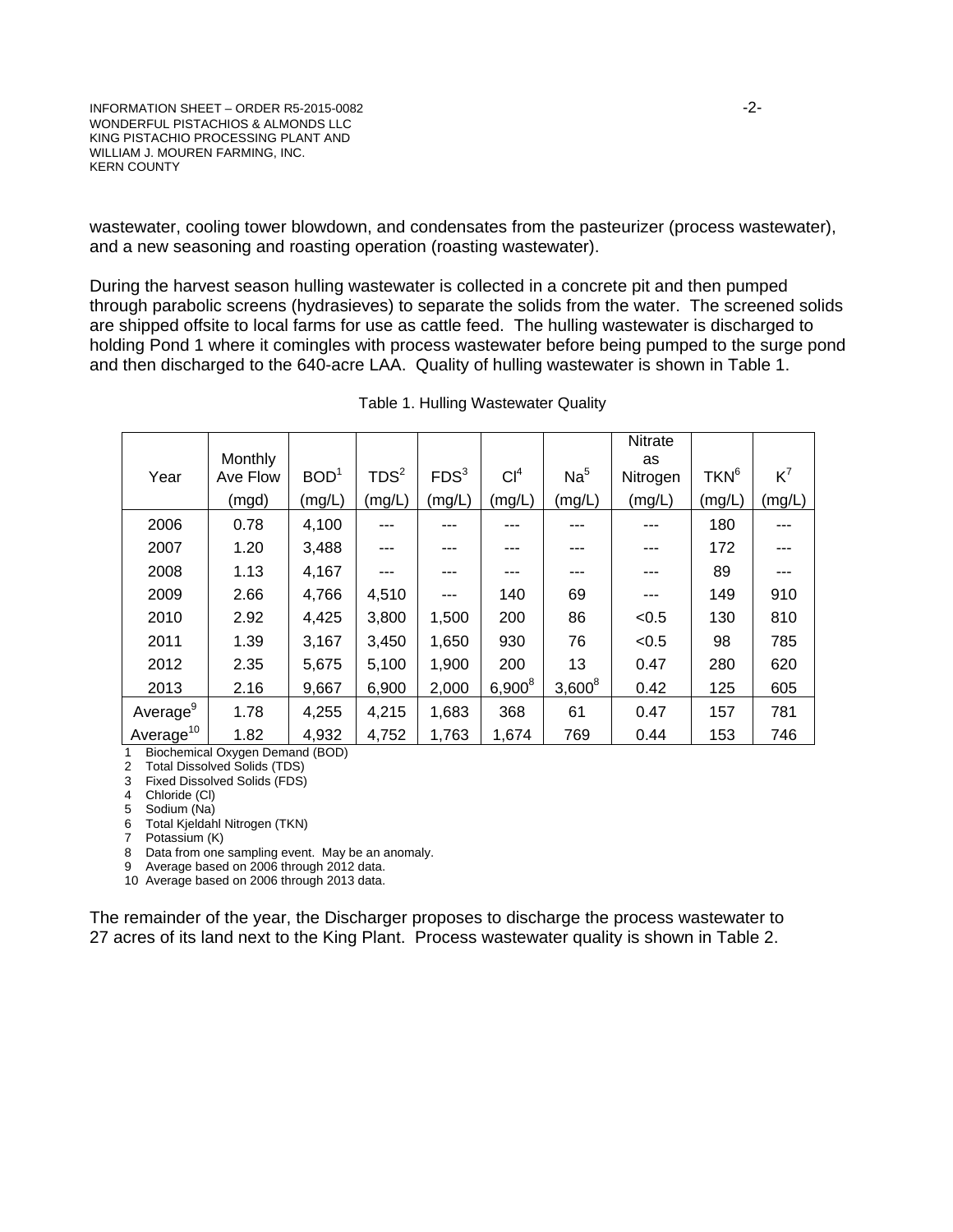INFORMATION SHEET – ORDER R5-2015-0082 -3- WONDERFUL PISTACHIOS & ALMONDS LLC KING PISTACHIO PROCESSING PLANT AND WILLIAM J. MOUREN FARMING, INC. KERN COUNTY

|                       |          |           | <b>Boiler</b> | Filter          |                | Roaster 9  |
|-----------------------|----------|-----------|---------------|-----------------|----------------|------------|
|                       |          | Blowdown  | Blowdown      | <b>Backwash</b> | Clean-in-Place | Drain      |
| Constituent/Parameter | Units    | 9/22/2014 | 9/24/2014     | 9/24/2014       | 10/1/2014      | 11/20/2014 |
| <b>BOD</b>            | mg/L     | < 4.1     | 11            | 2.0             | 780            | ---        |
| EC <sup>1</sup>       | umhos/cm | 1,730     | 2,820         | 911             | 970            | 879        |
| <b>TDS</b>            | mg/L     | 1,100     | 1,700         | 550             | 650            | 840        |
| <b>FDS</b>            | mg/L     | 880       | 1,500         | 450             | 420            | 470        |
| Calcium               | mg/L     | 46        |               | 25              | 21             | 26         |
| Magnesium             | mg/L     | 31        | 1.3           | 17              | 18             | 17         |
| Sodium                | mg/L     | 260       | 580           | 130             | 140            | 120        |
| Potassium             | mg/L     | 7.3       | 2.1           | 3.8             | 21             | 5.9        |
| Bicarbonate           | mg/L     | 180       | $<$ 10        | 100             | 99             | 110        |
| Carbonate             | mg/L     | 5.8       | 120           | 4.6             | 2.5            | 2.5        |
| Chloride              | mg/L     | 320       | 480           | 170             | 180            | 150        |
| Nitrate as NO3        | mg/L     | 4.6       | 2.2           | 13              | < 0.44         | 0.98       |
| Nitrite as NO2        | mg/L     | < 0.17    | 0.042         | < 0.17          | < 0.17         | < 0.17     |
| <b>TKN</b>            | mg/L     | 1.2       | 0.47          | 1.6             | 34             | 6          |
| Hardness CaCO3        | mg/L     | 240       | 8             | 130             | 130            |            |
| pH                    | pH Units | 8.43      | 11.1          | 8.61            | 7.12           | 7.82       |

#### Table 2. Quality of Process Wastewater Contributions

1 Electrical Conductivity (EC)

The Discharger has a short agreement to discharge its hulling wastewater to 640 acres of grazing land owned by Mouren Farming. This agreement runs year-to-year and Mouren Farming can terminate this agreement with two year written notice. Mouren Farming has accepted wastewater from the Discharger for the last twelve years. There are no permanent irrigation structures on the 640 acres. Each year the Discharger installs a temporary sprinkler system on 320 acres of the 640-acre LAA. The irrigation system is composed of main lines and sets of laterals that are operated manually. The 640-acre LAA is not intensively managed. Irrigation primarily supports native grasses for cattle grazing.

The Discharger proposes to split the 640-acre LAA into four 160-acre blocks and cycle wastewater applications. The estimated BOD and nitrogen loading rates to the 640-acre and the 27-acre LAA's are tabulated in Table 3.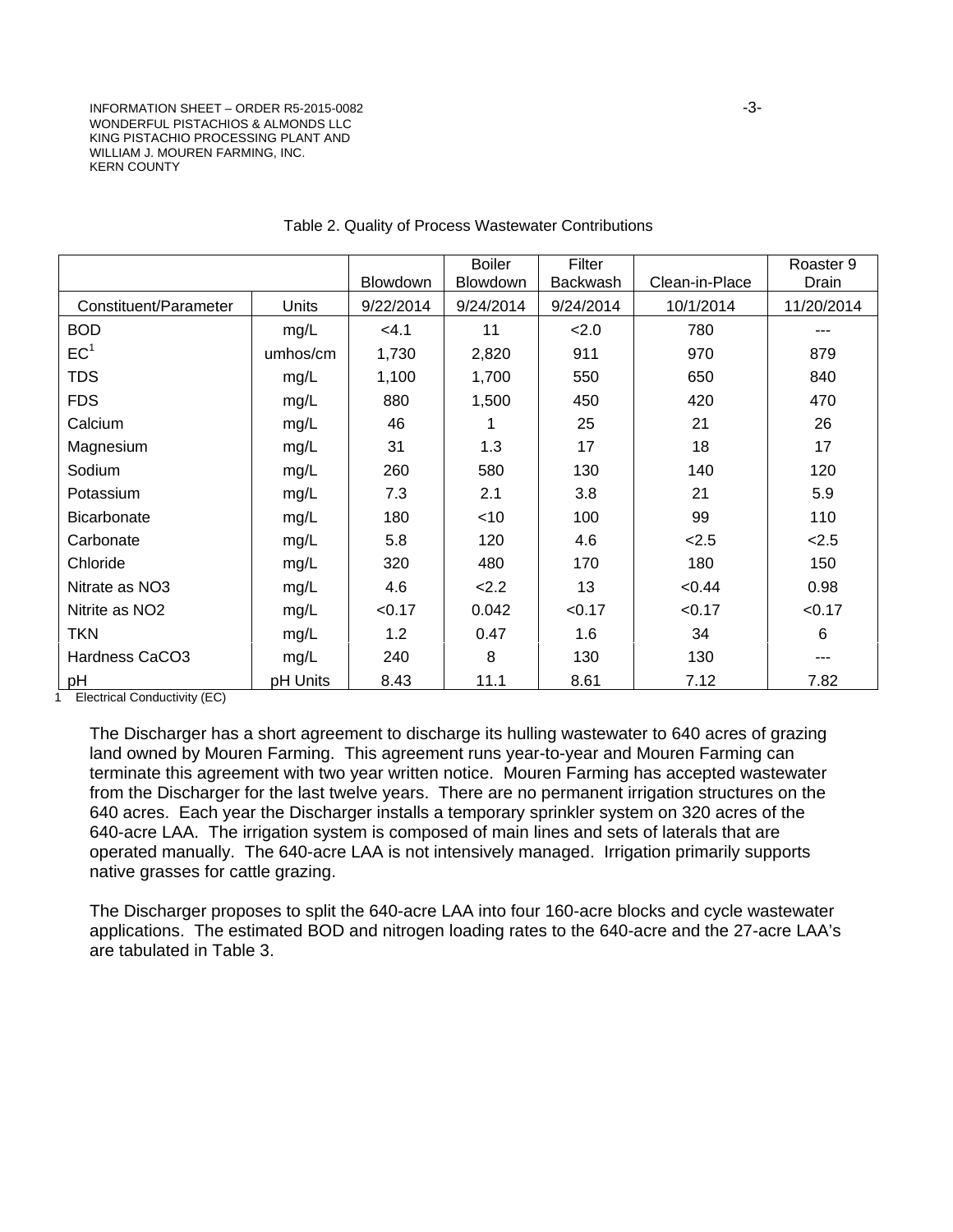| Area         | ROD            | Nitrogen        |  |  |
|--------------|----------------|-----------------|--|--|
|              | (lbs/acre/day) | (lbs/acre/year) |  |  |
| 640-acre LAA | 260            | 222             |  |  |
| 27-acre LAA  | ィク             | 158             |  |  |

### Table 3. Estimated BOD and Nitrogen Loading Rates to the 640-acre and 27-acre LAA's

This Order requires the Discharger to submit a Nutrient Management Plan and Wastewater Irrigation Management Plan and determine an appropriate discharge cycle to meet the cycle average BOD limit of 260 lbs/acre/day at the 640-acre and the new 27-acre LAA's. In 2012 the Discharger added a seasoning and roasting operation. High salinity wastewater (brine) from this process is generated year round. This brine is segregated from the other waste streams and is collected and stored in two 25,000 gallon tanks before being shipped off-site, reportedly to Waste Management Inc., in Kettlman Hills. The quality of the brine is shown in Table 4.

|                       |          | Roaster 9 | Roaster 3 |          |           |         |
|-----------------------|----------|-----------|-----------|----------|-----------|---------|
| Constituent/Parameter | Units    | 4/30/2014 | 4/30/2014 | 5/7/2014 | 10/7/2014 | Average |
| Calcium               | mg/L     | 19        | 330       | 530      | 340       | 305     |
| Magnesium             | mg/L     | 14        | 100       | 95       | 150       | 90      |
| Sodium                | mg/L     | 5,500     | 60,000    | 76,000   | 74,000    | 53,875  |
| Potassium             | mg/L     | 240       | 1,000     | 1,300    | 1,900     | 1,110   |
| <b>Bicarbonate</b>    | mg/L     | 120       | 510       | $<$ 10   | 480       | 370     |
| Carbonate             | mg/L     | < 5.0     | < 5.0     | 2.8      | < 5.0     |         |
| Chloride              | mg/L     | 9,100     | 110,000   | 140,000  | 110,000   | 92,275  |
| Hardness as CaCO3     | mg/L     | 110       | 1,200     | 1,700    | 1,500     | 1,128   |
| pH                    | pH Units | 6.10      | 6.11      | 2.88     | 5.41      | 5.13    |
| EC                    | umhos/cm | 24,600    | >100,000  | >100,000 | >100,000  |         |
| <b>TDS</b>            | mg/L     | 17,000    | 210,000   | 340,000  | 210,000   | 194,250 |
| <b>FDS</b>            | mg/L     | ---       | ---       | ---      | 9,5000    | 95,000  |
| Aluminum              | mg/L     | < 0.50    | 7.0       | 12.0     |           |         |
| Manganese             | mg/L     | 0.28      | 3.9       | 1.0      |           | 1.73    |
| Iron                  | mg/L     | 1.1       |           | 8.0      |           | 5       |
| Copper                | mg/L     | 0.19      |           |          |           | 0.19    |

The Discharger initially proposed to discharge its roasting wastewater to unlined ponds and after discussing the discharge with Central Valley Water Board staff, to two lined evaporation ponds. Subsequently, Wonderful Pistachios reported it was going to install a desalination plant or similar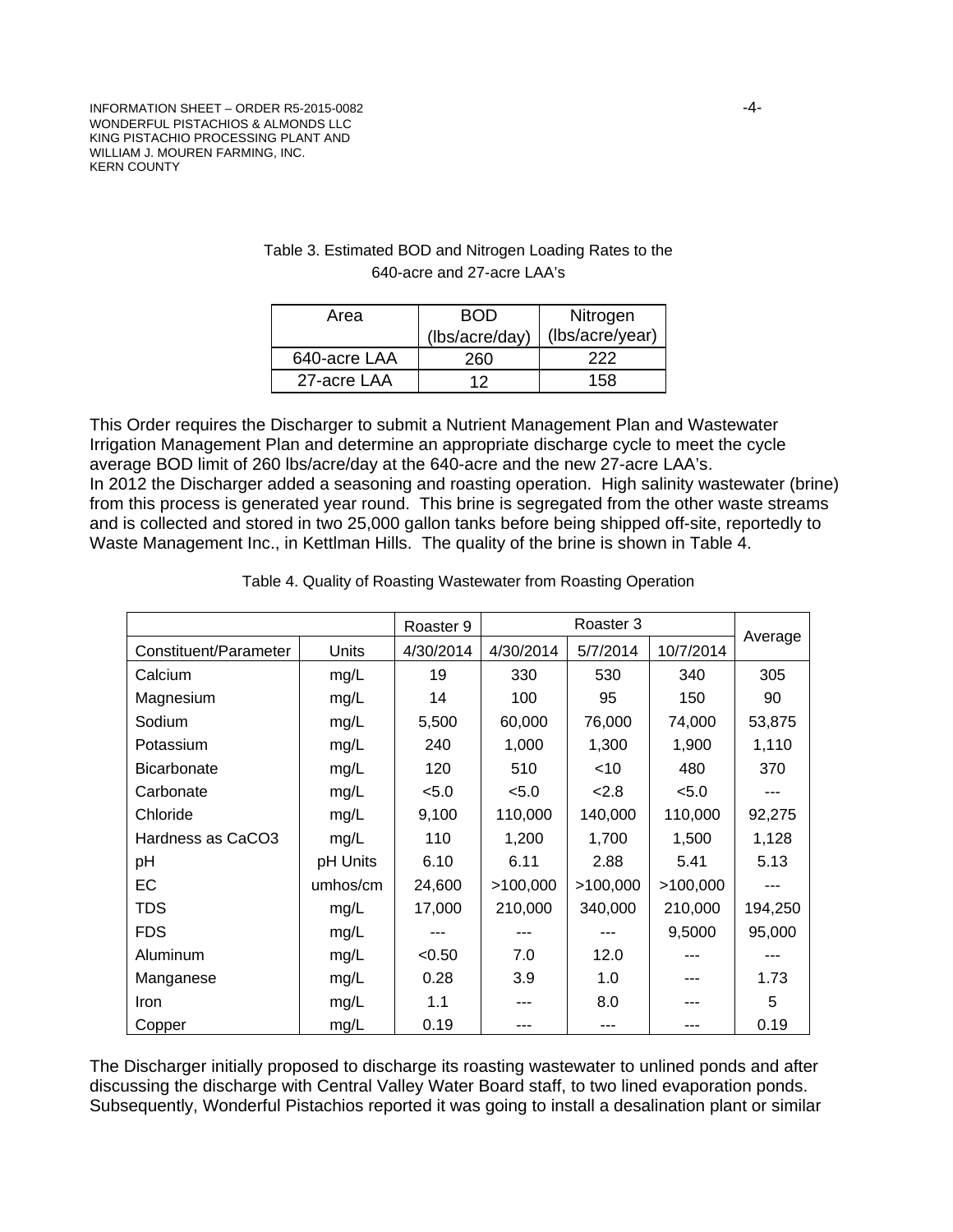treatment system. The residuals from the desalination process would be hauled to a permitted facility and the desalinated water would be discharged with the process wastewater. The Discharger now proposes to continue to haul the brine off-site to a permitted facility.

### **Soil and Groundwater Conditions**

The Plant is on the west side of the valley floor within the Lost Hills Northwest oil field. The land application is up-slope to the west of the Plant on a portion of the South Dome of the Kettleman Hills Anticline. Surface and near surface sediments in this area are comprised of approximately 1,800 feet of exposed silt stones, sandstones, and conglomerates, which were deposited in a shallow-sea or marine environment. Potential oil-bearing formations extend to, and are exposed at the ground surface. Groundwater within these sediments is expected to be brackish, based in part of depositional environment (shallow sea and/or marine). The current depth to groundwater in the area is unknown, and various sources indicate that local water supplies are surface water, as local groundwater is of poor quality and not used. Based on the limited data available, groundwater in area was 234 feet below ground surface (ft bgs) in 1966. Groundwater is of poor quality with EC ranging from 3,340 to 6,200 umhos/cm, TDS ranging from 2,171 to 4,030 mg/L, chloride ranging from 303 up to 1,440 mg/L, and sodium ranging from 4.5 up to 98 mg/L.

### **Basin Plan, Beneficial Uses, and Regulatory Considerations**

The *Water Quality Control Plan for the Tulare Lake Basin, Second Edition, revised January 2004* (Basin Plan) designates beneficial uses, establishes narrative and numerical water quality objectives, contains implementation plans and policies for protecting waters of the Basin, and incorporates, by reference, plans and policies of the State Water Board.

The beneficial uses of the underlying groundwater are municipal and domestic supply.

The Basin Plan identifies the greatest long-term water quality problem facing the entire Tulare Lake Basin is increasing salinity in groundwater, a process accelerated due to the intensive use of soil and water resources by irrigated agriculture. The Basin Plan recognizes that degradation is unavoidable until there is a long-term solution to the salt imbalance. Until then, the Basin Plan establishes several salt management requirements, including:

- a. The incremental increase in salts from use and treatment must be controlled to the extent possible. The maximum EC in the discharge shall not exceed the EC of the source water plus 500 umhos/cm. When the source water is from more than one source, the EC shall be a weighted average of all sources.
- b. Discharges to areas that may recharge to good quality groundwater, the Basin Plan states that they shall not exceed an EC of 1,000 umhos/cm, a chloride content of 175 mg/L, or a boron content of 1.0 mg/L. The Basin Plan generally applies these limits to industrial discharges to land.

The Basin Plan authorizes an exemption to the incremental increase limit for food processing industries that discharge to land and exhibit a disproportionate increase in EC of the discharge over the EC of the source water due to unavoidable concentrations of organic dissolved solids from the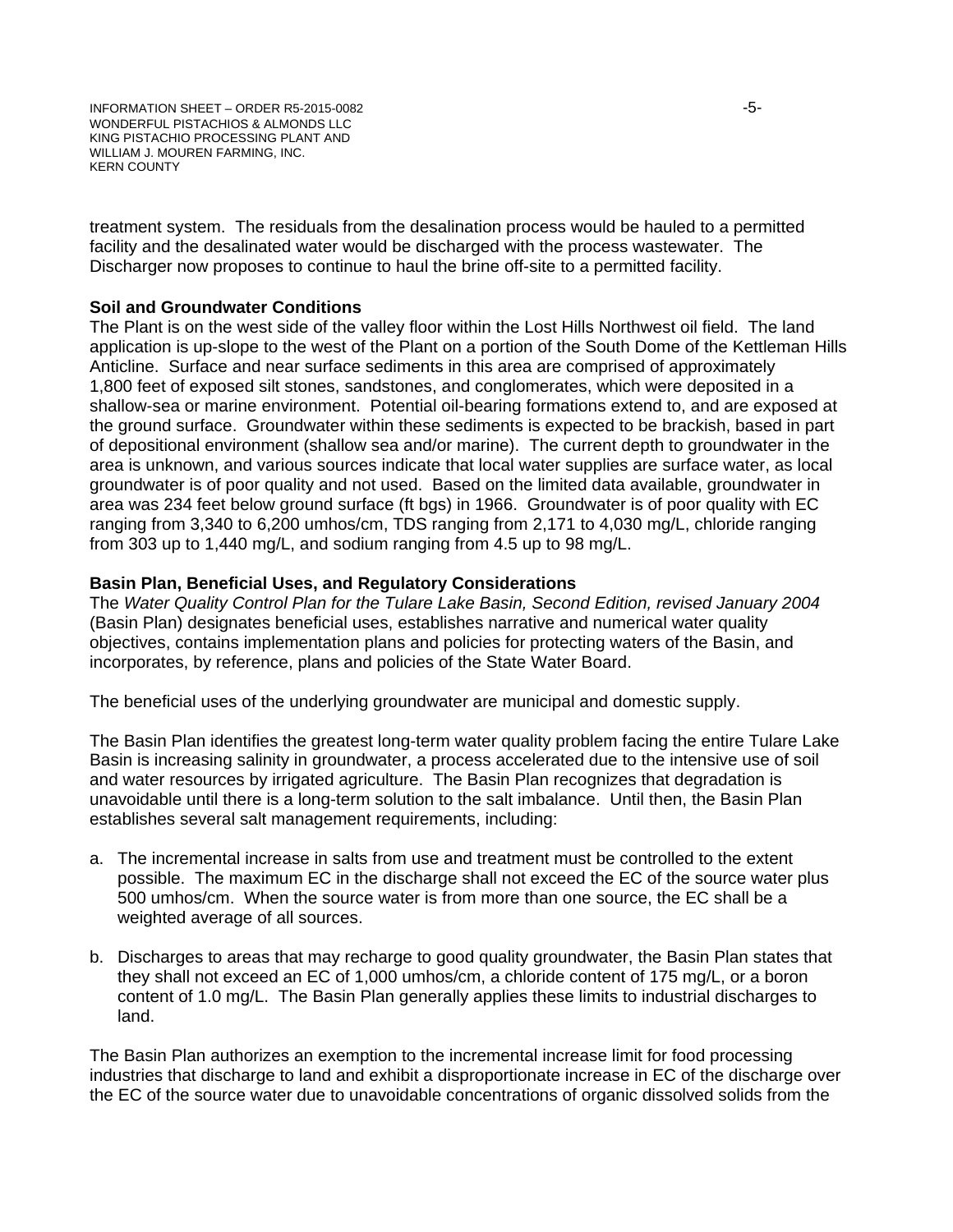raw food product, provided that beneficial uses are protected. Exceptions shall be based on demonstration of best available technology and best management practices that control inorganic dissolved solids to the maximum extent feasible.

#### **Antidegradation**

State Water Board Resolution 68-16, the *Statement of Policy with Respect to Maintaining High Quality of Waters in California* (Antidegradation Policy), requires the regional water boards to maintain high quality water of the State until it is demonstrated that any change in quality will not result in water quality less than that described in State and Regional Water Board policies or exceed water quality objectives, will not unreasonably affect beneficial uses and is consistent with the maximum benefit to the people of the State.

The constituents of concern in the discharge that have the potential to degrade and pollute groundwater include organics, nutrients, and salts. Groundwater in the area is of poor quality with respect to salinity. The Discharger provides control of the discharge or will provide control of the discharge that incorporates or will incorporate:

- 1. Pre-cleaning to remove leaves, twigs, and other debris,
- 2. A cycle average BOD loading rate of 260 lbs/acre/day;
- 3. Soil monitoring at the LAA's;
- 4. Preparation and implementation of a Salinity Management Plan to evaluate potential methods to reduce the salinity of the discharge,
- 5. Preparation and implementation of a Nutrient Management Plan to evaluate the nutrient load of the discharge and how to best manage the application of wastewater,
- 6. Preparation and implementation of a Wastewater Irrigation Management Plan to ensure wastewater is spread evenly over the 640-acre and 27-acre LAA's.
- 7. Groundwater limitations.

This Order establishes terms and conditions to ensure that the authorized discharge will not unreasonably affect present and anticipated future beneficial uses of groundwater or result in groundwater quality worse than background or the water quality objectives set forth in the Basin Plan.

This Order is consistent with the Anti-Degradation Policy since: (a) the Discharger has or will implement Best Practicable Treatment or Control to minimize degradation, (b) the limited degradation will not unreasonably affect present and anticipated beneficial uses of groundwater, or result in water quality less than water quality objectives, and (c) the limited degradation is of maximum benefit to the people of the State.

# **CEQA**

The action to adopt Waste Discharge Requirements for this existing plant is exempt from provision of the California Environmental Quality Act (CEQA), in accordance with the California Code of Regulations, title 14, section 15301 (existing facilities).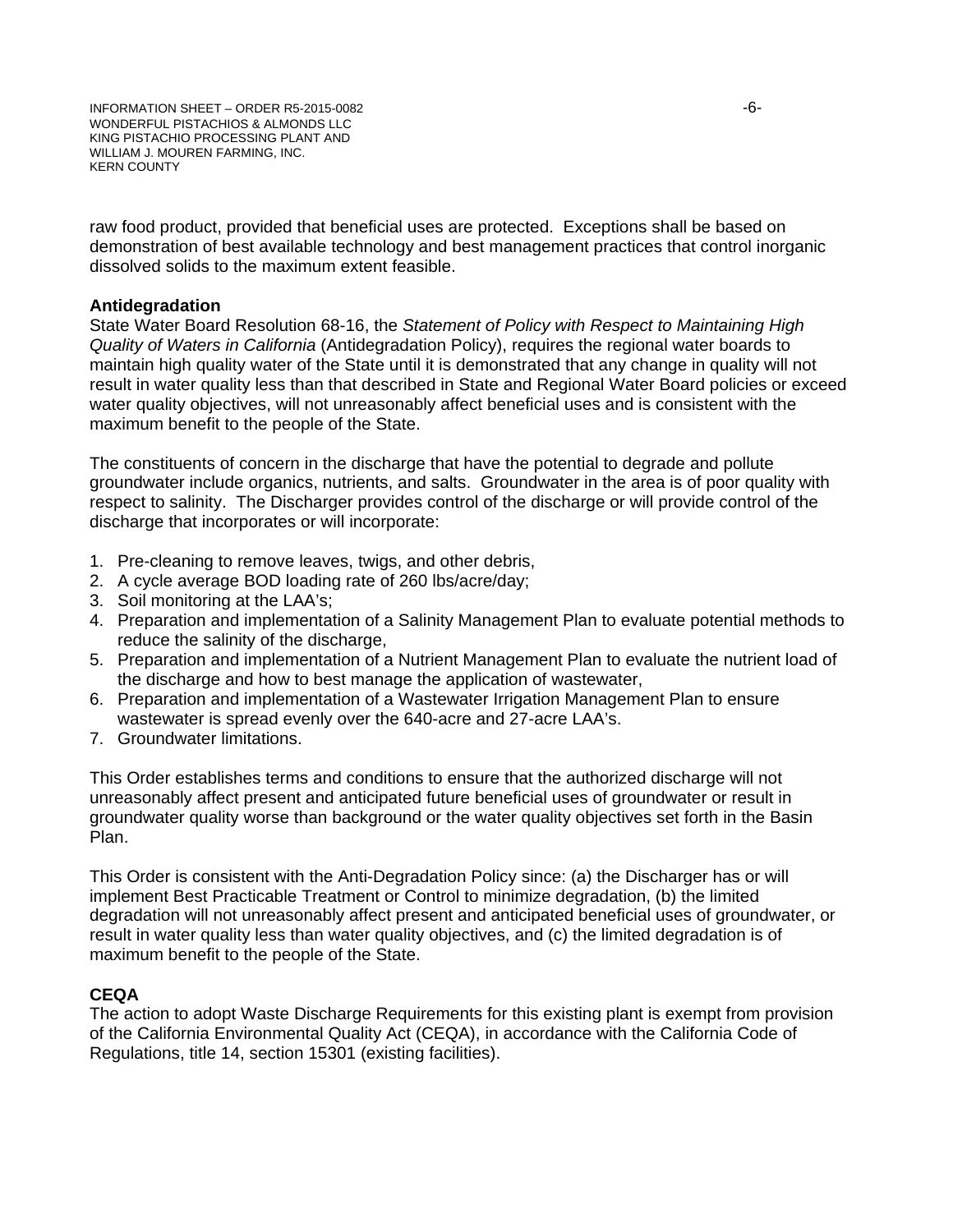### **Title 27**

Unless the Board finds that the discharge of designated waste is exempt from Title 27 of the California Code of Regulations, the release of designated waste is subject to full containment requirements. Here, the discharge of hulling wastewater and process wastewater is exempt from the requirements of Title 27 pursuant to the wastewater exemptions found at Title 27, sections 20090 (b).

#### **Proposed Order Terms and Conditions**

#### **Discharge Prohibitions, Specifications and Provisions**

The proposed Order prohibits the discharge of waste to surface waters and to surface water drainage courses. The proposed Order restricts the discharge to a monthly average daily flow limit of 4.05 mgd and a total annual flow limit of 110 MG during the harvest season and a monthly average flow limit of 0.05 mgd and a total annual flow of 15 MG during the non-harvest season.

This Order sets cycle average  $BOD<sub>5</sub>$  loading rate limits of 260 lbs/acre/day at the 640-acre and at the new 27-acre LAA over the course of any discharge cycle. The proposed Order includes Provisions requiring the Discharger to submit a Salinity Management Plan, Nutrient Management Plan, and a Wastewater Irrigation Management Plan.

The proposed Order prescribes groundwater limitations that ensure the discharge does not affect present and anticipated beneficial uses of groundwater. The limitations require that the discharge not cause or contribute to exceedances of water quality objectives or natural background water quality, whichever is greater.

#### **Monitoring Requirements**

Section 13267 of the Water Code authorizes the Central Valley Water Board to require the Discharger to submit monitoring and technical reports as necessary to investigate the impact of a waste discharge on waters of the State.

The proposed Order includes effluent monitoring, source water monitoring, pond monitoring, land application area monitoring, and soil monitoring. This monitoring is necessary to characterize the discharge, evaluate compliance with effluent and mass loading limitations prescribed by the Order.

#### **Reopener**

The conditions of discharge in the proposed Order were developed based on currently available technical information and applicable water quality laws, regulations, policies, and plans, and are intended to assure conformance with them. It may be appropriate to reopen the Order if new technical information is received or if applicable laws and regulations change.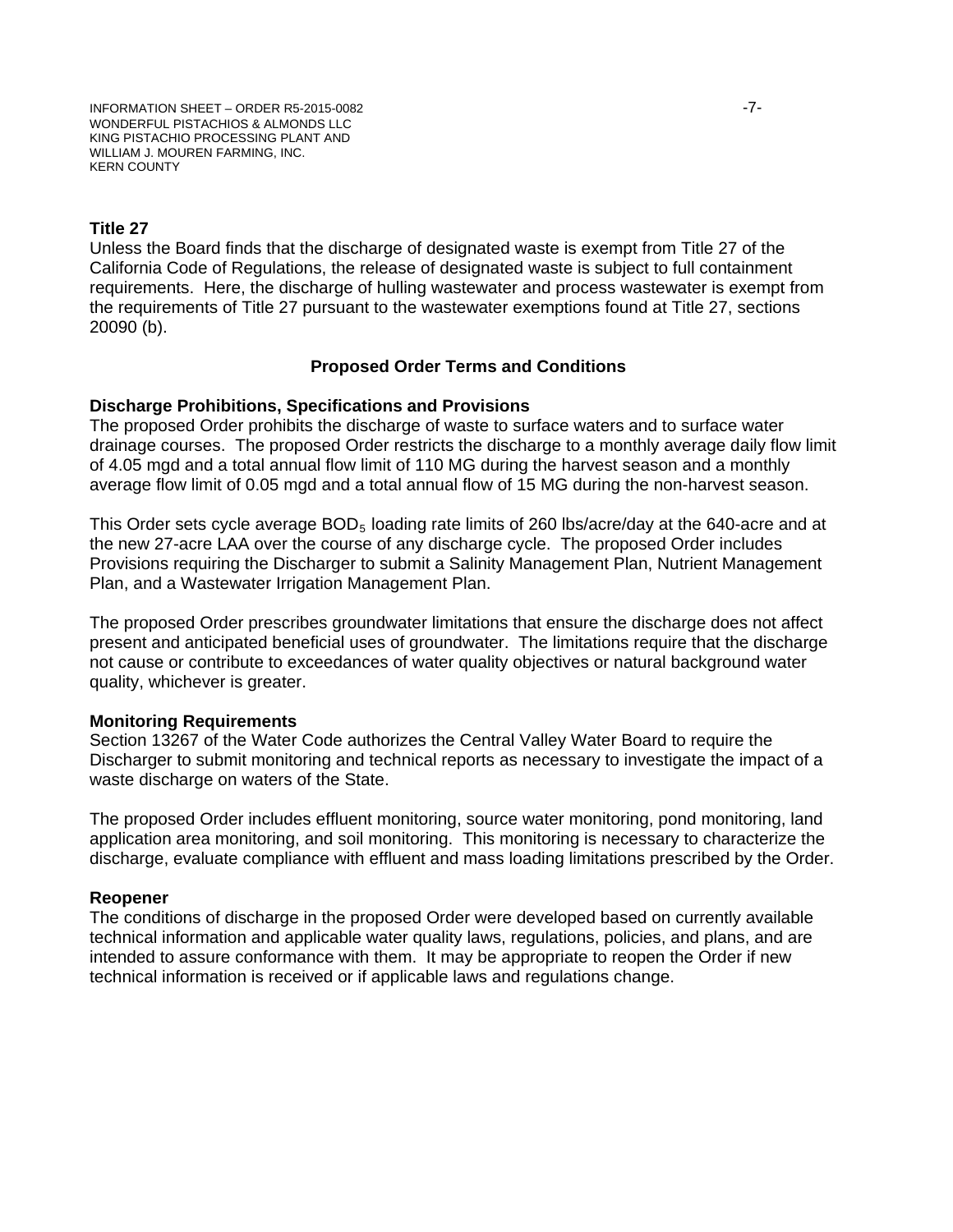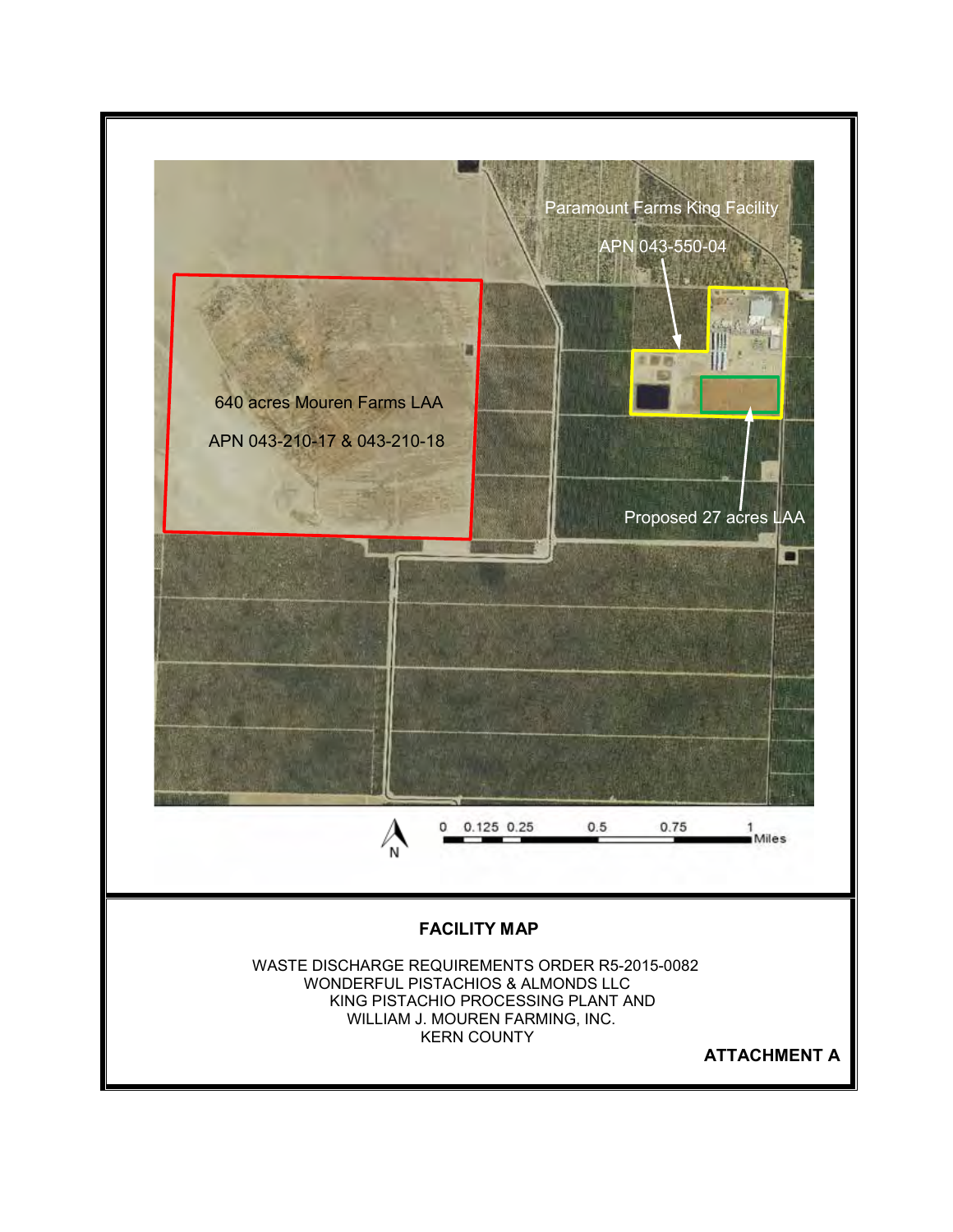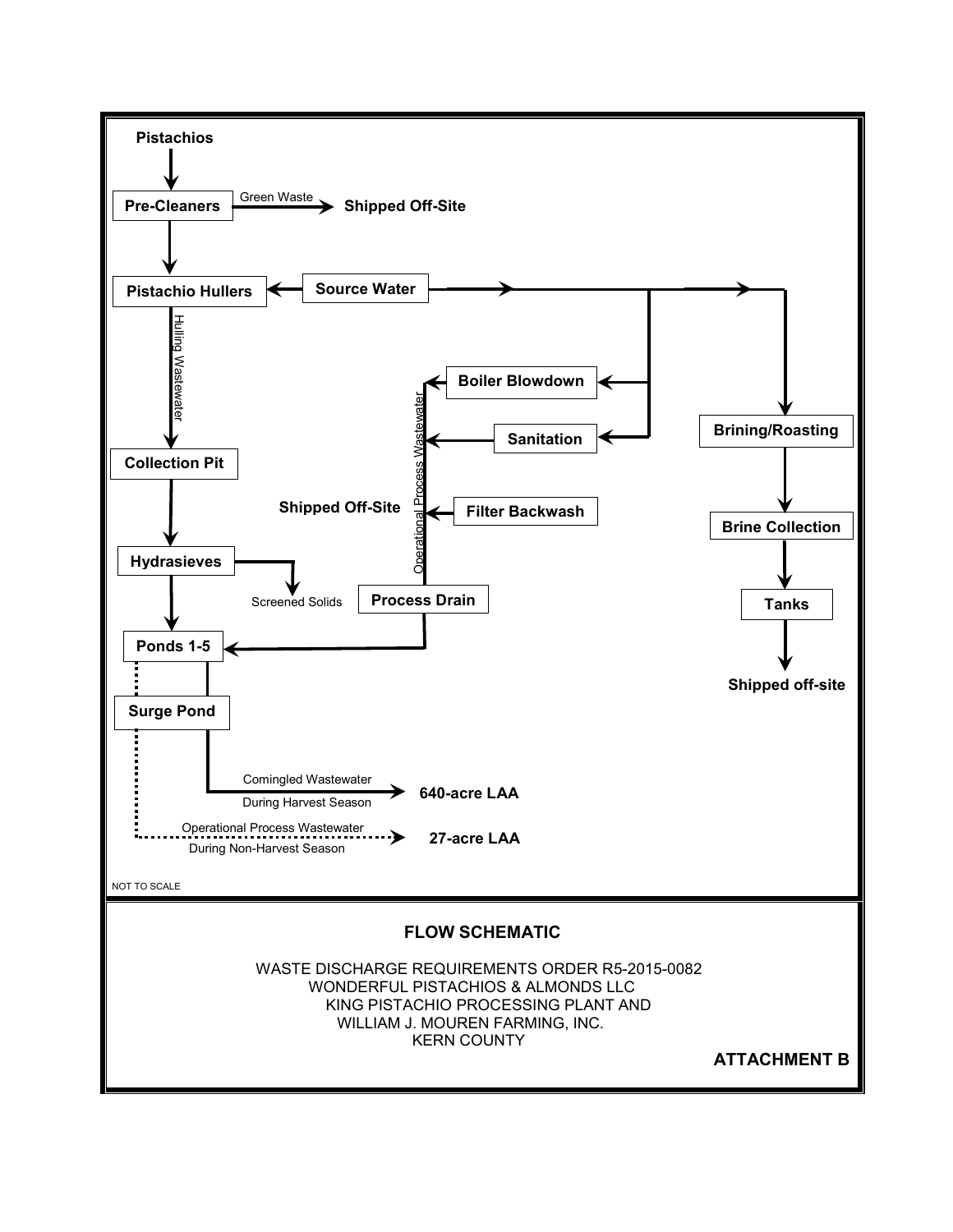# **ORDER NO. 2015-0082 ATTACHMENT C STANDARD REQUIREMENTS FOR MONITORING WELL INSTALLATION WORK PLANS AND MONITORING WELL INSTALLATION REPORTS**

Prior to installation of groundwater monitoring wells, the Discharger shall submit a work plan containing, at a minimum, the information listed in Section 1, below. Wells may be installed after staff approves the work plan. Upon installation, the Discharger shall submit a well installation report that includes the information contained in Section 2, below. All work plans and reports must be prepared under the direction of, and certified by, a California registered geologist or civil engineer.

# **SECTION 1 - Monitoring Well Installation Work Plan and Groundwater Sampling and Analysis Plan**

The monitoring well installation work plan shall contain, at a minimum, the following information:

A. General Information:

Purpose of the well installation project

Brief description of local geologic and hydrogeologic conditions

Proposed monitoring well locations and rationale for well locations

Topographic map showing facility location, roads, and surface water bodies

 Large-scaled site map showing all existing on-site wells, proposed wells, surface water bodies and drainage courses, buildings, waste handling facilities, utilities, and major physical and man-made features

B. Drilling Details:

On-site supervision of drilling and well installation activities

Description of drilling equipment and techniques

Equipment decontamination procedures

Cuttings disposal methods

 Soil sampling intervals (if appropriate); logging methods; number and location of soil samples and rationale; and sample collection, preservation, and analytical methods

# C. Monitoring Well Design (in graphic form with rationale provided in narrative form): Diagram of proposed well construction details

- Borehole diameter
- Casing and screen material, diameter, and centralizer spacing (if needed)
- Type of well caps (bottom cap either screw on or secured with stainless steel screws)
- Anticipated depth of well, length of well casing, and length and position of perforated interval
- Thickness, position and composition of surface seal, sanitary seal, and sand pack
- Anticipated screen slot size and filter pack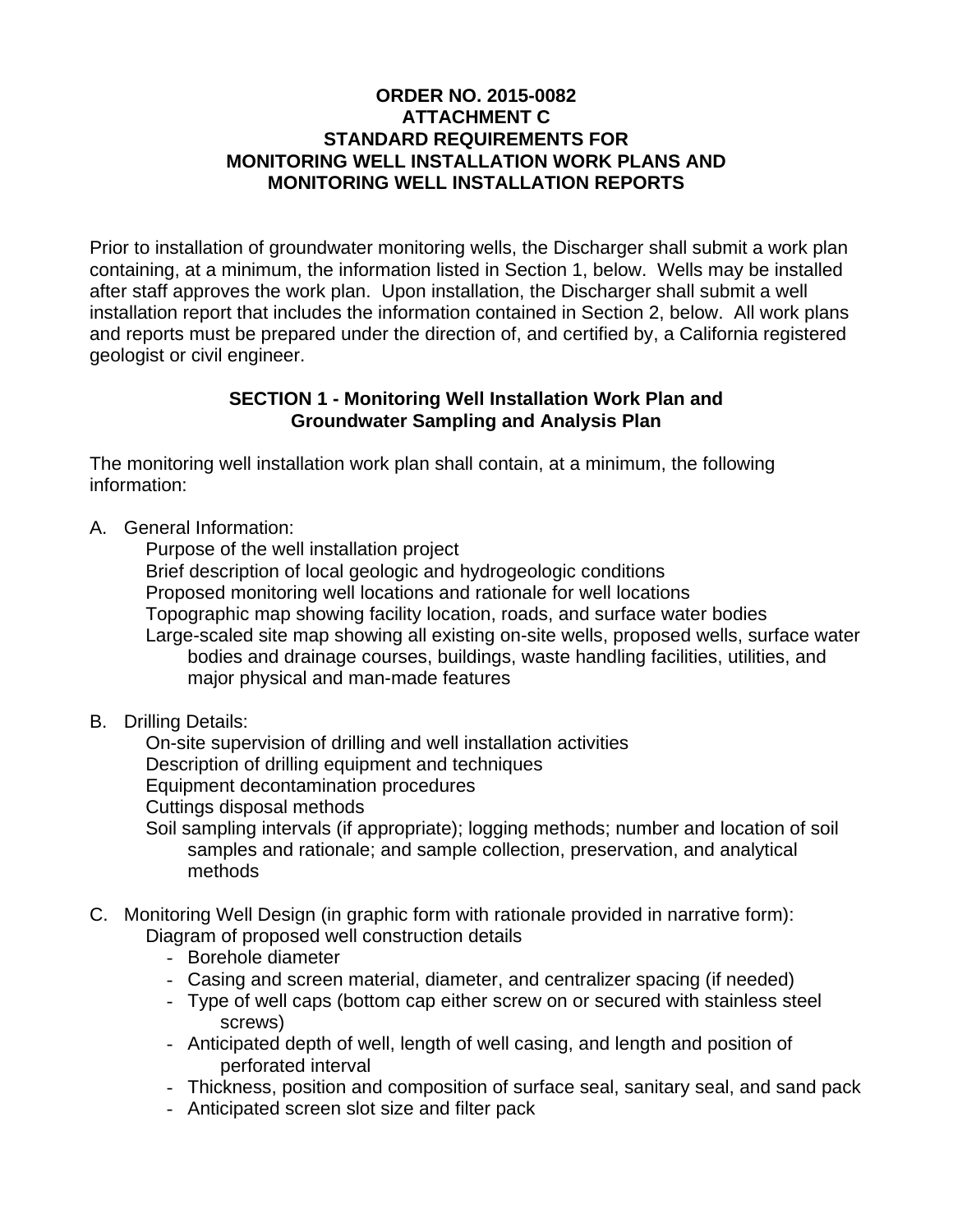WASTE DISCHARGE REQUIREMENTS ORDER NO.2015-0082 - 2 - ATTACHMENT C – STANDARD REQUIREMENTS FOR MONITORING WELL INSTALLATION WORK PLANS AND MONITORING WELL INSTALLATION REPORTS

D. Well Development (not to be performed until at least 48 hours after sanitary seal placement):

 Method of development to be used (i.e., surge, bail, pump, etc.) Parameters to be monitored during development and record keeping technique Method of determining when development is complete Disposal of development water

- E. Well Survey (precision of vertical survey data shall be at least 0.01 foot): Identify the Licensed Land Surveyor or Civil Engineer that will perform the survey Datum for survey measurements List well features to be surveyed (i.e., top of casing, horizontal and vertical coordinates, etc.)
- F. Schedule for Completion of Work
- G. Appendix: Groundwater Sampling and Analysis Plan (SAP)

The Groundwater SAP, a guidance document that is referred to by individuals responsible for conducting groundwater monitoring and sampling activities, shall contain, at a minimum, a detailed written description of standard operating procedures for:

- Equipment to be used during sampling
- Equipment decontamination procedures
- Water level measurement procedures
- Well purging (include a discussion of procedures to follow if three casing volumes cannot be purged)
- Monitoring and record keeping during water level measurement and well purging (include copies of record keeping logs to be used)
- Purge water disposal
- Analytical methods and required reporting limits
- Sample containers and preservatives
- Sampling
	- General sampling techniques

 - Record keeping during sampling (include copies of record keeping logs to be used)

- QA/QC samples

- Chain of Custody
- Sample handling and transport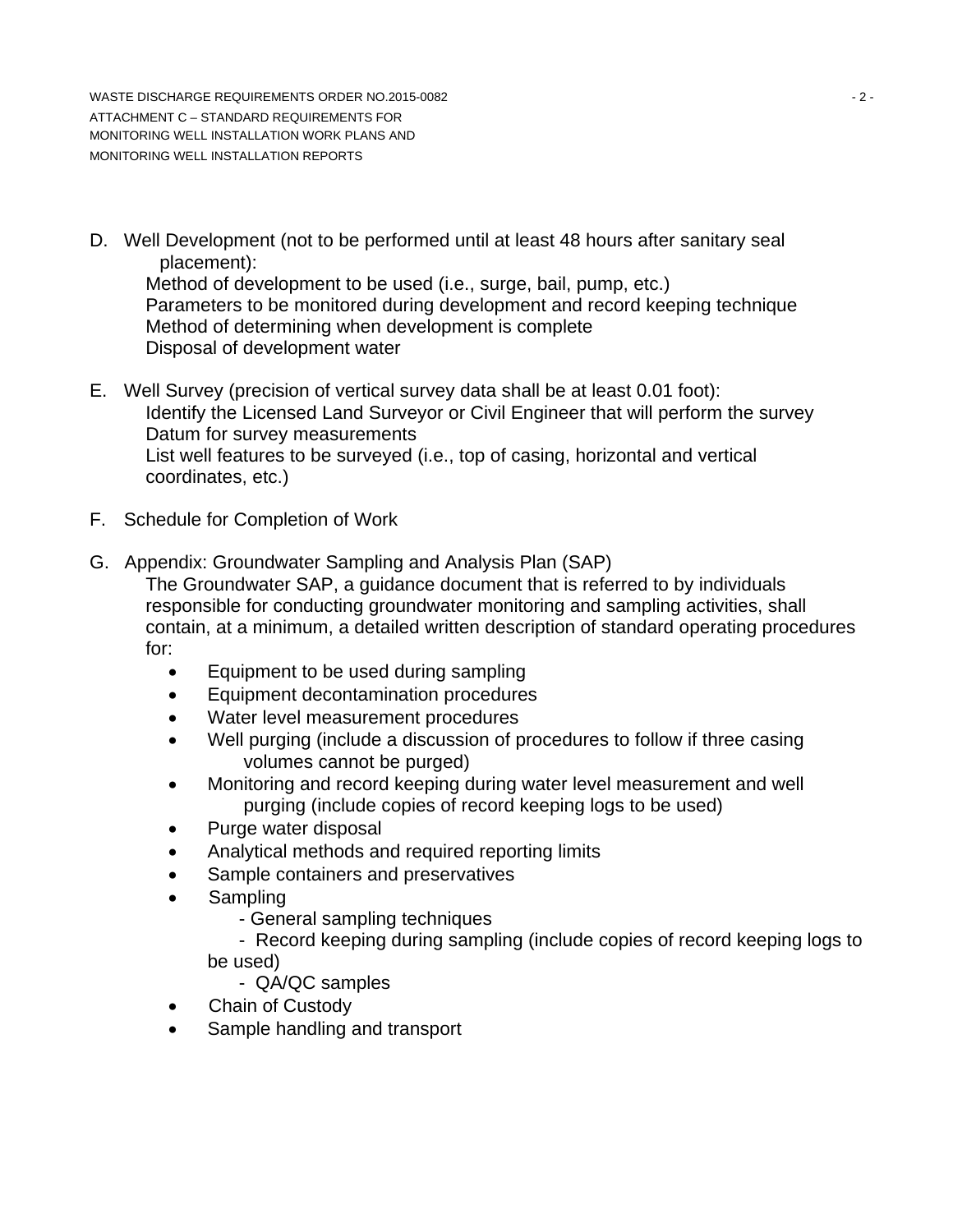WASTE DISCHARGE REQUIREMENTS ORDER NO.2015-0082 **And Contact Service Contact Service Contact Service Contact Service Contact Service Contact Service Contact Service Contact Service Contact Service Contact Service Contact S** ATTACHMENT C – STANDARD REQUIREMENTS FOR MONITORING WELL INSTALLATION WORK PLANS AND MONITORING WELL INSTALLATION REPORTS

# **SECTION 2 - Monitoring Well Installation Report**

The monitoring well installation report must provide the information listed below. In addition, the report must also clearly identify, describe, and justify any deviations from the approved work plan.

A. General Information:

Purpose of the well installation project

Number of monitoring wells installed and identifying label(s) for each

 Brief description of geologic and hydrogeologic conditions encountered during well installation

Topographic map showing facility location, roads, surface water bodies

 Large-scaled site map showing all previously existing wells, newly installed wells, surface water bodies and drainage courses, buildings, waste handling facilities, utilities, and other major physical and man-made features.

B. Drilling Details (in narrative and/or graphic form):

On-site supervision of drilling and well installation activities

Drilling contractor and driller's name

Description of drilling equipment and techniques

Equipment decontamination procedures

Well boring log (provide for each well)

- Well boring number and date drilled
- Borehole diameter and total depth
- Total depth of open hole (i.e., total depth drilled if no caving or back-grouting occurs)
- Depth to first encountered groundwater and stabilized groundwater depth
- Detailed description of soils encountered, using the Unified Soil Classification System
- C. Well Construction Details (provide for each well):

Well construction diagram including:

- Monitoring well number and date constructed
- Casing and screen material, diameter, and centralizer spacing (if needed)
- Length of well casing
- Length and position of slotted casing and size of perforations
- Thickness, position and composition of surface seal, sanitary seal, and sand pack
- Type of well caps (bottom cap either screw on or secured with stainless steel screws)